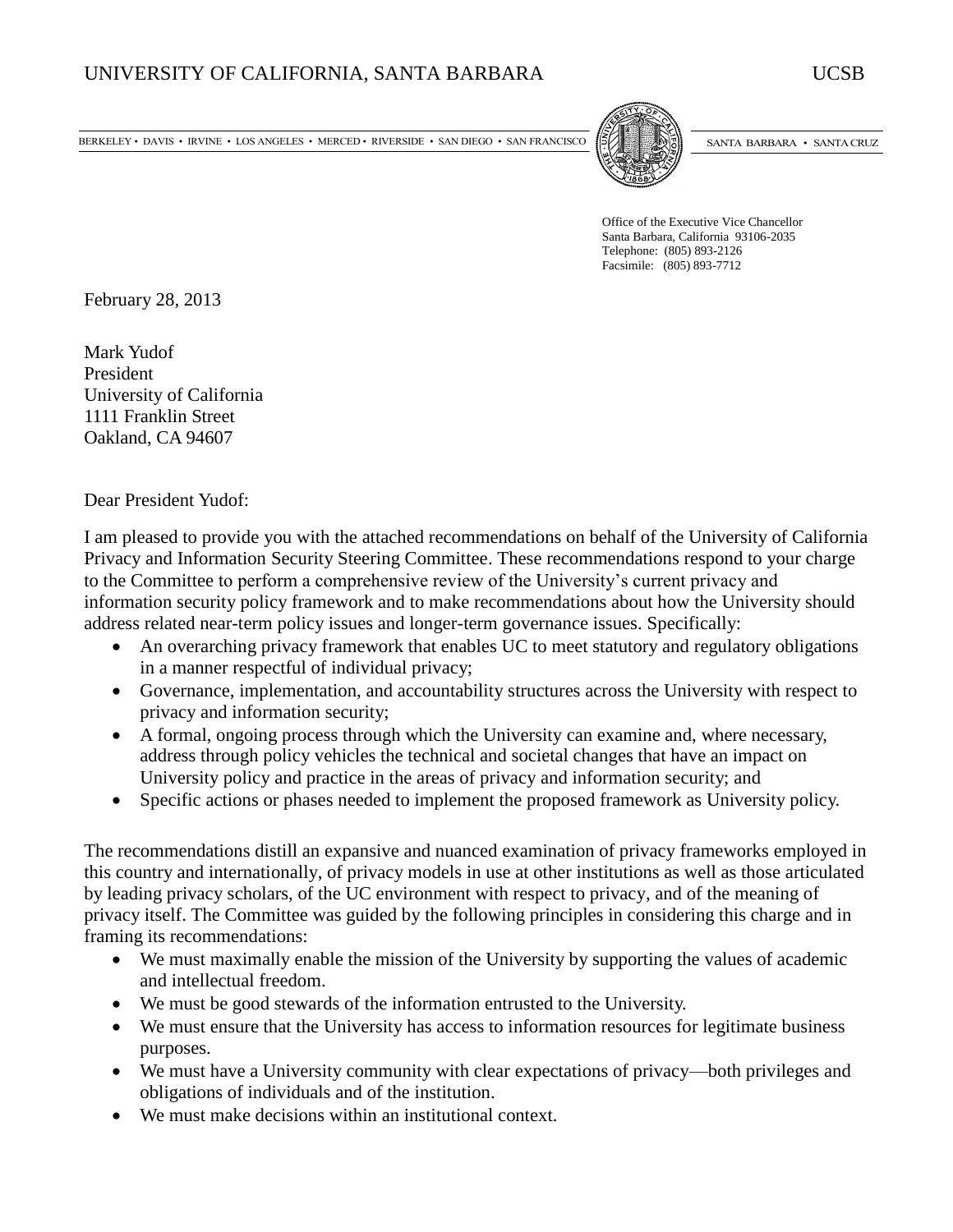February 28, 2013 Page 2

> We must acknowledge the distributed nature of information stewardship at UC, where responsibility for privacy and information security resides at every level.

A primary goal of this report is to propose an integrated approach to privacy and information security. However, information security programs have greater maturity within the University. The apparent greater focus on privacy in this report is reflective of the relative states of privacy and of information security at UC at present.

A tremendous amount of time and effort was given by the Steering Committee and by the Working Group charged to support the Committee's efforts by framing key issues and options for discussion and turning those deliberations into concrete form. Several members were key to shaping the final outcome of these recommendations.

The Steering Committee and Working Group believe that the holistic approach established by the report's recommendations is unique across higher education … and beyond. We believe that the approach drives toward a unified privacy model that is led by the University's mission and values and against which existing guidance for decision-making, policy, and practice in the area of privacy at the University of California can and should be aligned over time. We hope you will agree.

Sheryl Vacca and I would like to offer to walk you through this report, which we feel will be helpful in determining next steps for vetting and adopting the proposals in this report. Of course, if you have any questions or would like to discuss any aspect of the report immediately, please let me know.

Sincerely,

Elvcar

Gene Lucas Steering Committee Chair President's Initiative on Privacy and Information Security

encl: Steering Committee Report to the President

cc: Steering Committee members Working Group members Chief of Staff Robinson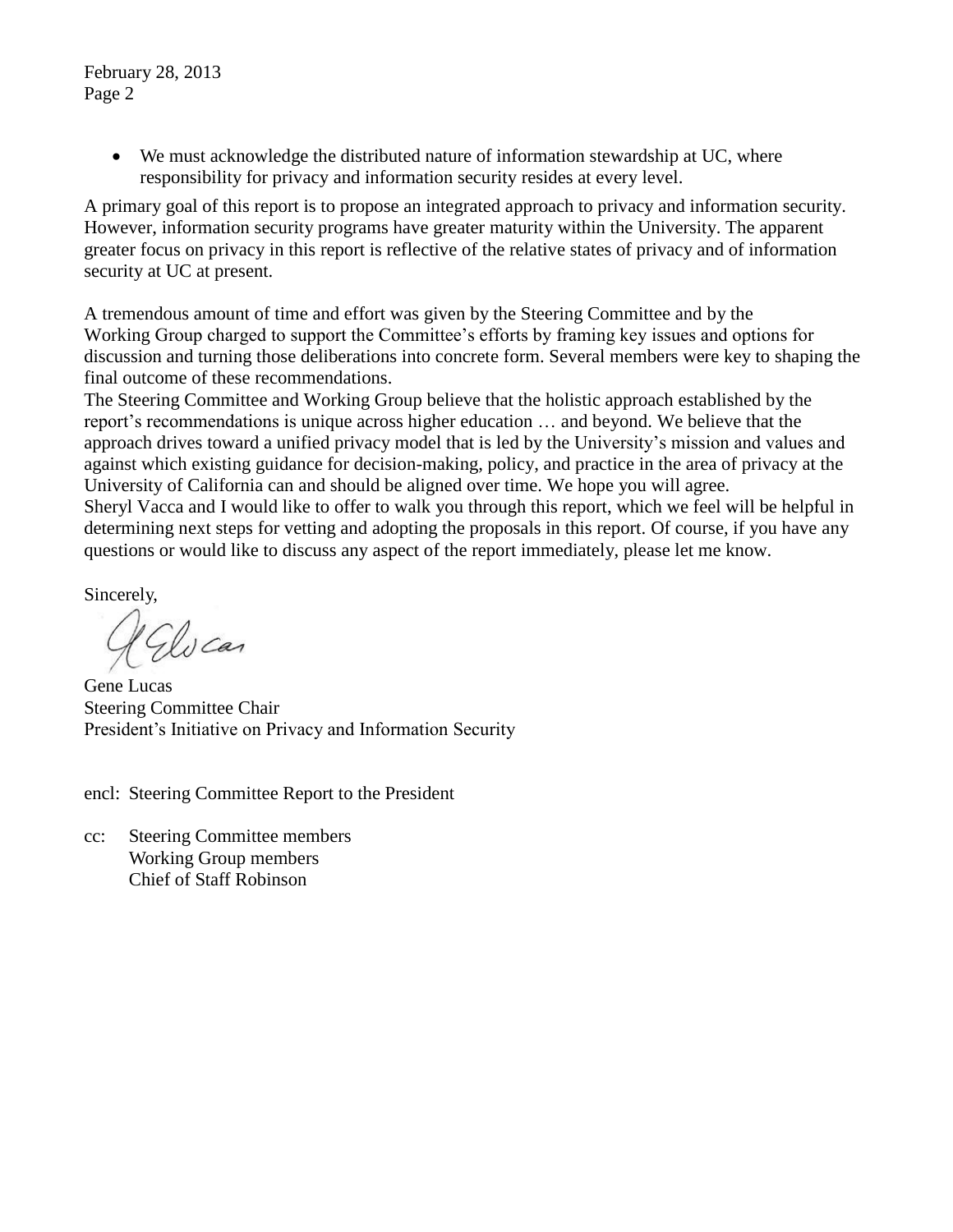**Privacy and Information Security Initiative Steering Committee Report to the President**

**January 2013 | The University of California**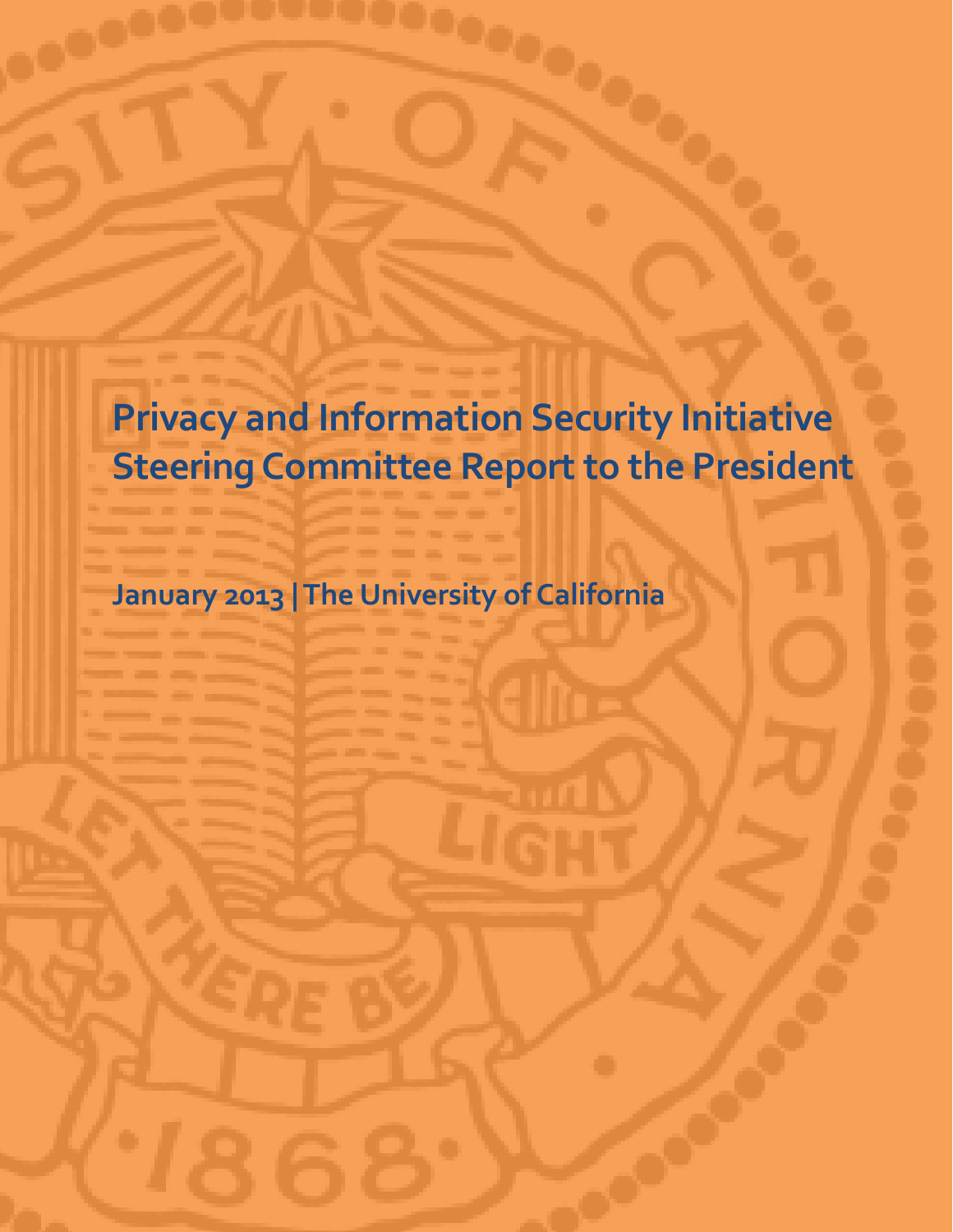# **Contents**

| UC Statement of Privacy Values, UC Privacy Principles, and Privacy Balancing Process13  |  |
|-----------------------------------------------------------------------------------------|--|
|                                                                                         |  |
|                                                                                         |  |
|                                                                                         |  |
|                                                                                         |  |
|                                                                                         |  |
|                                                                                         |  |
|                                                                                         |  |
| Appendix C. Existing Systemwide Policies Related to Privacy and Information Security 31 |  |
| Appendix D. Existing Campus Privacy and/or Information Security Committees 33           |  |
|                                                                                         |  |
|                                                                                         |  |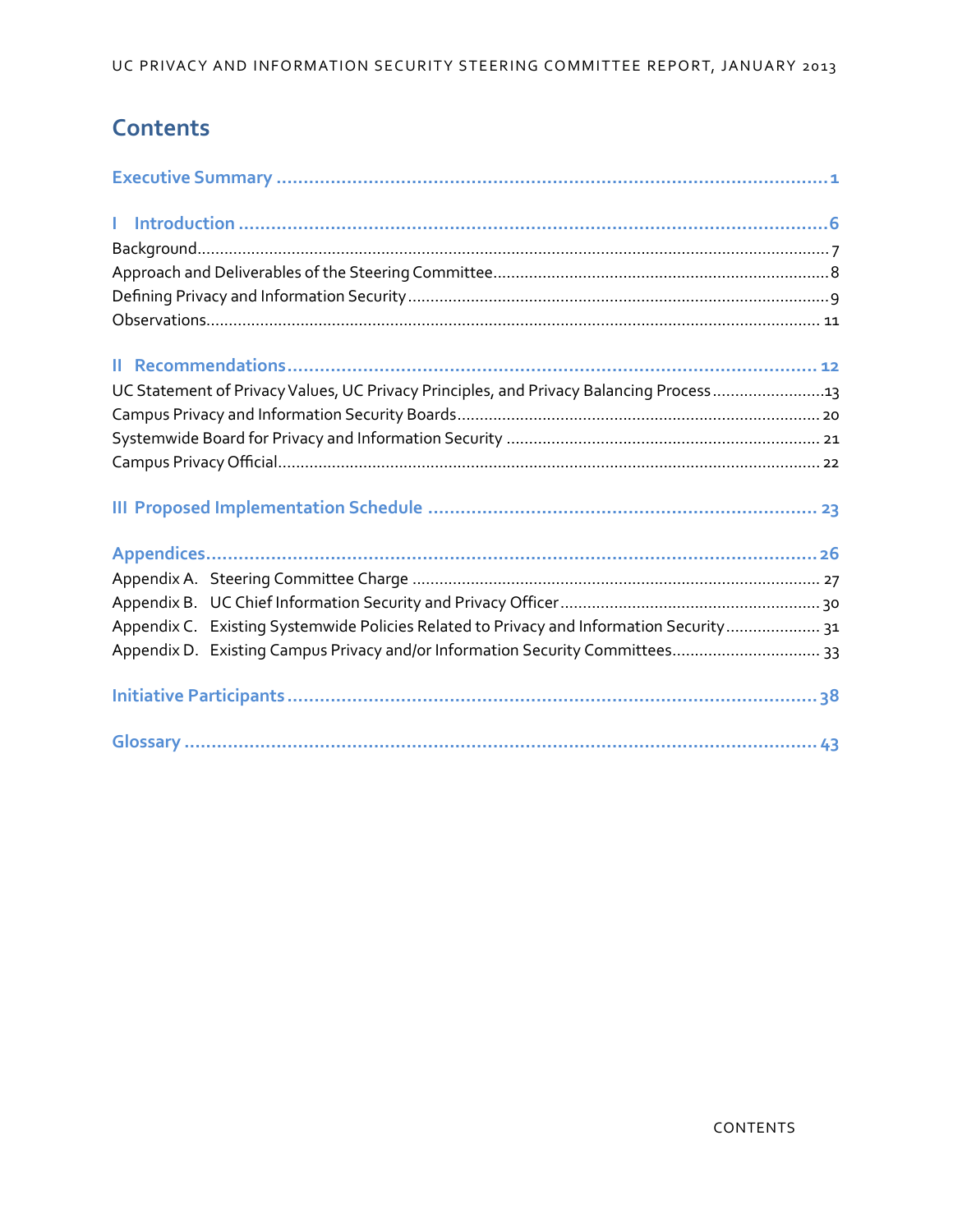# **EXECUTIVE SUMMARY**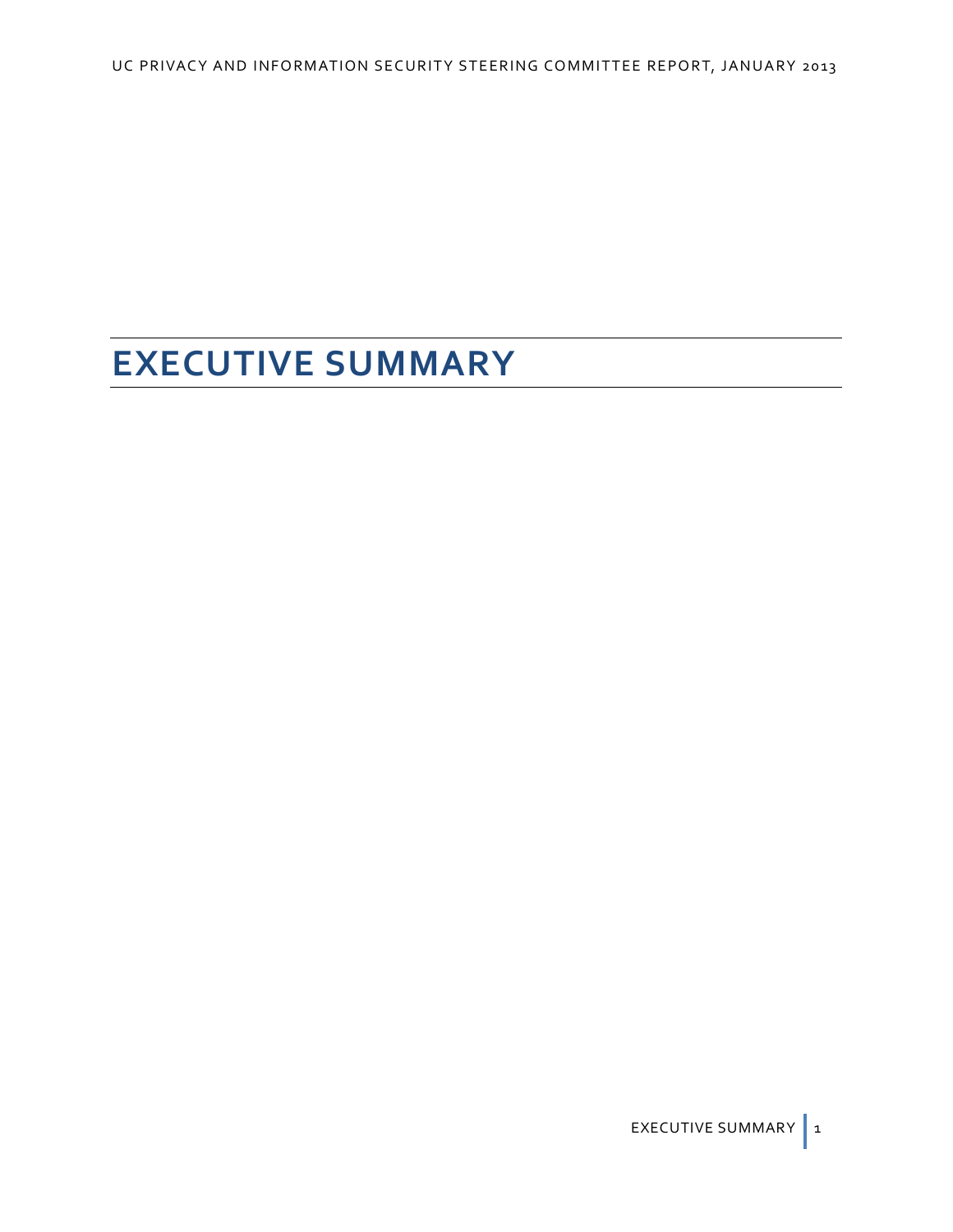# **Privacy, Information Security, and the University of California**

Privacy is fundamental to the University. It plays an important role in upholding human dignity and in sustaining a strong and vibrant society. Respecting privacy is an essential part of what it means to be a good citizen, whether as an individual or as an institution. Ensuring such privacy is one of the many values and obligations of the University of California.

Academic and intellectual freedoms are values of the academy that help further the mission of the University. These freedoms are most vibrant where individuals have autonomy: where their inquiry is free because it is given adequate space for experimentation and their ability to speak and participate in discourse within the academy is possible without intimidation. Privacy is a condition that makes living out these values possible.

Privacy is also a basis for an ethical and respectful workplace.

Privacy, together with information security, underpins the University's ability to be a good steward of the information entrusted to it by its 235,000 students and 185,000 employees, and by its extended community of patients, alumni, donors, volunteers and many others; and obligations in both areas continue to proliferate even as the transparency required of public institutions remains an important cornerstone of the University.

How privacy is balanced against the many rights, values, and desires of our society is among the most challenging issues of our time.

# The Charge

In June of 2010, UC President Mark Yudof convened the University of California Privacy and Information Security Steering Committee to perform a comprehensive review of the University's current privacy and information security policy framework and to make recommendations about how the University should address near-term policy issues and longer-term governance issues. The specific charge to the Committee was to make recommendations for:

- 1. An overarching privacy framework that enables UC to meet statutory and regulatory obligations in a manner respectful of individual privacy;
- 2. Governance, implementation, and accountability structures across the University with respect to privacy and information security;
- 3. A formal, ongoing process through which the University can examine and, where necessary, address through policy vehicles the technical and societal changes that have an impact on University policy and practice in the areas of privacy and information security; and
- 4. Specific actions or phases needed to implement the proposed framework as University policy.

# Approach and Deliverables

In examining the issues of privacy and information security in today's world and in the context of the constellation of values and obligations of the University of California, the Steering Committee reviewed relevant core concepts and principles and consulted with constituents and experts. In addition to President Yudof's charge, the committee developed a series of principles that guided its work.

All recommendations and Definitions (page 9)

Recommendations 2, 3, and  $\mu$ 

All recommendations

Section III, Proposed Implementation Schedule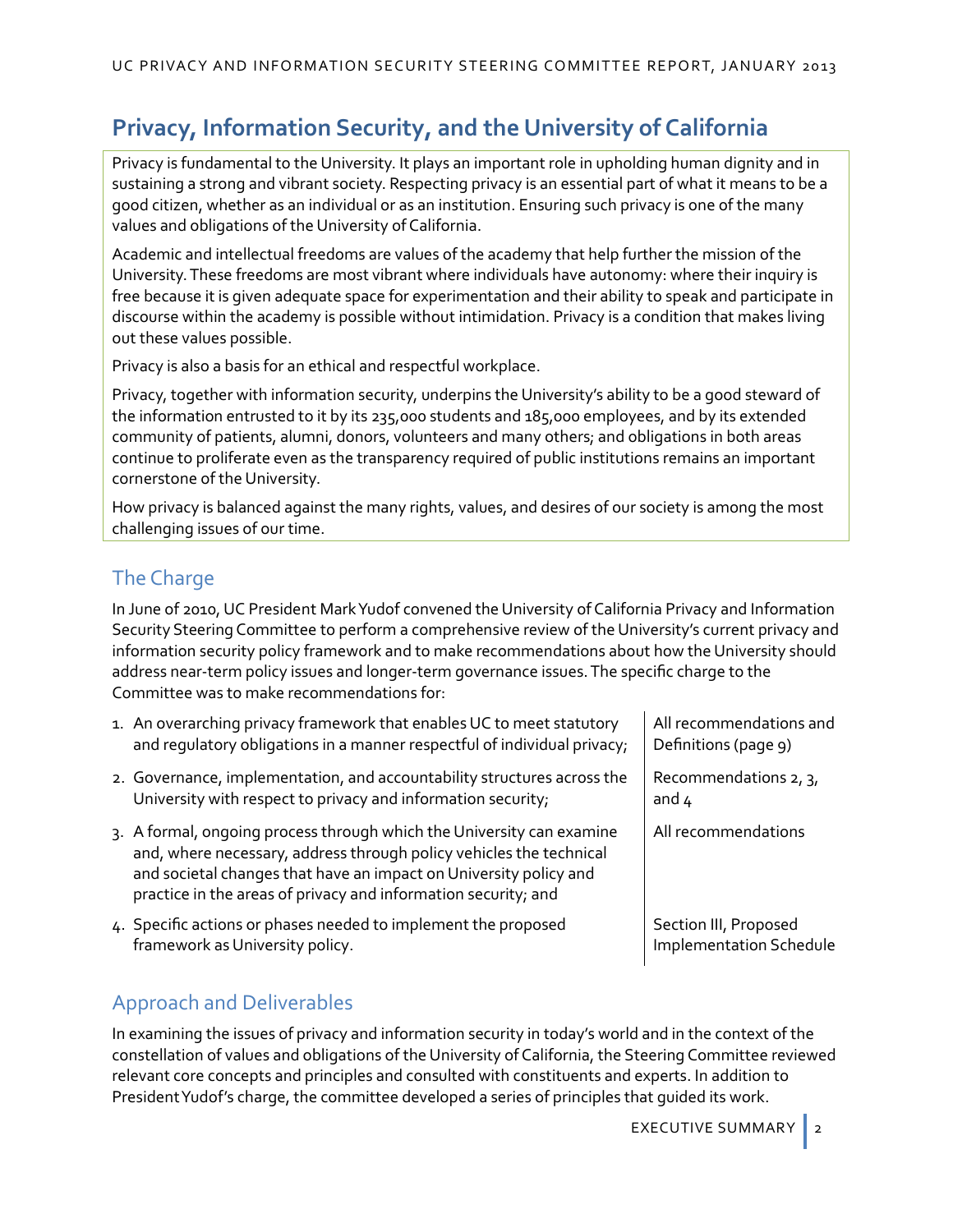One of the Committee's early challenges was to distinguish the intertwined concepts of *autonomy privacy, information privacy,* and *information security* from one another, name them and define them:

- *Autonomy privacy* is an individual's ability to conduct activities without concern of or actual observation.
- *Information privacy* is the appropriate protection, use, and dissemination of information about individuals.
- *Information security* is the protection of information resources from unauthorized access, which could compromise their confidentiality, integrity, and availability.



The University's long experience with privacy, when viewed through the lens of these new definitions, reveals gaps, silos, and challenges in its approach to addressing privacy. An integrated view is required across autonomy privacy, information privacy, and information security; across the University's operating model of distributing stewardship and accountability; and across individual expectations that typically evolve from a different viewpoint than do University policies and at a different pace than do technology and social norms. The recommendations in this report speak to strategic action; but a key component for addressing operational integration was put in place in March 2012 with the hiring of a new Systemwide position, the UC Chief Information Security and Privacy Officer (see [Appendix B\)](#page-33-0).

A primary goal of this report is to propose an integrated approach to privacy and information security. However, information security programs have greater maturity within the University. For example, whereas existing UC policy already requires the designation of an information security officer and implementation of an information security program, there is no equivalent for privacy. The apparent greater focus on privacy in this report is reflective of the relative states of privacy and of information security at UC at present.

The Committee entered this initiative with an expected focus on UC's privacy policies. It emerged with a more holistic, integrated view of privacy.The recommendations presented here, therefore, not only are responsive to the President's charge; but also drive toward a unified privacy model, led by the University's mission and values, against which existing guidance for decision-making, policy, and practice in the area of privacy at the University of California can and should be aligned over time.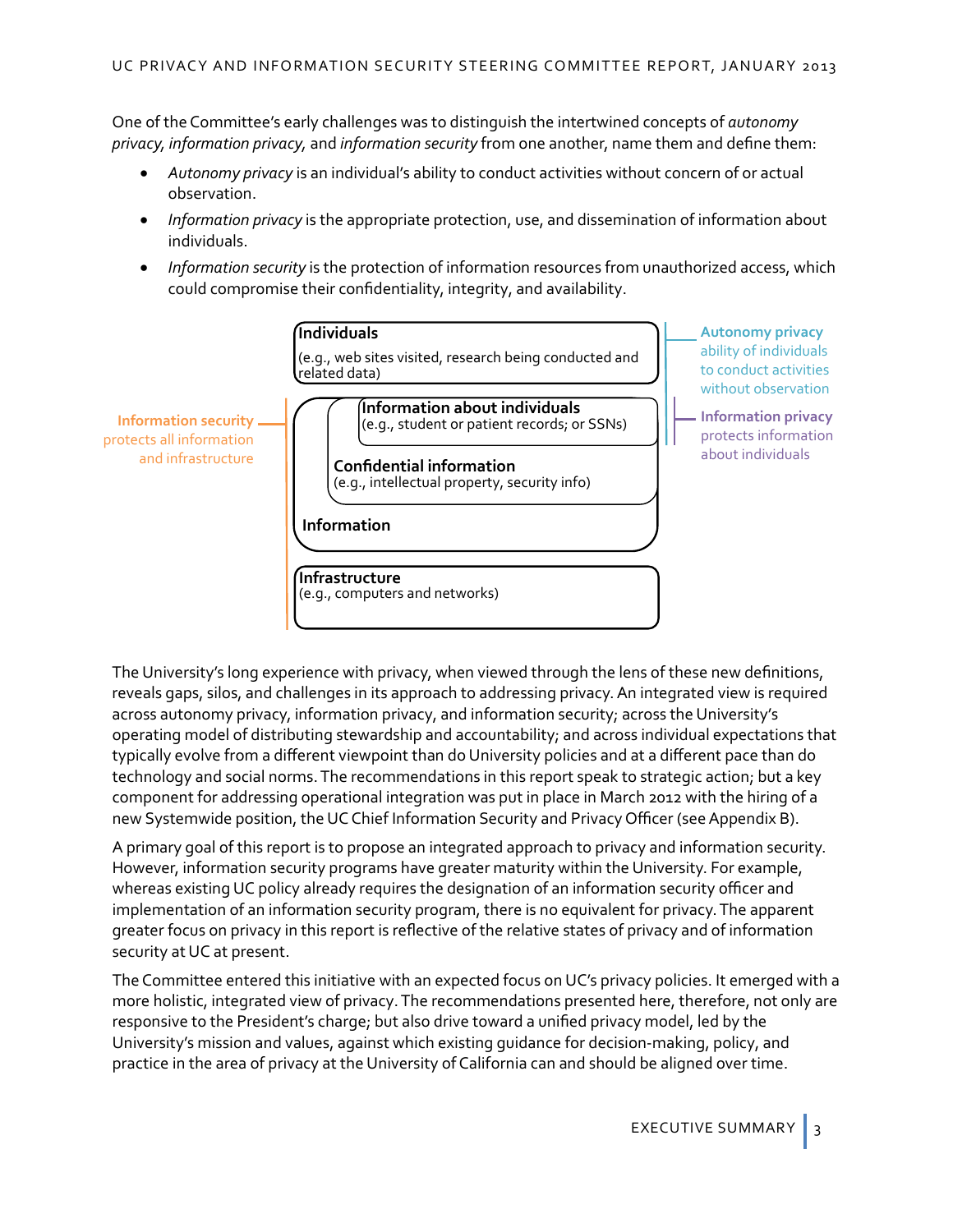# Recommendations

Ultimately, the Steering Committee arrived at four recommendations it believes define an overarching privacy framework that will pave the way for an integrated approach to privacy and information security for the University of California.

**RECOMMENDATION 1: UC Statement of Privacy Values, UC Privacy Principles, and Privacy Balancing Process.** The University shall formally adopt the proposed UC Statement of Privacy Values, Privacy Principles, and Privacy Balancing Process.

The **UC Privacy Values, Principles, and Balancing Process** are foundational elements integral to any privacy program. By explicitly articulating these elements outside the boundaries of any specific policy, functional area, or regulation, the intent is to create a unifying set of privacy expectations across the entire University community and provide a basis for achieving a common approach to privacy-related decisions – yet allow the flexibility that recognizes the University as a vast, complex organization with significantly varying needs and obligations that will change over time.This approach parallels the model of the UC Statement of Ethical Values and Standards of Ethical Conduct.

- 1. The **UC Statement of Privacy Values** declares privacy of both autonomy and information as an important value of the University, as this is not explicitly done elsewhere; and clarifies that privacy is one of many values and obligations of the University.
- 2. The **UC Privacy Principles** define a set of privacy principles for the University that are derived from, and give concrete guidance about, the Statement of Privacy Values.
- 3. The **Privacy Balancing Process** provides a mechanism for adjudicating between competing values, obligations, and interests, whether as a tool in making policy or to guide decisionmaking in specific situations, and even in a changing context.

**RECOMMENDATION 2: Campus Privacy and Information Security Boards.** Each Chancellor shall form a joint Academic Senate–Administration board to advise him or her, or a designee, on privacy and information security; set strategic direction for autonomy privacy, information privacy, and information security; champion the UC Privacy Values, Principles, and Balancing Process; and monitor compliance and assess risk and effectiveness of campus privacy and information security programs.

**RECOMMENDATION 3: Systemwide Board for Privacy and Information Security.** The President shall form a joint Academic Senate–Administration board systemwide to advise him or her, or a designee, on privacy and information security; set strategic direction for autonomy privacy, information privacy, and information security; steward the UC Privacy Values, Principles, and Balancing Process; and monitor their effective implementation by campus privacy and information security boards.

Privacy and information security governance responsibilities need to exist at both the campus and systemwide levels and can be split into those dealing with the setting of strategic direction for privacy and information security and those related to risk, compliance, and effectiveness of the privacy and information security programs. Meaningful execution of these responsibilities requires senior-level decision-making authority and appropriate administrative and academic representation for a unified approach to autonomy privacy, information privacy, and information security.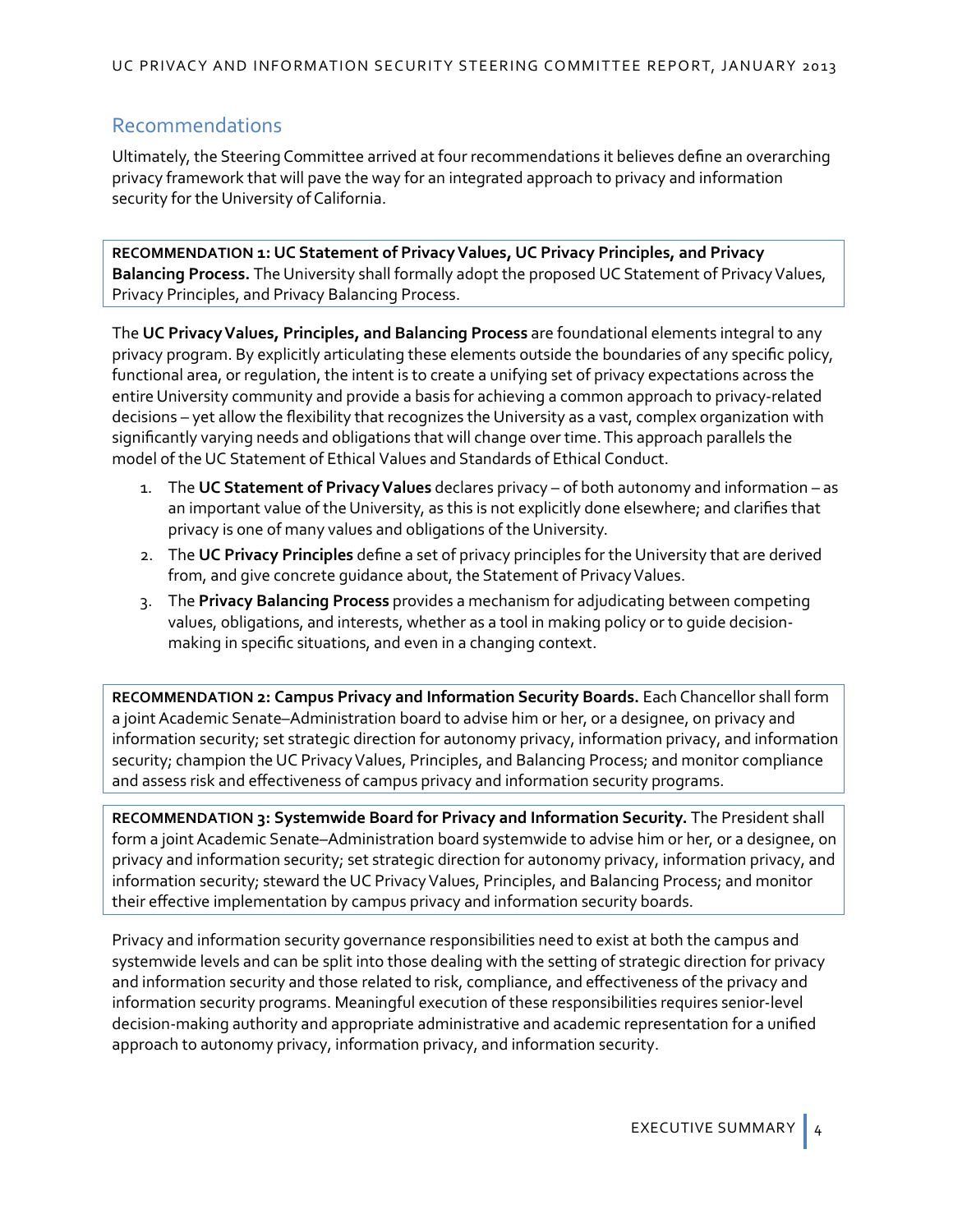**RECOMMENDATION 4: Campus Privacy Official.** Each Chancellor should be charged with designating a privacy official to be responsible for the collaborative development, implementation, and administration of a unified privacy program for the campus. The privacy official shall work closely with the campus's privacy and information security board.

A successful campus privacy program requires knowledgeable privacy leadership and an engaged campus community: the scope of privacy encompassed by the overarching privacy framework defined in this report is much larger than what is generally in place on campuses today. Designated privacy officials should be at a level able to effect organizational change within the University context of shared governance, mission, and values; and complex information technology infrastructure and operations. The privacy official will work with and be guided by the campus's privacy and information security board on the vision, strategies, and methodologies of the campus privacy program; and collaborate with the UC Chief Information Security and Privacy Officer for systemwide alignment.

Infusing understanding and use of the UC privacy values and principles across the community in routine academic and administrative operations is fundamental to meeting the challenge of shifting expectations, new laws, and emerging technologies. A key responsibility of the campus privacy official will be to address this need.

# Proposed Implementation Schedule

Full adoption and implementation of the UC Statement of Privacy Values, UC Privacy Principles, Privacy Balancing Process, campus and systemwide boards, and designation of campus privacy officials will require four to five years to achieve a steady state. Recommendations for prioritizing the order and timing of key activities are summarized below.

# **Stakeholder Communications**

#### **2013-14**

- Adopt the UC Privacy Values, Principles, and Balancing Process
- Begin formation of boards
- Designate campus privacy officials

# **Privacy Framework & Program Implementation**

#### **2014-15**

- Begin promotion and use of the UC Privacy Values, Principles, and Balancing Process
- Build out campus privacy programs
- Collect metrics

# **Governance & Management**

# **2015 and beyond**

- Define strategic programs
- Establish privacy reviews
- Review and share balancing cases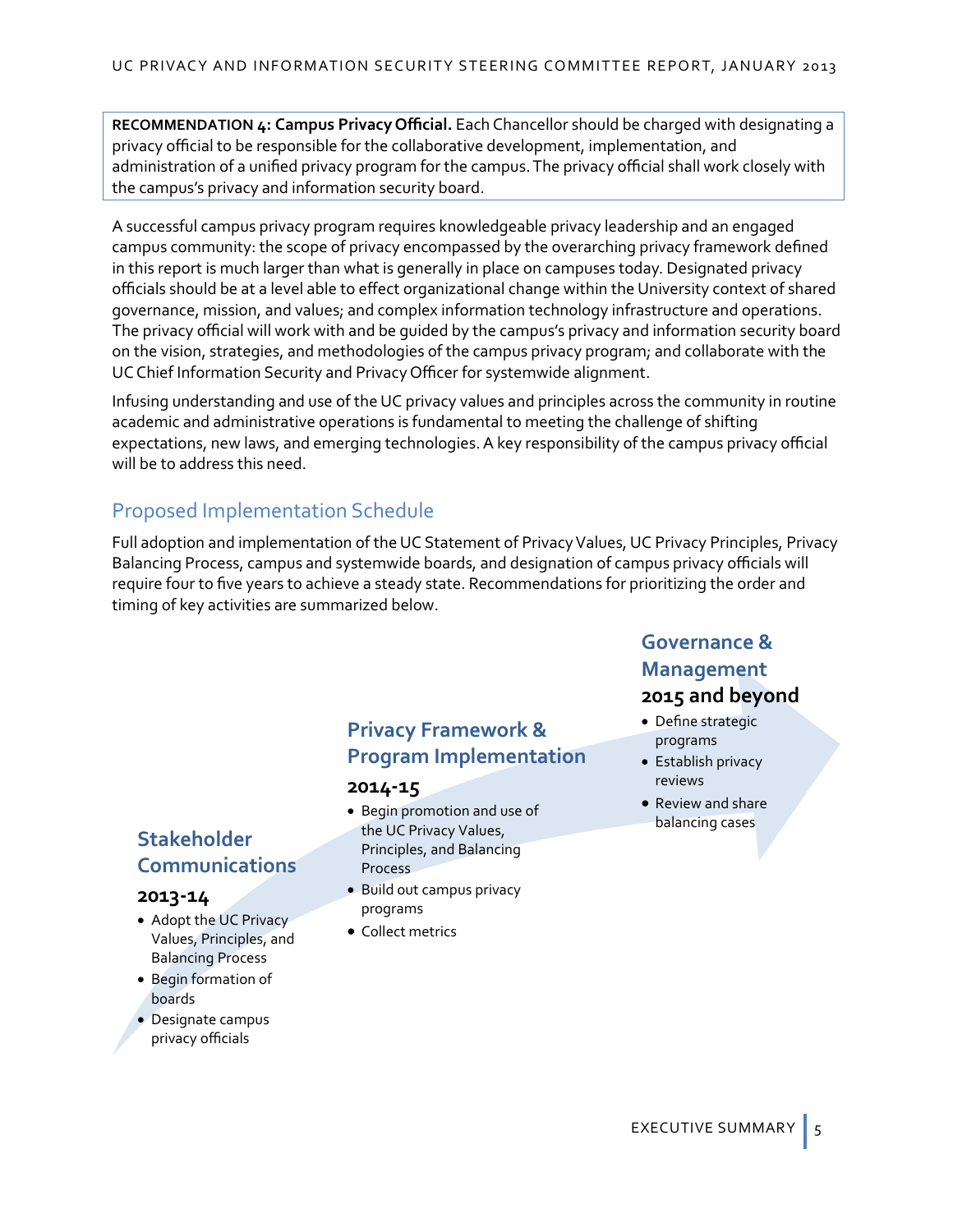# **I INTRODUCTION**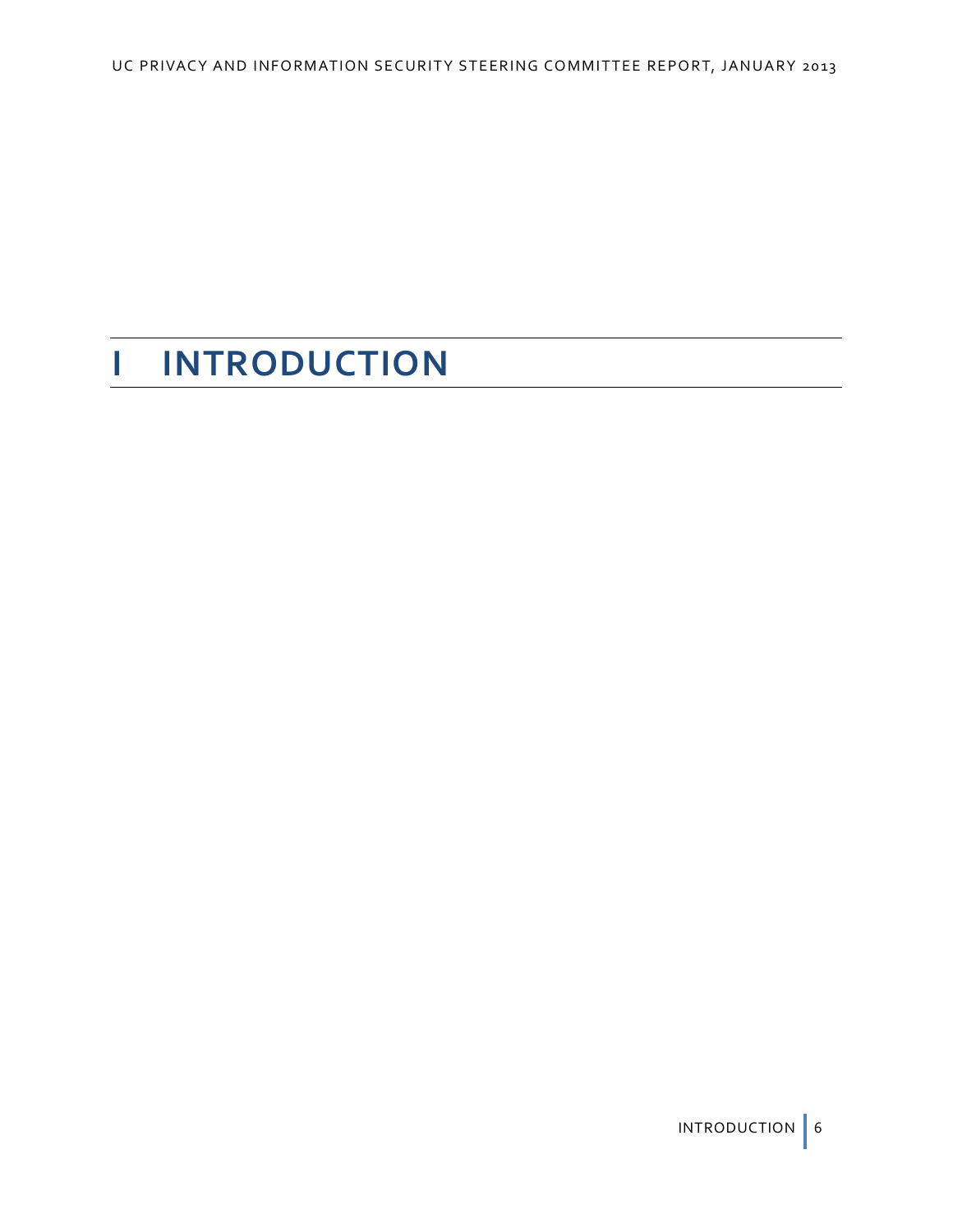# **Background**

Privacy is fundamental to the University. It plays an important role in upholding human dignity and in sustaining a strong and vibrant society. Respecting privacy is an essential part of what it means to be a good citizen, whether as an individual or as an institution.

Academic and intellectual freedoms are values of the academy that help further the mission of the University. These freedoms are most vibrant where individuals have autonomy: where their inquiry is free because it is given adequate space for experimentation and where their ability to speak and to participate in discourse within the academy is possible without intimidation. Privacy is a condition that makes living out these values possible.

Privacy is also a basis for an ethical and respectful workplace, one that is as aligned with the culture and expectations of the millennial generation and beyond, as it is with today's workforce. Such a workplace becomes a competitive advantage for the University.

Privacy, together with information security, underpins the University's ability to be a good steward of the information entrusted to it by its 235,000 students and 185,000 employees, and by its extended community of patients, alumni, donors, volunteers, and many others.

Protecting privacy, however, is challenging—for many reasons. It is a complex and subtle concept that makes definition elusive. The "consumerization" of technology drives expectations of "anytime, anywhere" access to bank accounts, medical test results, personal data files, course materials, and professors; and speaks to work/life balance. The ubiquity of cellphone cameras exemplifies and underscores a shift in the ability of individuals to affect one another's privacy. Social media paradigms create vast virtual communities that intersect with "real" life in unexpected ways, many of them privacy related. Information such as browsing histories, IP addresses, and location information are routinely captured and may be correlated, contributing to a more comprehensive and invasive view of an individual's activity. The management and curation of "big data" introduces a new class of "information" requiring privacy considerations. Investigators—and their funding agencies and publishers—may consider data collected in the course of their research to be confidential, at least for a limited period of time, whether or not they are about individuals.

Information security, which protects both information and infrastructure, has become a formidable task, as a wide variety of devices—including those that are personally owned—access University systems and services. Privacy and information security legislation is proliferating and is anticipated to continue to add to the University's obligations, as are regulations about the collection, management, curation, and release of research data. The transparency required of public institutions can be in tension with the privacy of records about individuals and about research. How privacy is balanced against the many rights, values, and desires of our society is among the most challenging issues of our time.

In light of this situation and its rapidly changing context, in June of 2010, UC President Mark Yudof convened the University of California Privacy and Information Security Steering Committee to perform a comprehensive review of the University's current privacy and information security policy framework and to make recommendations about how the University should address near-term policy issues and longer-term governance issues. This goal was an overarching privacy framework that appropriately balances University values of individual privacy and academic freedom with other institutional obligations, including data protection.

The University of California has a rich foundation of principles and standards related to diversity, community, and ethics that guide the actions of a variety of constituents, including faculty, staff, students, partners, and collaborators. In addressing its charge, the Steering Committee leveraged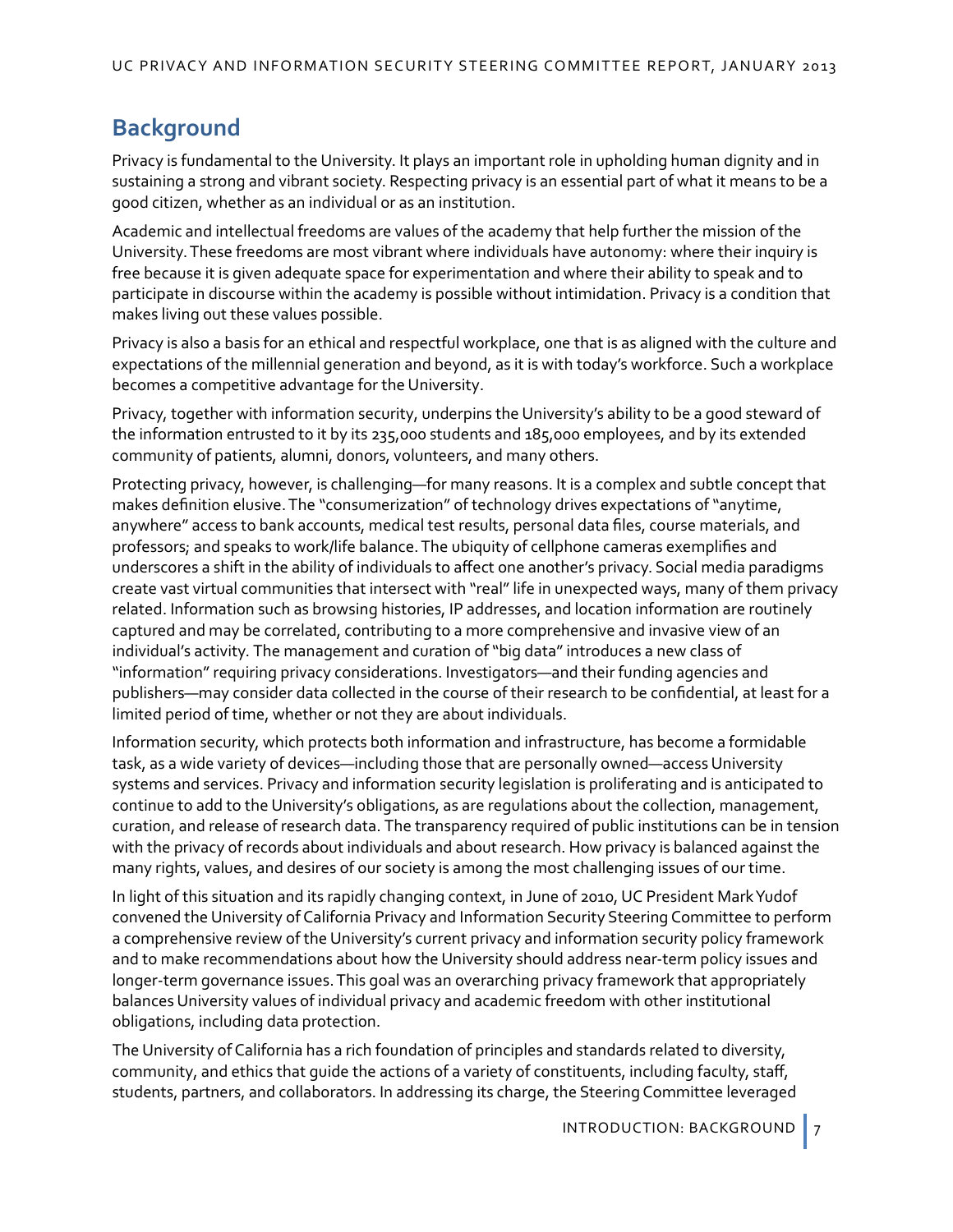elements of the University's culture, including its principles of community and investment in developing students who are informed and engaged citizens. Employing this foundation and providing leadership in privacy and information security, therefore, addresses President Yudof's charge of protecting the values of both the University and its constituents.

# **Approach and Deliverables of the Steering Committee**

In examining the issues of privacy and information security in the context of the University of California, the Steering Committee reviewed relevant core concepts and principles and consulted with constituents and experts. A Working Group was formed to support the Steering Committee's efforts by framing key issues and options for Committee discussion and turning those deliberations into concrete form.

The Steering Committee was guided by the following principles in considering its charge:

- We must maximally enable the mission of the University by supporting the values of academic and intellectual freedom.
- We must be good stewards of the information entrusted to the University.
- We must ensure that the University has access to information resources for legitimate business purposes.
- We must have a University community with clear expectations of privacy—both privileges and obligations of individuals and of the institution.
- We must make decisions within an institutional context.
- We must acknowledge the distributed nature of information stewardship at UC, where responsibility for privacy and information security resides at every level.

The Steering Committee's deliverables comprise a set of recommendations responding to the four specific components of its charge $^1$  $^1$ :

| 1. An overarching privacy framework that enables UC to meet statutory<br>and regulatory obligations in a manner respectful of individual privacy;                                                                                                                                   | All recommendations and<br>definitions (page 9)         |
|-------------------------------------------------------------------------------------------------------------------------------------------------------------------------------------------------------------------------------------------------------------------------------------|---------------------------------------------------------|
| 2. Governance, implementation, and accountability structures across the<br>University with respect to privacy and information security;                                                                                                                                             | Recommendations 2, 3,<br>and $4$                        |
| 3. A formal, ongoing process through which the University can examine<br>and, where necessary, address through policy vehicles the technical<br>and societal changes that have an impact on University policy and<br>practice in the areas of privacy and information security; and | All recommendations                                     |
| 4. Specific actions or phases needed to implement the proposed<br>framework as University policy.                                                                                                                                                                                   | Section III, Proposed<br><b>Implementation Schedule</b> |

The recommendations distill an expansive and nuanced examination of privacy frameworks employed in this country and internationally, of privacy models in use at other institutions as well as those articulated by leading privacy scholars, of the UC environment with respect to privacy, and of the

 $\overline{a}$ 

<span id="page-11-0"></span> $1$  The full charge can be found in [Appendix A](#page-30-0) on page [27.](#page-30-0)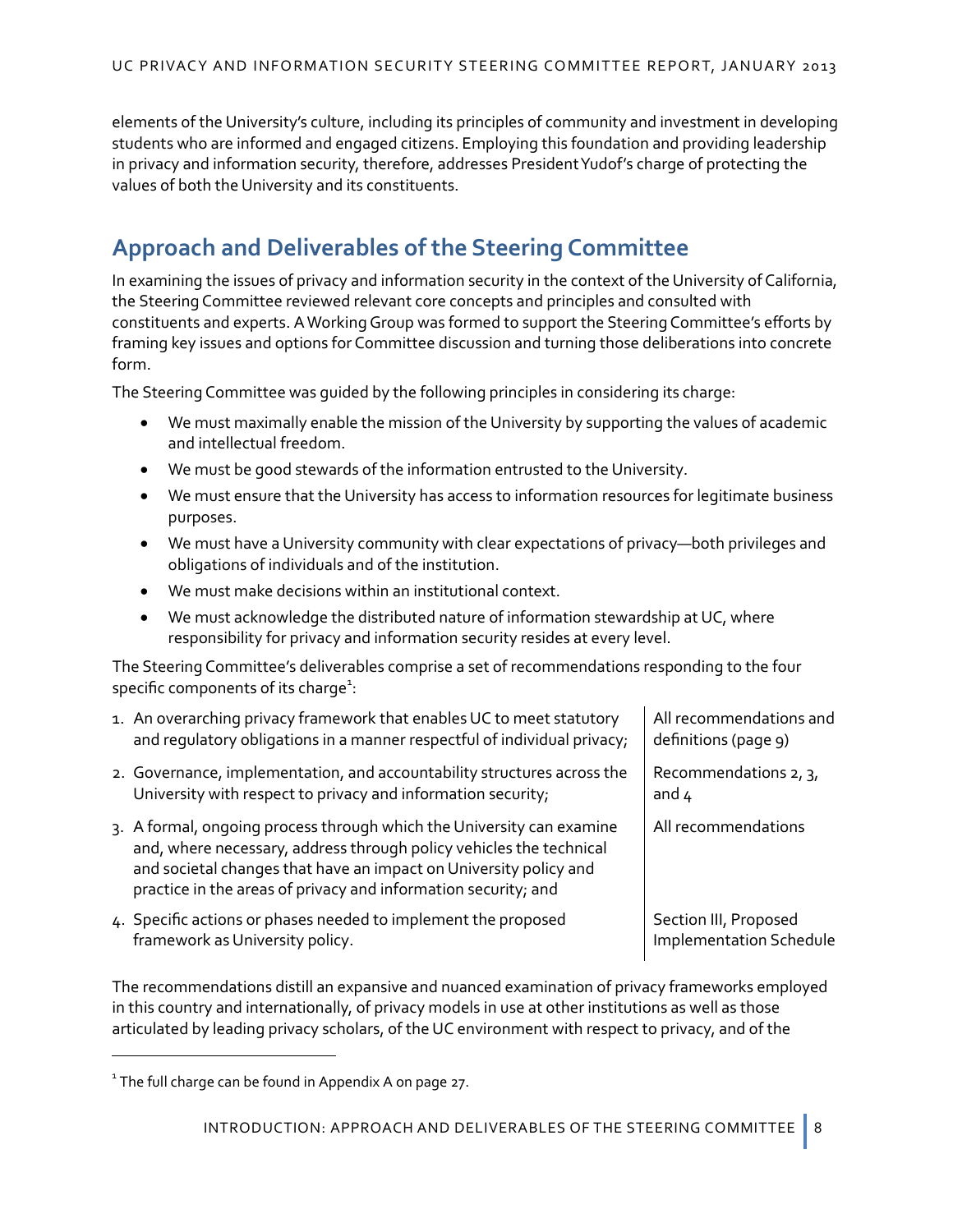meaning of privacy itself (see [Sources](#page-45-0) on page [42](#page-45-0) for selected references). Where appropriate and beneficial, detailed analysis has been preserved to inform implementation of the recommendations made in this report.To date, no effort comparable in scope has been identified in higher education.

A primary goal of this report is to propose an integrated approach to privacy and information security. However, information security programs have greater maturity within the University. For example, whereas existing UC policy already requires the designation of an information security officer and implementation of an information security program, there is no equivalent for privacy. The apparent greater focus on privacy in this report is reflective of the relative states of privacy and security at UC at present.

The Committee entered this initiative with an expected focus on UC's current privacy policies. It emerged with a more holistic, integrated view of privacy—one that recognizes that privacy is as much directly about individuals ("autonomy privacy") as it is about information *about* individuals ("information privacy"); that goes beyond compliance or any single policy, community, or role; and that acknowledges privacy and information security must be considered together. The recommendations presented here, therefore, drive toward a unified privacy model, led by the University's mission and values, against which existing guidance for decision-making, policy, and practice in the area of privacy and information security at the University of California can and should be aligned over time.

# **Defining Privacy and Information Security**

In developing its recommendations, the Committee identified a critical need to develop a common vocabulary to avoid confusion arising from differing interpretations of everyday words such as "privacy" or "governance". Most crucial was the need to distinguish the intertwined concepts of *autonomy privacy, information privacy,* and *information security* from one another, and where necessary, make a decision about what definition to use. Th[e Glossary](#page-46-0) on page [43](#page-46-0) provides definitions of various terms as used in this report, but a more comprehensive definition of the three key terms follows.

**Privacy** is about the individual. In the context of this report, it is also about the agreement ("terms and conditions") between the University and the individual that defines how privacy of that individual is handled.

Privacy comprises:

- 1. **Autonomy privacy**: an individual's ability to conduct activities without concern of or actual observation; and
- 2. **Information privacy**: the appropriate protection, use, and dissemination of information about individuals.

*Autonomy privacy* is an underpinning of academic freedom and is related to concepts such as the First Amendment's freedom of association, anonymity, and the monitoring of behavior; for example, by identifying with whom an individual corresponds or by building a profile of an individual through data mining. Autonomy privacy also encompasses records created by the individual such as research data, working drafts of research findings, communications of ideas, and opinions. It goes beyond the scope of (electronic) information and into the physical world when we speak of direct observation of individuals.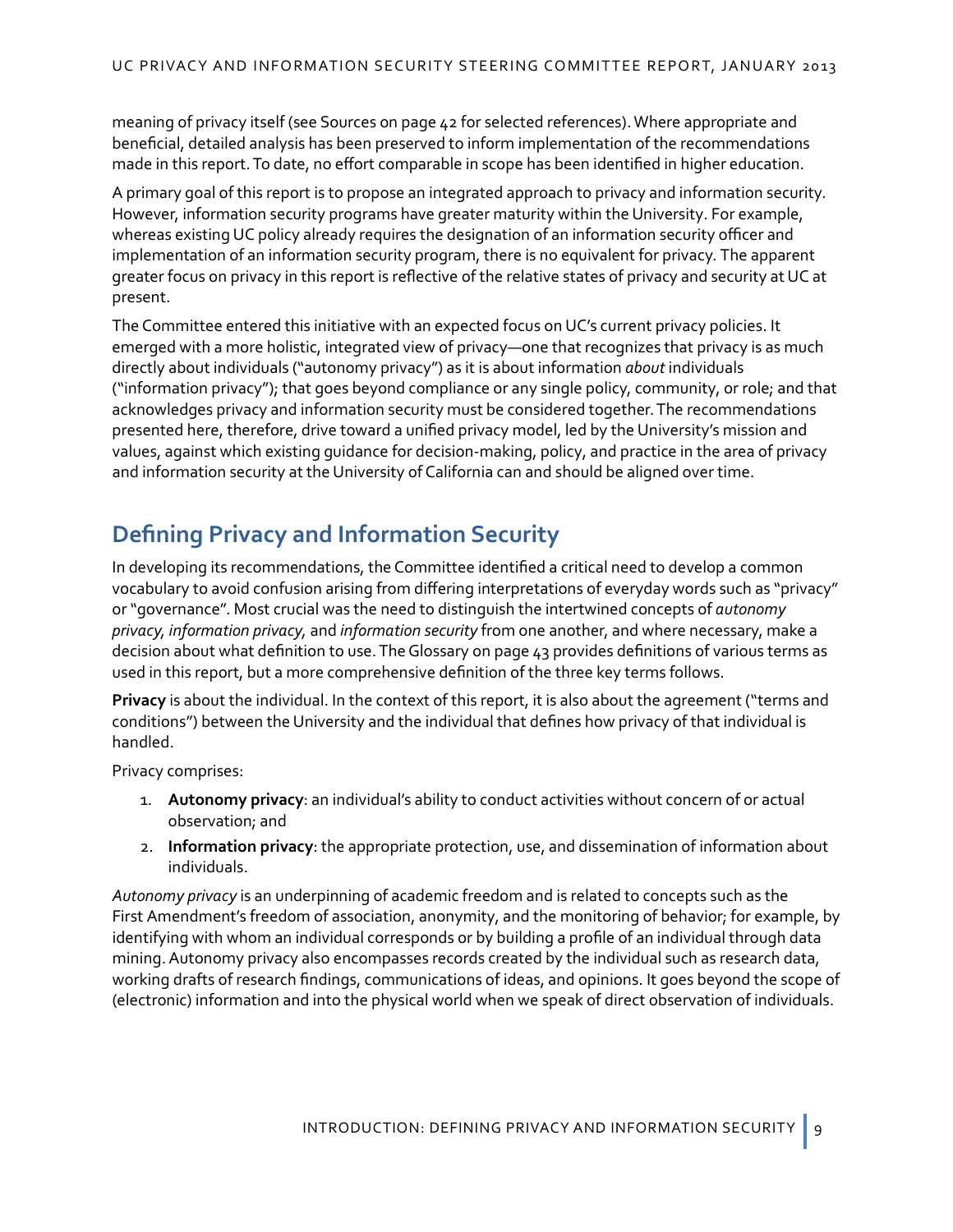*Information privacy* is about an individual's interest in controlling or significantly influencing the handling of information about him or herself,<sup>[2](#page-13-0)</sup> whether it is an academic, medical, financial, or other record.

**Information security** supports the protection of information resources from unauthorized access, which could compromise their confidentiality, integrity, and availability. Information resources include both infrastructure (such as computers and networks) and information (whether or not it is related to individuals). Information security supports, and is essential to, autonomy and information privacy.

These concepts are not as clear and independent as their definitions may suggest. The diagram below generally depicts the domains covered by autonomy privacy, information privacy, and information security, and the overlaps among them.



 $\overline{a}$ 

<span id="page-13-0"></span><sup>&</sup>lt;sup>2</sup> Definition based from Clark, R. (see Source [1](#page-45-1) on page [42\)](#page-45-1).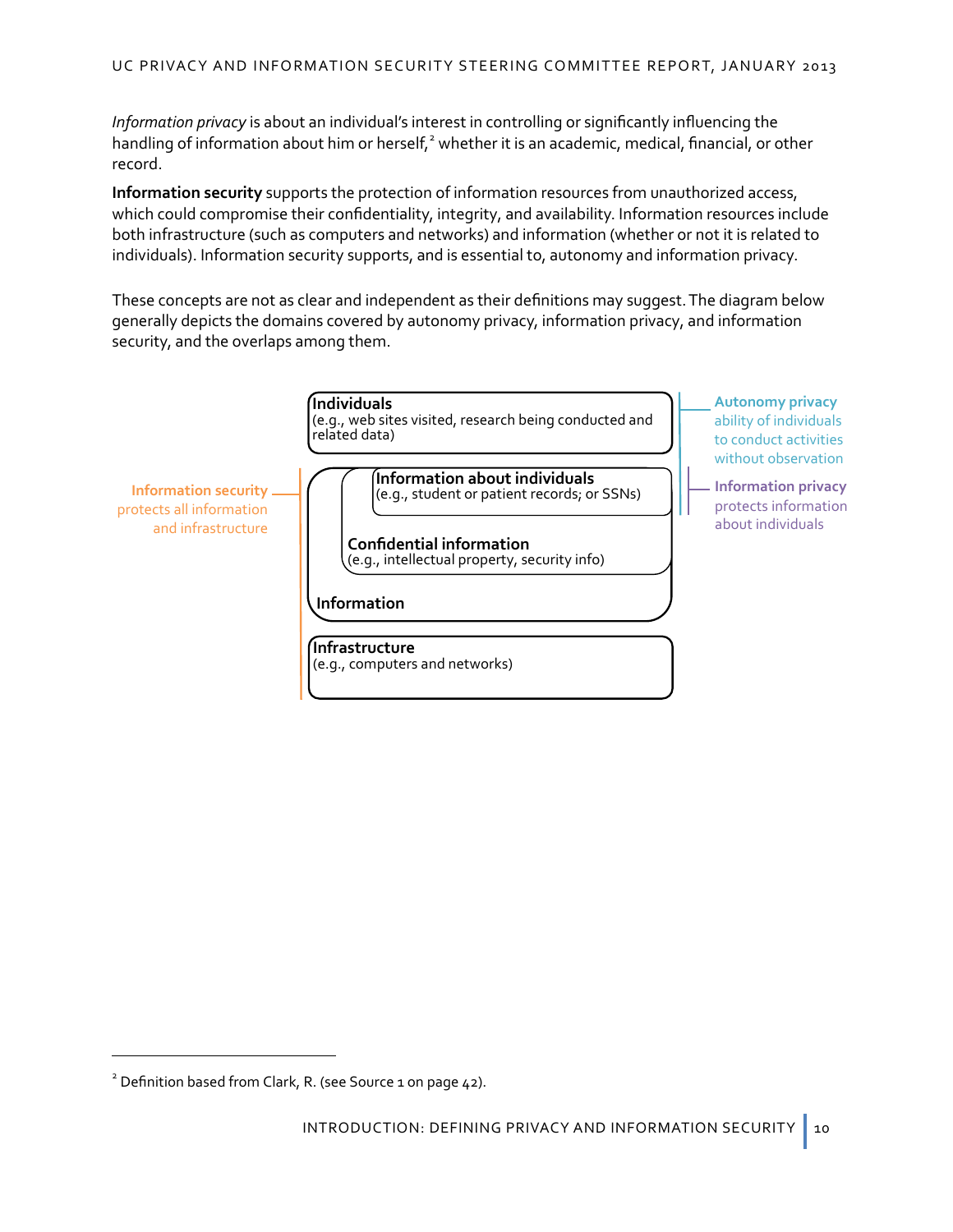# **Observations**

The University's long experience with privacy, when viewed through the lens of the new definitions presented in this report, reveals gaps, silos, and challenges in its approach to addressing privacy.This background has informed both the recommendations in this report and recognizes some of the related operational efforts under way.

A survey of privacy models identified those that spoke only to information privacy or, even more narrowly, to compliance with statutory or regulatory requirements—the traditional realm of the privacy officer—and not to autonomy privacy. Both forms of privacy are addressed in individual UC policies but have not been integrated into a policy framework; this report is intended to provide that framework.A key component for addressing operational integration is the UC Chief Information Security and Privacy Officer position hired in March 2012 (see [Appendix B](#page-33-0) on pag[e 30\)](#page-33-0).

Another challenge is to promote convergence of the expectations of individuals with those of the University, which operates amid myriad legal and regulatory requirements, management demands, and operational issues. An individual, for example, may be willing to accept loss of personal information on a smartphone, whereas that phone may also contain information that the University is obligated to protect. These expectations are not easily reconciled under the University's existing policies. Individuals' expectations are based on different assumptions and constraints than are University policies. Technology, social norms, and policy evolve at differential rates.

The many UC policies related to privacy and information security were crafted at different times, and roles and responsibilities fall under different policy and organizational jurisdictions. Policy and organizational intersections create tensions rather than the integration necessary to address the full spectrum of present-day and future privacy concerns. This situation is compounded by the growth in privacy obligations, prevailing standards for due diligence that now expect proactive practices to prevent privacy breaches rather than reactive efforts if and when they occur, and in the number and variety of University partners to which the institutional commitment to privacy should extend. Consequently, a project to review the University's information security policies for consistency and alignment is being defined and will track the framework proposed in this report.

Although the campuses, medical centers, and national labs of UC are unified in their missions of teaching, research, and public service, they operate in a culture of relative autonomy. UC's operating model distributes stewardship and accountability across the organization, as evidenced by the number of privacy-related policies (se[e Appendix C](#page-34-0) on page [31](#page-34-0)) and the many campus offices that have stewardship of specific data (e.g., registrars, controllers, human resources, libraries, archives, and medical centers). The distributed nature of UC challenges the ability to look holistically at privacy and information security, and the recommendations in this report acknowledge this context in an effort to move the institution forward.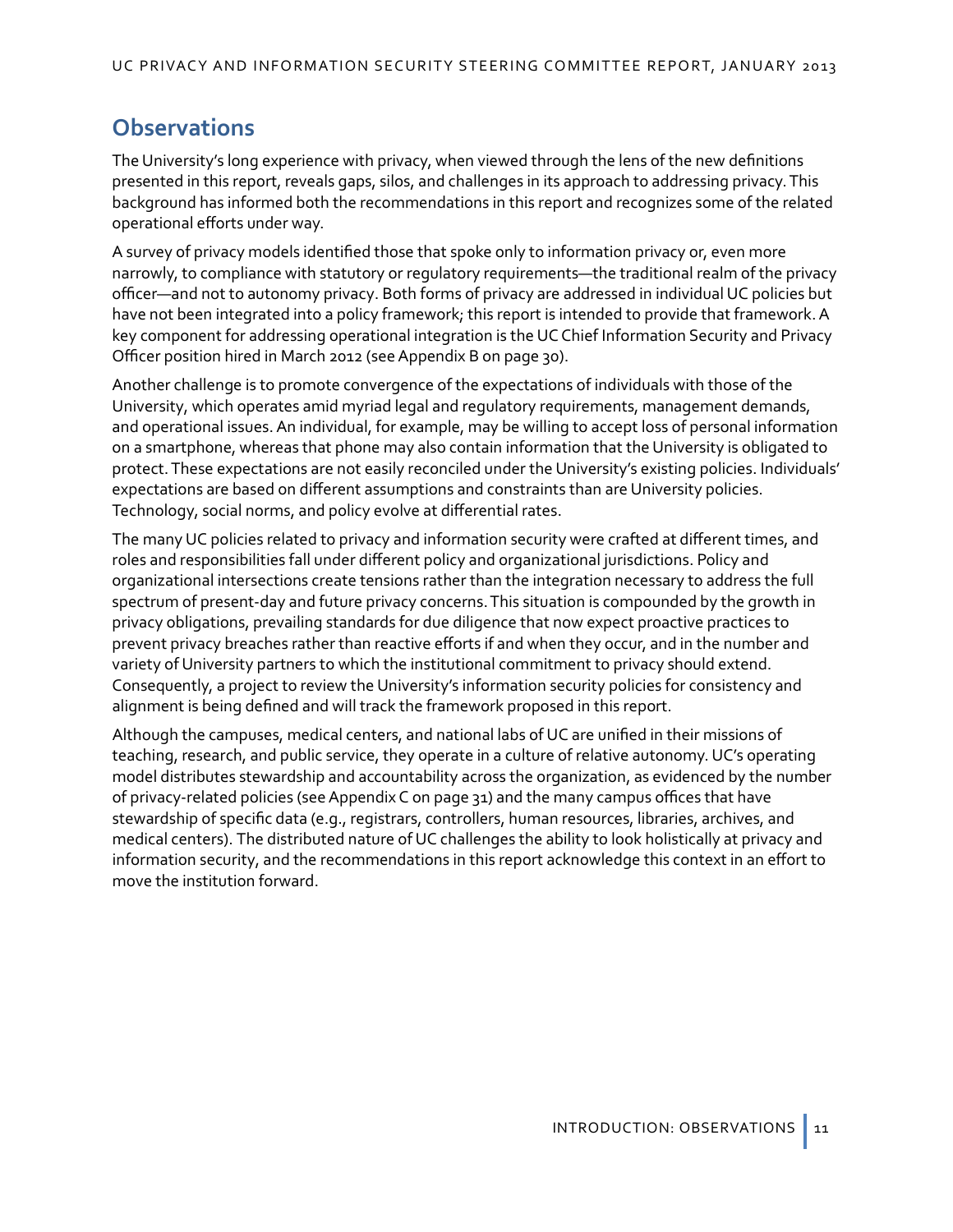# **II RECOMMENDATIONS**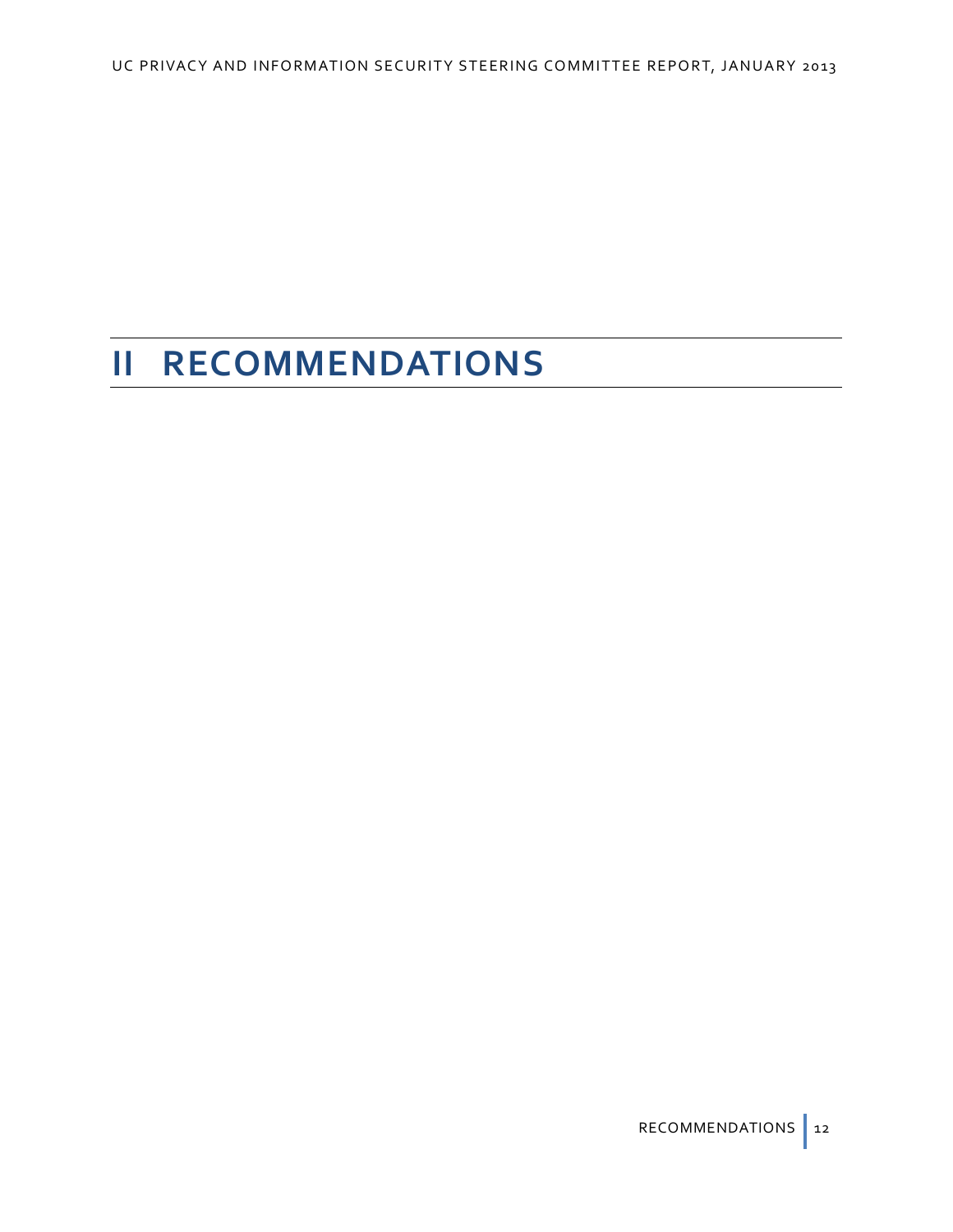# **UC Statement of Privacy Values, UC Privacy Principles, and Privacy Balancing Process**

<span id="page-16-0"></span>**RECOMMENDATION 1: UC Statement of Privacy Values, UC Privacy Principles, and Privacy Balancing Process.** The University shall formally adopt the proposed UC Statement of Privacy Values, Privacy Principles, and Privacy Balancing Process.

As its initial and overarching recommendation, the Steering Committee proposes the adoption of a UC Statement of Privacy Values, UC Privacy Principles, and Privacy Balancing Process, foundational elements integral to any privacy program. These elements may be expressed or implied in existing policy but have not been articulated in a consistent form that applies uniformly Universitywide.

- 1. The **UC Statement of Privacy Values** declares privacy—of both autonomy and information—as an important value of the University, as this is not explicitly done elsewhere; and clarifies that privacy is one of many values and obligations of the University. Such a statement is a peer to the UC Statement of Ethical Values,<sup>[3](#page-16-1)</sup> Principles of Community,<sup>[4](#page-16-2)</sup> and Diversity Statement.<sup>[5](#page-16-3)</sup>
- 2. The **UC Privacy Principles** define a set of principles for the University that are derived from, and give concrete guidance about, the Statement of Privacy Values. These principles are a peer to the UC Standards of Ethical Conduct.<sup>[6](#page-16-4)</sup>
- 3. The **Privacy Balancing Process** provides a mechanism for adjudicating between competing values, obligations and interests, whether as a tool in policy-making or to guide decisionmaking in specific situations, and even in a changing context.

By explicitly articulating these foundational elements outside the boundaries of any specific policy, functional area, or regulation, the intent is to create a unifying set of privacy expectations across the entire University community and provide a basis for achieving a common approach to privacy-related decisions – yet allow the flexibility that recognizes the University as a vast, complex organization with significantly varying needs and obligations that will change over time.

<span id="page-16-3"></span><sup>5</sup> <http://www.universityofcalifornia.edu/diversity/diversity.html>

 $\overline{a}$ 

<span id="page-16-1"></span><sup>&</sup>lt;sup>3</sup> h[ttp://www.ucop.edu/ucophome/coordrev/policy/Stmt\\_Stds\\_Ethics.pdf](http://www.ucop.edu/ucophome/coordrev/policy/Stmt_Stds_Ethics.pdf)

<span id="page-16-2"></span><sup>4</sup> [http://www.universityofcalifornia.edu/diversity/principles\\_community.html](http://www.universityofcalifornia.edu/diversity/principles_community.html)

<span id="page-16-4"></span> $6$  [http://www.universityofcalifornia.edu/compaudit/eth](http://www.universityofcalifornia.edu/compaudit/ethicalconduct.html)icalconduct.html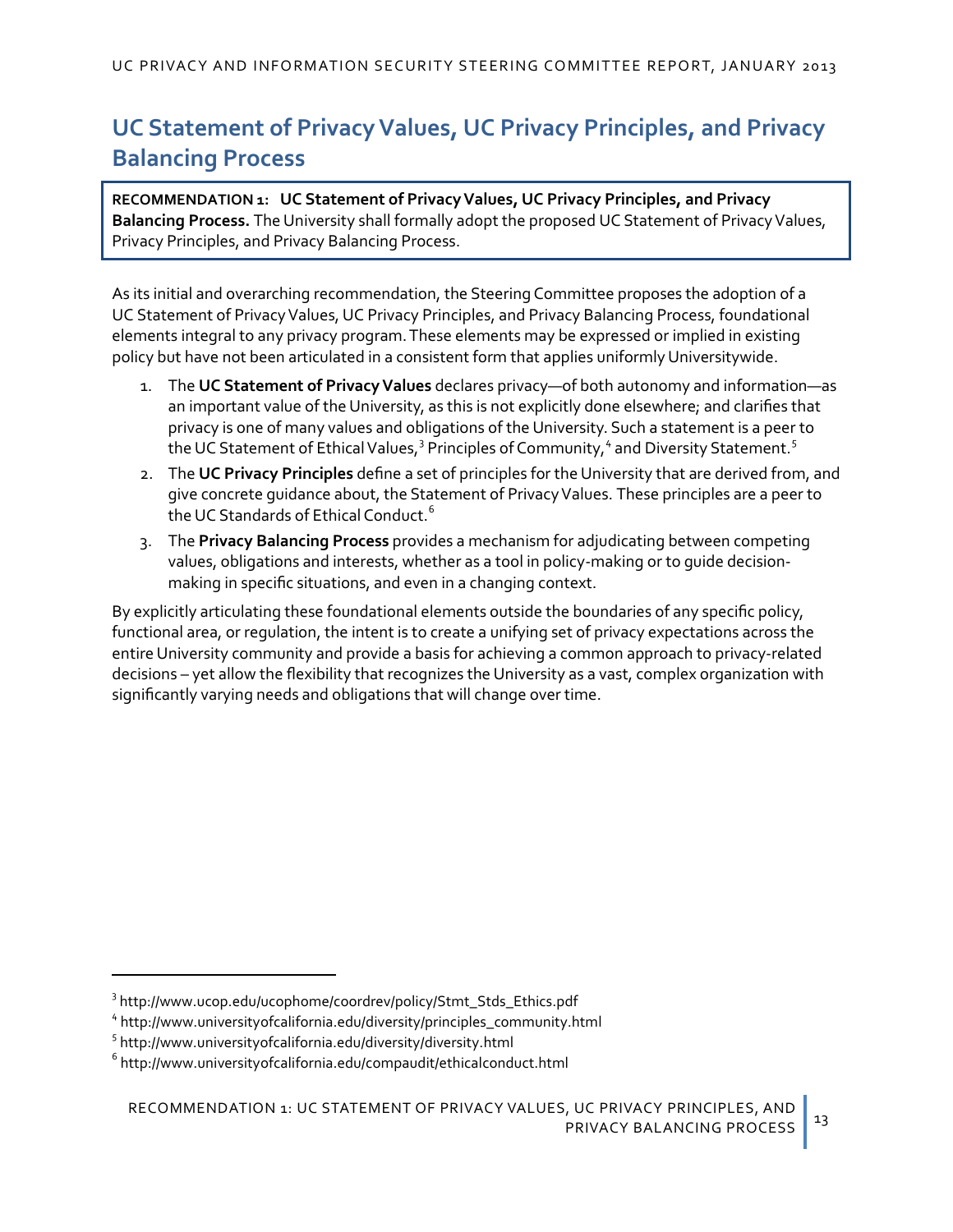# 1. UC Statement of Privacy Values

#### Overview

The UC Statement of Privacy Values first declares privacy as an important value of the University of California. It then defines what the two forms of privacy are, and explains that they must be balanced with one another and with other values and obligations of the University. To give context, the values of academic and intellectual freedom are highlighted as fundamental to an educational and research institution; and the values of transparency and accountability are highlighted as fundamental to a public institution. Finally, a summary of elements that the University strives to balance appropriately is given.

## The UC Statement of Privacy Values

The University of California respects the privacy of individuals. Privacy plays an important role in human dignity and is necessary for an ethical and respectful workplace. The right to privacy is declared in the California Constitution.

Privacy consists of (1) an individual's ability to conduct activities without concern of or actual observation and (2) the appropriate protection, use, and release of information about individuals.

The University must balance its respect for both types of privacy with its other values and with legal, policy, and administrative obligations.

Academic and intellectual freedoms are values of the academy that help further the mission of the University. These freedoms are most vibrant where individuals have autonomy: where inquiry is free because it is given adequate space for experimentation and the ability to speak and participate in discourse within the academy is possible without intimidation.

Transparency and accountability are values that form the cornerstone of public trust. Access to information concerning the conduct of business in a public university and an individual's access to information concerning him/herself is a right of every citizen as stated in the California Constitution.

Thus, the University continually strives for an appropriate balance between:

- ensuring an appropriate level of privacy through its policies and practices, even as interpretations of privacy change over time;
- nurturing an environment of openness and creativity for teaching and research;
- being an attractive place to work;
- honoring its obligation as a public institution to remain transparent, accountable, and operationally effective and efficient; and
- safeguarding information about individuals and assets for which it is a steward.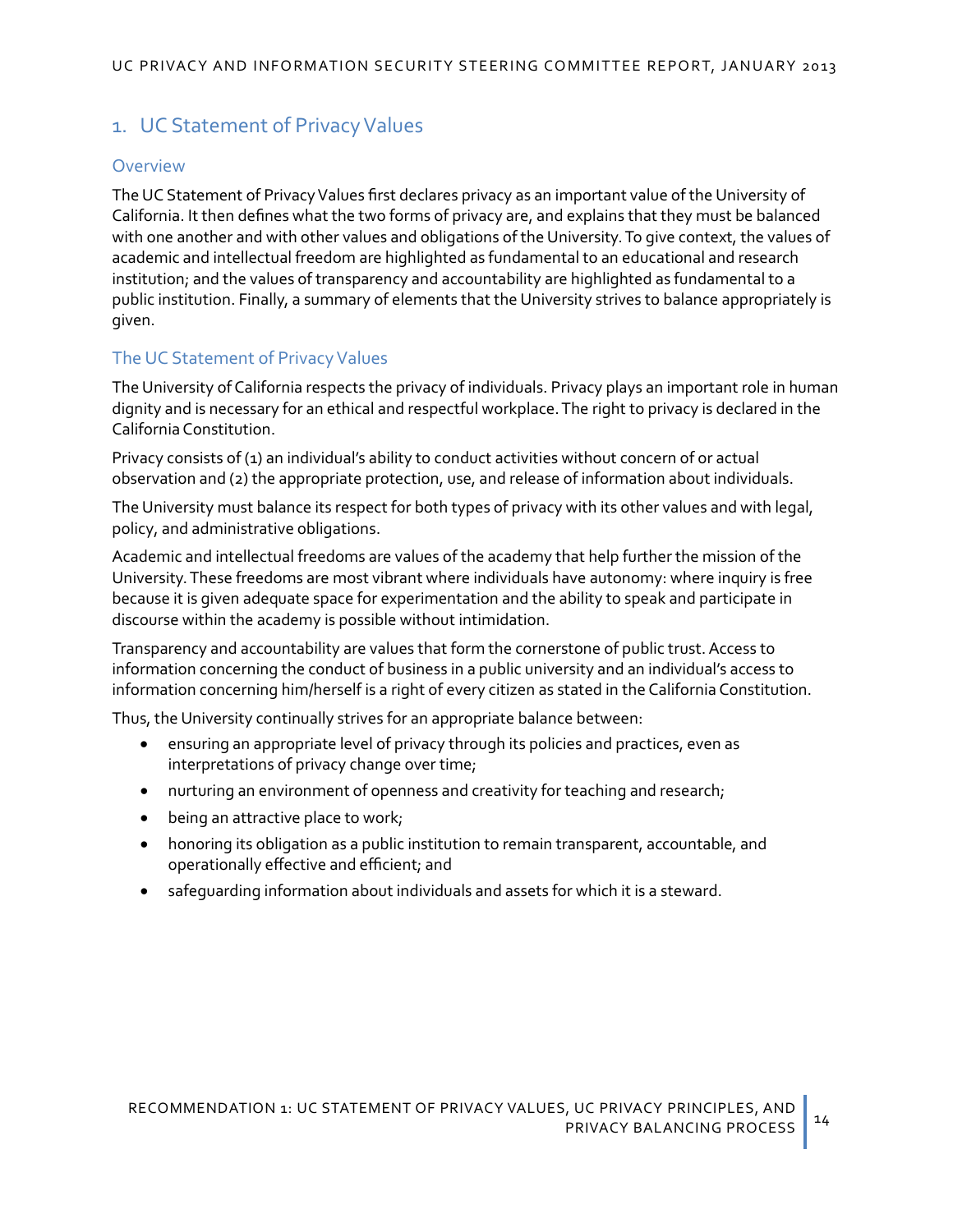# 2. UC Privacy Principles

The proposed UC Privacy Principles are derived from the UC Statement of Privacy Values and from established privacy principles, such as the Organisation for Economic Co-operation and Development (OECD) Guidelines on the Protection of Privacy and Transborder Flows of Personal Data<sup>[7](#page-18-0)</sup> and the Federal Trade Commission's (FTC) Fair Information Privacy Practice Principles. <sup>[8](#page-18-1)</sup> The UC Privacy Principles are intended to guide policies and practice in conjunction with well-understood information security objectives of protecting the confidentiality, integrity, and availability of information resources.

The UC Privacy Principles consist of principles that address both autonomy privacy and information privacy, as follows:

#### Autonomy Privacy Principles

Members of the University community are expected to uphold autonomy privacy, which is the ability of an individual to exercise a substantial degree of control over one's expressions, associations, and general conduct without unreasonable oversight, interference, or negative consequences. In the University setting, autonomy privacy is closely associated with the concepts of academic freedom, free speech, and community. The following proposed autonomy principles are intended to capture our culture of openness, transparency, ethical behavior, and respect for others:

| Free inquiry                      | The University is guided by First Amendment principles and is committed to<br>encouraging its members to exercise free discourse without fear of reprisal or<br>intimidation, subject to the privacy and safety of other individuals or University<br>resources.                                                                 |
|-----------------------------------|----------------------------------------------------------------------------------------------------------------------------------------------------------------------------------------------------------------------------------------------------------------------------------------------------------------------------------|
| Respect for<br>individual privacy | The University is committed to respecting the privacy of individuals, including their<br>interactions with others, and expects University members to esteem each other's<br>privacy and well-being.                                                                                                                              |
| Surveillance                      | The University is guided by Fourth Amendment principles regarding surveillance of<br>persons or places, whether in person on campus or electronically, and is committed<br>to balancing the need for the safety of individuals and property with the<br>individuals' reasonable expectation of privacy in a particular location. |

 $\overline{a}$ 

<span id="page-18-0"></span><sup>&</sup>lt;sup>7</sup> [http://www.oecd.org/document/18/0,3343,en\\_2649\\_34255\\_1815186\\_1\\_1\\_1\\_1,00.html](http://www.oecd.org/document/18/0,3343,en_2649_34255_1815186_1_1_1_1,00.html)

<span id="page-18-1"></span><sup>8</sup> <http://www.ftc.gov/reports/privacy3/fairinfo.shtm>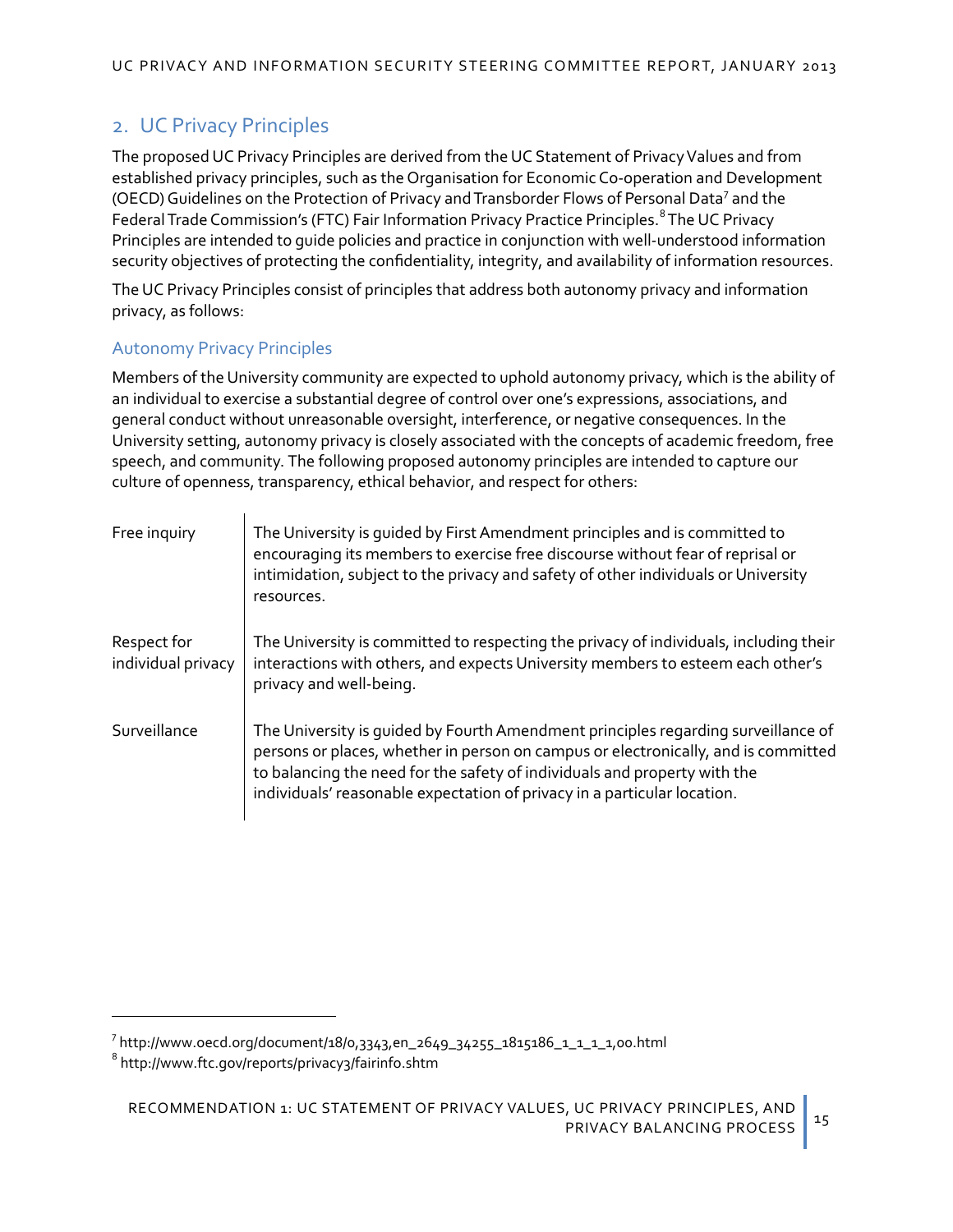## Information Privacy Principles

The University is committed to providing individuals with a reasonable degree of control over the collection, use, and disclosure of information about themselves. The following principles provide guidance to the University for incorporating information privacy into its policies and practices:

| Privacy by design                       | The University is committed to building privacy protections that embody the<br>additional principles stated below into its business processes and information<br>systems associated with the collection, use, and disclosure of information about<br>individuals and about confidential information for which individuals are<br>responsible. Business processes and information systems initiatives, revisions, or<br>upgrades will be evaluated for consistency with the UC Privacy Principles and<br>compliance with associated policies. |
|-----------------------------------------|----------------------------------------------------------------------------------------------------------------------------------------------------------------------------------------------------------------------------------------------------------------------------------------------------------------------------------------------------------------------------------------------------------------------------------------------------------------------------------------------------------------------------------------------|
| Transparency<br>and notice              | The University demonstrates its commitment to transparency by giving individuals<br>reasonable advance notice of its information policies and practices for collecting,<br>using, disclosing, retaining, and disposing of information about individuals.                                                                                                                                                                                                                                                                                     |
|                                         | The University expects its members to collect, use, disclose, and retain only the<br>minimum amount of information about individuals as necessary for the specified<br>purpose and to appropriately dispose of such information in accordance with the<br>University's records-retention schedules.                                                                                                                                                                                                                                          |
|                                         | The University expects its members who collect information about individuals to<br>publish privacy notices that clearly inform individuals about the purposes (how<br>information will be used or disclosed as permitted or required by law) and the<br>scope of information collected.                                                                                                                                                                                                                                                      |
| Choice                                  | Prior to collecting, using, disclosing, or retaining information about individuals, the<br>University expects its members to provide individuals, whenever possible, with the<br>ability to choose whether to and by what means to provide their information.                                                                                                                                                                                                                                                                                |
|                                         | However, when the information about the individual is necessary to deliver a<br>service or benefit or to participate in an activity, the individual may be required to<br>provide the information in order to receive the service or benefit or to participate.                                                                                                                                                                                                                                                                              |
| Information<br>review and<br>correction | Unless prohibited by law, the University is committed to providing individuals with<br>a way to review the information about themselves that they have provided or<br>permitted to be collected, as well as a procedure to request the correction of<br>inaccuracies and one to perform the correction if appropriate.                                                                                                                                                                                                                       |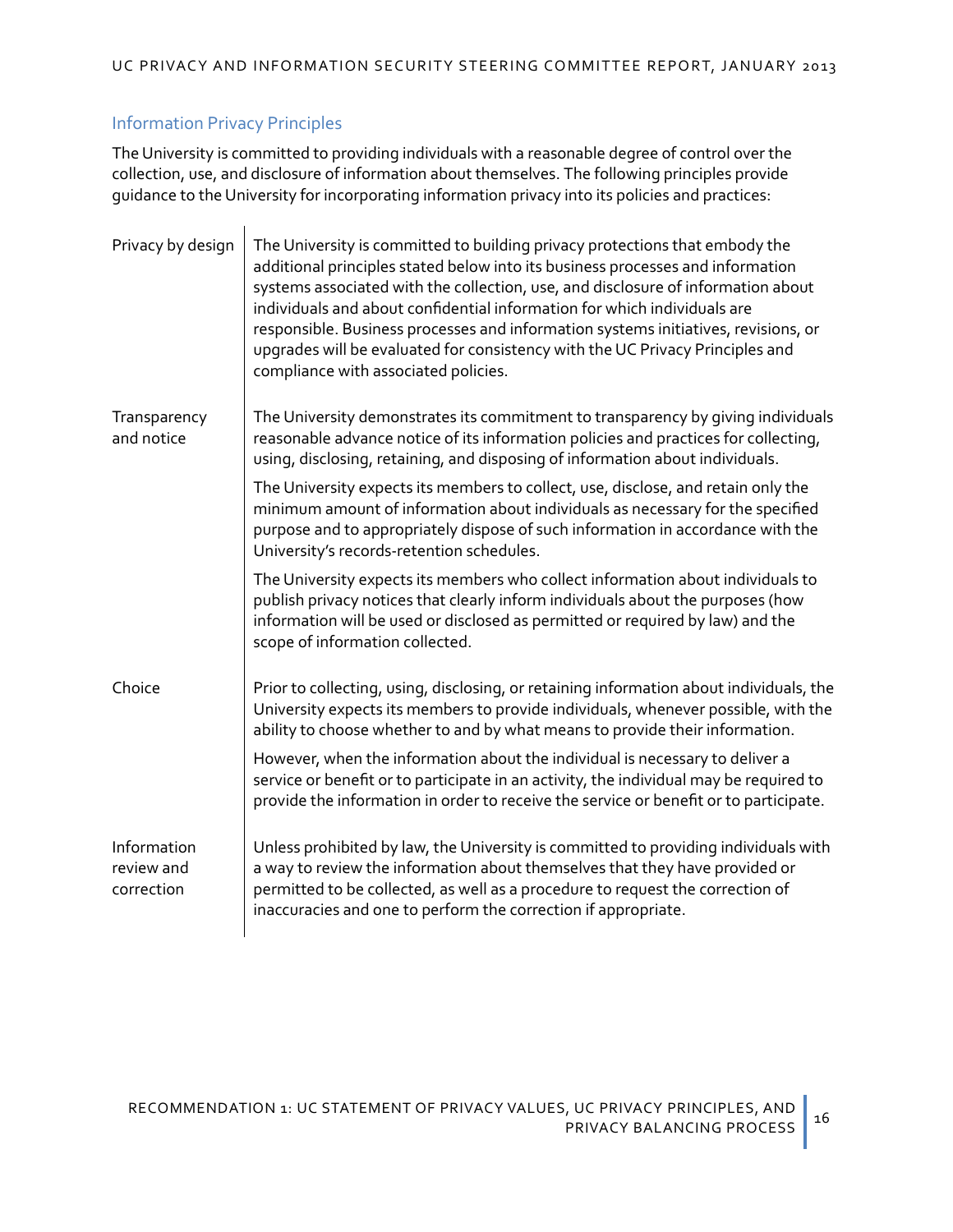| Information<br>protection | The University demonstrates its commitment to protecting information about<br>individuals under its stewardship by providing appropriate employee training and<br>by implementing privacy and information security controls. |
|---------------------------|------------------------------------------------------------------------------------------------------------------------------------------------------------------------------------------------------------------------------|
| Accountability            | The University expects every individual to be aware of and accountable for<br>complying with these principles and actively supporting the University's<br>commitment to respect the privacy of individuals.                  |
|                           | The University demonstrates its commitment to these principles by investigating<br>reported violations of information privacy principles and policies and, as<br>appropriate, taking corrective measures.                    |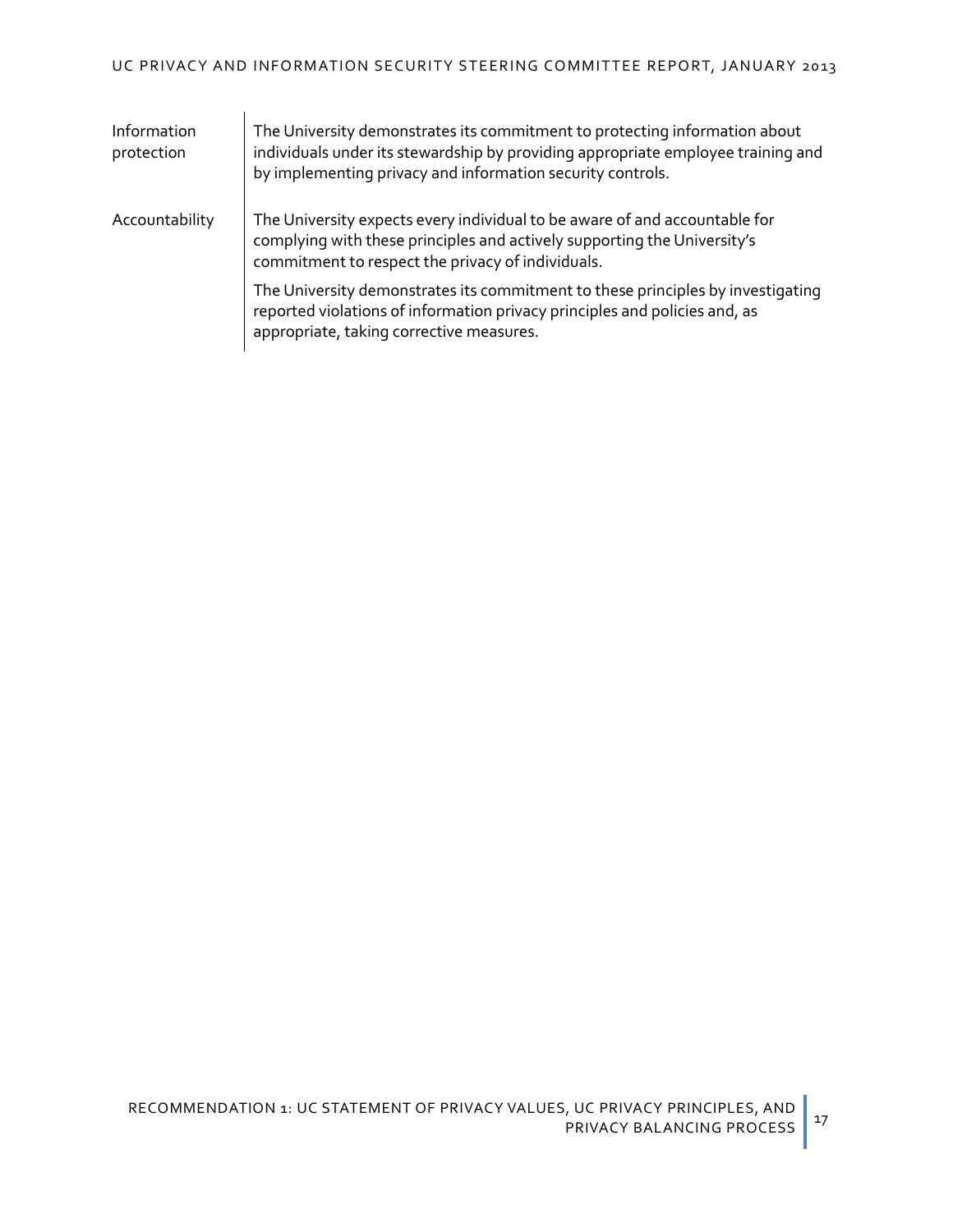# 3. Privacy Balancing Process

The Privacy Balancing Process is intended as a tool to guide policy-making and decision-making when competing privacy interests, University values, or obligations exist and for which no statutory provision, common law, or University policy is directly applicable. The balancing process is derived from the UC Privacy Statement, applies the UC Privacy Principles, and rests on the acknowledgement that protecting autonomy privacy depends both on protecting information privacy and on ensuring information security.

The balancing process is intended to achieve consistency in privacy-related decisions. The process will be employed by governance bodies (described subsequently) in such a way that a cumulative body of institutional knowledge will inform policy development and routine practices of campus privacy officials and other UC managers. The process is applicable both to information that the University maintains about individuals (information privacy); as well as to their speech and behavior that is conducted on University premises, that uses University resources, or that is made in their role as a University representative (autonomy privacy).

A balancing decision depends on the specifics of each case, weighing multiple interests and impacts. The relative weights of many factors are analyzed to determine whether the proposed course of action is sufficiently compelling to justify the impacts. For example, proposals to monitor or to collect information about the activities of individuals must articulate a significant University or individual need for such activity. Such a "significant interest" stance gives reasonable deference to the privacy of individuals without unduly constraining institutional operational needs.

The balancing process analysis may result in a conclusion that one party's interest or position carries the most weight. For example, a University's policy to require individuals to identify themselves before entering certain campus buildings is approved because the University's obligation to protect the physical safety of individuals on campus outweighs an individual's privacy interest in anonymity. The balancing process could also result in striking a balance between the different interests, finding an acceptable middle ground that gives deference to each interest.The balancing process allows the University to remain flexible in light of changes in laws, societal norms, technological change, individual expectations, and University needs.

#### Privacy Balancing Analysis Factors

The balancing process must expressly consider the parties' interests, benefits, burdens, and consequences associated with the proposed action. Each analysis will differ depending on the action and the interests involved.A "party" in such an analysis may be, or represent, an individual, a community, or the University; with the recognition that parties may overlap or that a party may have multiple roles.

Some potential factors that are helpful to privacy analysis are given below. This list is not intended to be prescriptive; it is intended to illustrate how a balancing analysis would be conducted.

- What are the benefits to each party in successfully asserting privacy interests or a specific policy stance? What are the burdens, impacts, and risk to each party if the proposed action is not taken?
- What alternative approaches, or reasonable privacy protections, might be used in conjunction with the proposed action to make it less intrusive?
- What are the costs, whether in dollars, time, effectiveness, or other metrics?

[RECOMMENDATION 1:](#page-16-0) UC STATEMENT OF PRIVACY VALUES, UC PRIVACY PRINCIPLES, AND PRIVACY BALANCING PROCESS <sup>18</sup>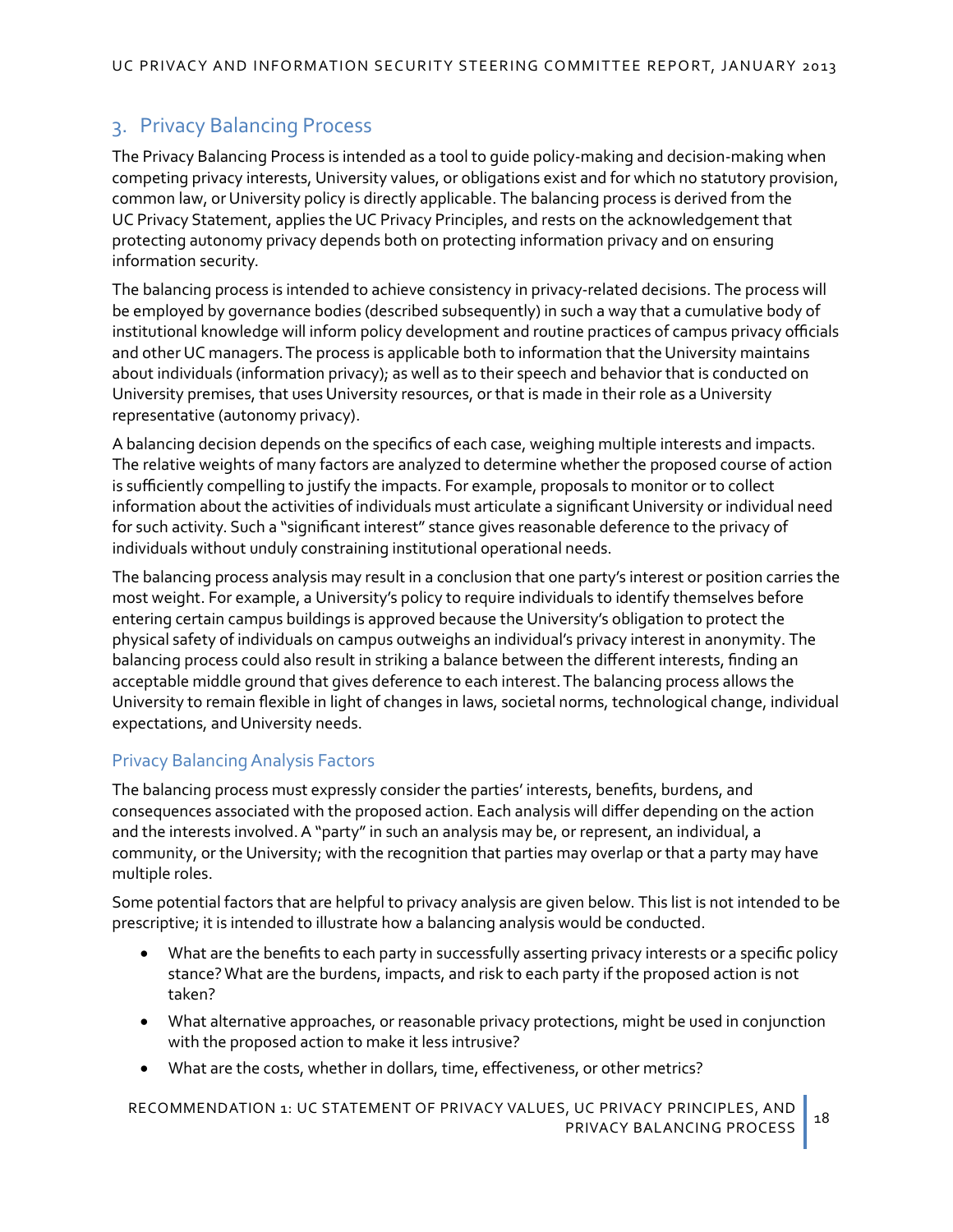- What actions have been taken (or could be taken) by each party to protect their own interests?
- What new technologies or processes might mitigate the privacy concerns, now or in the foreseeable future?

#### <span id="page-22-0"></span>Building Consistency into the Process

The balancing process is inherently subjective. The analysis is based on the facts of each situation, the factors selected to weigh the parties' interests, and the outcome of similar cases. It is more flexible than rules-based decision-making and expressly allows the full circumstances of the parties to be considered. The cost of such flexibility, however, is that similar cases may not be treated in the same way or result in the same outcome. To address this aspect of the balancing process, the University should adopt a case review process whereby the analysis and rationale supporting the University's balancing decisions are reviewed periodically. In addition, a mechanism should be developed for particularly well-reasoned decisions to be shared among campuses and recommended as guidelines for similar situations, without disclosing information of the individuals involved in the matter.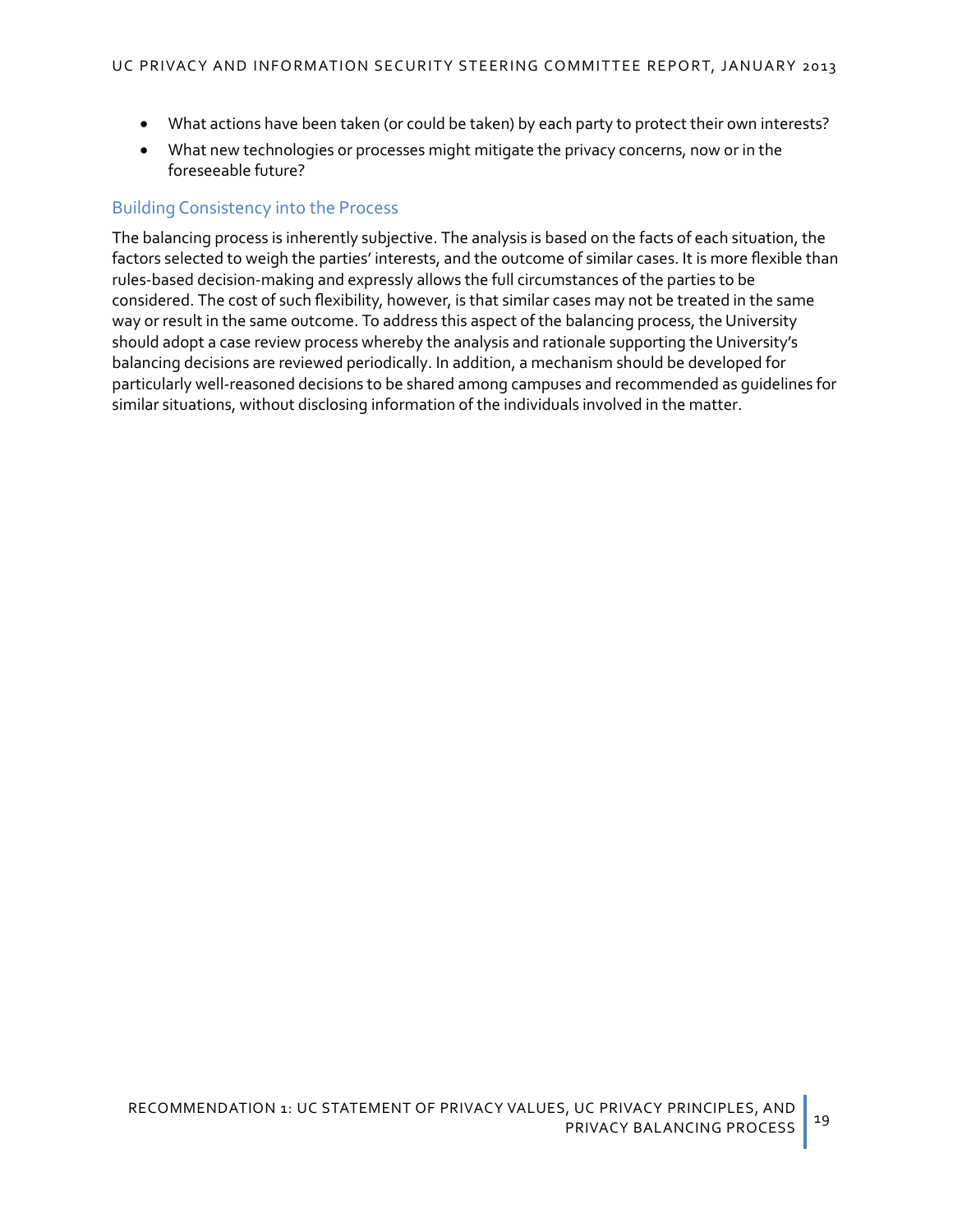# **Campus Privacy and Information Security Boards**

**RECOMMENDATION 2: Campus Privacy and Information Security Boards.** Each Chancellor shall form a joint Academic Senate–Administration board to advise him or her, or a designee, on privacy and information security; set strategic direction for autonomy privacy, information privacy, and information security; champion the UC Privacy Values, Principles, and Balancing Process; and monitor compliance and assess risk and effectiveness of campus privacy and information security programs.

High-level campus privacy and information security boards with Academic Senate, administrative, and student representation should be formed on every campus to bring domain expertise and critical viewpoints to local governance,<sup>[9](#page-23-0)</sup> sending a clear message that UC is serious about protecting the privacy of its students, academic and staff employees, patients, and the public.

# Campus Board Responsibilities

- Setting strategic direction in the areas of privacy and information security for the campus; considering issues in these areas and their impact on the campus and the communities it serves
- Staying current on new developments in privacy and information security, including related technology developments
- Recommending issues for systemwide consideration as appropriate

#### **Setting strategic direction Risk, compliance, and effectiveness**

- Application of the privacy balancing process to resolve competing interests
- Assembling, reviewing, and approving the sharing of balancing analyses among campuses<sup>[10](#page-23-1)</sup>
- Ensuring that the campus privacy program delivers fair and consistent decisions
- Ensuring that the campus privacy and information security programs have sufficient visibility and executive support
- Monitoring campus compliance with UC Privacy Values and Principles
- Assessing the effectiveness of the campus privacy and information security programs
- Reporting annually for transparency

# Campus Board Structure

 $\overline{a}$ 

Campus boards should reflect a wide range of expertise.

- Academic representatives should be appointed for terms of sufficient length to provide for continuity and to build cohesiveness and institutional memory. A formal link to the Academic Senate is required and a robust feedback loop with the Senate is part of the role.
- Administrative representatives must include the designated privacy official and information security officer and a link with the Campus Ethics, Compliance, and Risk Committee.

<span id="page-23-1"></span><span id="page-23-0"></span><sup>&</sup>lt;sup>9</sup> The UCLA Board on Privacy and Data Protection (see pag[e 35](#page-38-0) i[n Appendix D](#page-36-0)) is an example of how such a body may be structured and function. Several other campuses have or are in the process of forming similar committees, though often structured as subcommittees of the local Campus Ethics, Compliance and Risk Committee. <sup>10</sup> See "[Building Consistency into the Process](#page-22-0)" on pag[e 19.](#page-22-0)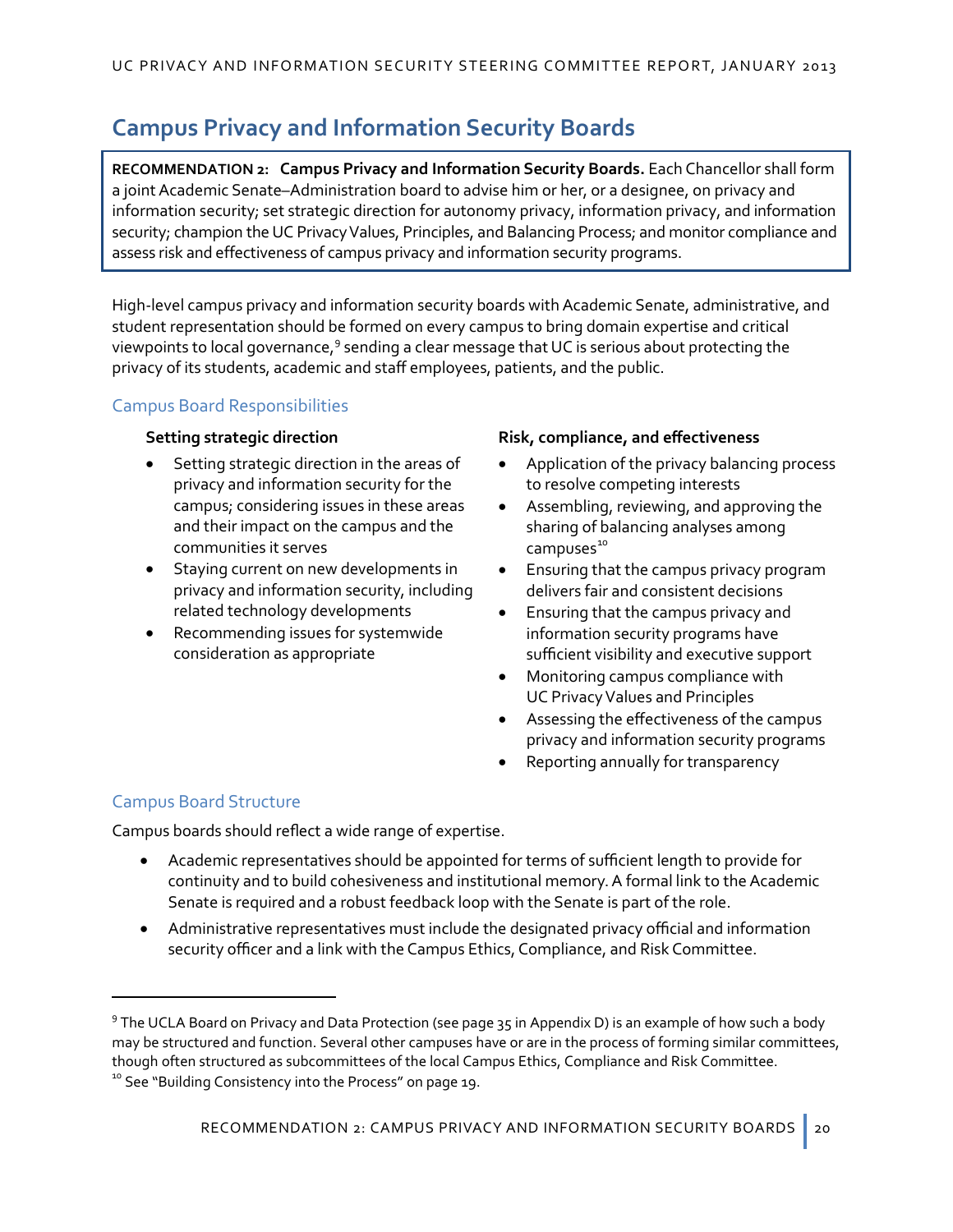# **Systemwide Board for Privacy and Information Security**

**RECOMMENDATION 3: Systemwide Board for Privacy and Information Security.** The President shall form a joint Academic Senate–Administration board systemwide to advise him or her, or a designee, on privacy and information security; set strategic direction for autonomy privacy, information privacy, and information security; steward the UC Privacy Values, Principles, and Balancing Process; and monitor their effective implementation by campus privacy and information security boards.

A privacy and information security approach with transparent strategic objectives will help to foster a culture that respects privacy at the University and aligns with the University's mission, vision, and values. A systemwide board would provide a consistent approach to managing issues and conflicts, cohesive policies and practices, and a decision-making framework that is logical, repeatable, and structured. It would also lead to decisions that define and clarify expectations that align with the University's mission and its privacy values and principles.

## Systemwide Board Responsibilities

- Setting strategic direction in the areas of privacy and information security, considering issues in these areas and their impact on the University and the communities it serves
- Approving changes to the UC Privacy Values, Principles, and Balancing Process as necessary to keep them aligned with legislation, best practices, new technology, emerging risks, and other critical privacy drivers within the context of the strategic directions

#### **Setting strategic direction Risk, compliance, and effectiveness**

- Ensuring the timely and responsive implementation of the UC Privacy Values, Principles, and Balancing Process across the University
- Monitoring the ongoing effectiveness of implementation by campus privacy and information security boards
- Reporting annually for transparency

#### Systemwide Board Structure

The Systemwide board should reflect a broad range of expertise and include broad campus representation.

- Academic: Senior Academic Senate leadership.
- Administrative: Provost and Senior Vice President, Academic Affairs; Senior Vice President and Chief Compliance and Audit Officer; Chief Information Officer and Associate Vice President, Information Technology Services; Systemwide Chief Information Security and Privacy Officer.
- Representation from the campuses.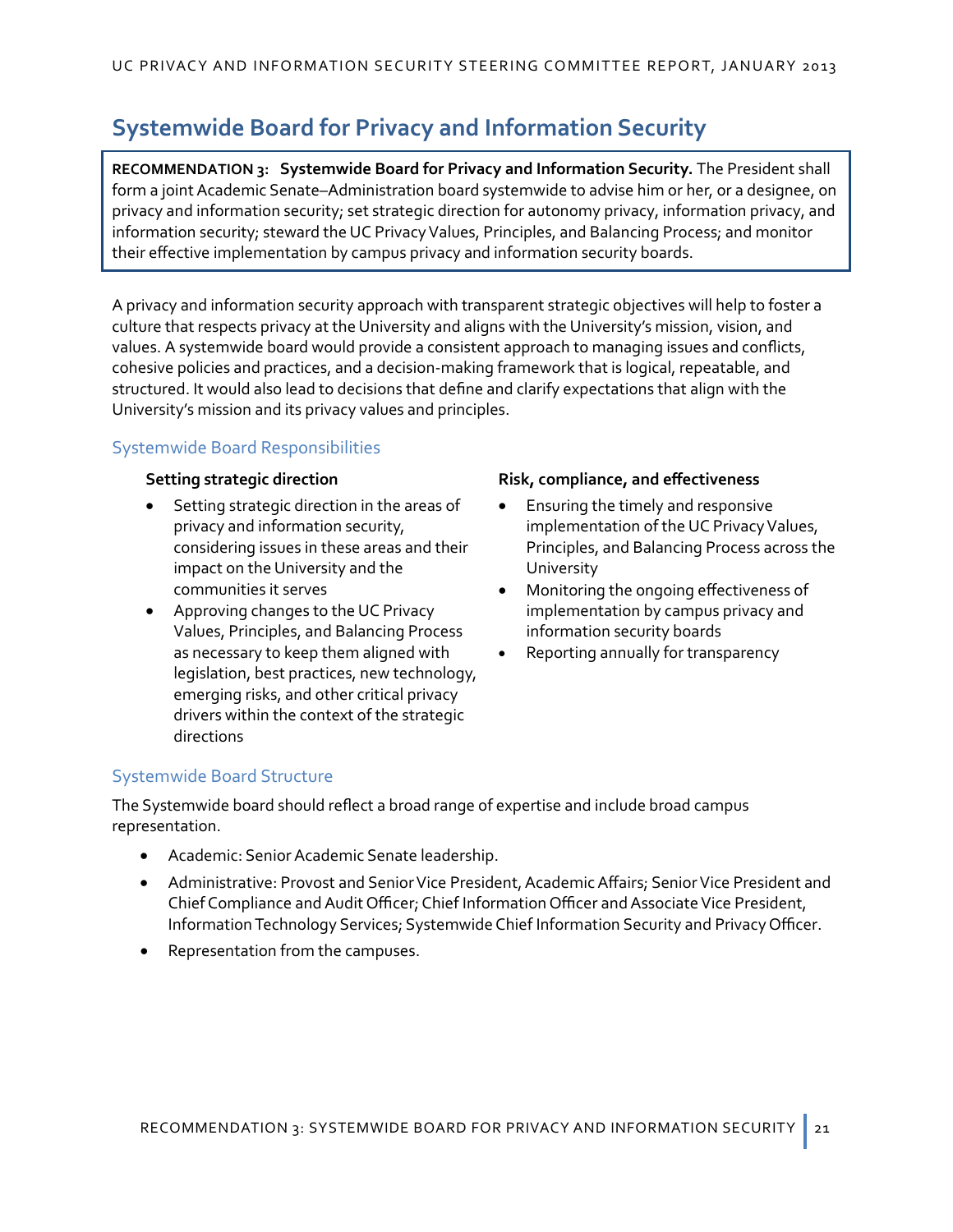# **Campus Privacy Official**

**RECOMMENDATION 4: Campus Privacy Official.** Each Chancellor shall designate a privacy official to be responsible for the collaborative development, implementation, and administration of a unified privacy program for the campus. The privacy official shall work closely with the campus's privacy and information security board.

The scope of privacy encompassed by the overarching privacy framework defined in this report is much larger than what is generally in place on campuses today. A successful campus privacy program requires knowledgeable privacy leadership and an engaged campus community. Each Chancellor should designate a privacy official with responsibility for the development and administration of a unified campus privacy program. The privacy official should be at a level able to effect organizational change within the University context of shared governance, mission, and values; and complex information technology infrastructure and operations.

The privacy official shall work closely with the campus's privacy and information security board on the vision, strategies, and methodologies of the campus privacy program; and collaborate with the campus's information security officer<sup>[11](#page-25-0)</sup> and other functional experts, and the UC Chief Information Security and Privacy Officer for systemwide alignment.

A campus privacy program encompasses viewpoints and expectations from the campus community and the legal and technological landscapes and addresses both autonomy and information privacy in:

- Identifying and managing privacy risks;
- Developing privacy policies and practices;
- Maintaining integrity over campus practices and decisions that impact privacy;
- Fostering privacy by design;

 $\overline{a}$ 

- Properly handling privacy breaches;
- Resolving conflicting privacy interests and ensuring the application of the balancing principles where appropriate; and
- Actively exploring technologies and methods that can help to protect privacy.

Infusing understanding and use of the UC privacy values and principles across the community in routine academic and administrative operations is fundamental to meeting the challenge of shifting expectations, new laws, and emerging technologies. A key responsibility of the campus privacy official will be addressing this need, whether in clarifying the boundaries of personal privacy, which is at the heart of the complex and vexing issue of the commingling of University information with personal information, or in promulgating the expectation that University privacy and information security principles extend to relationships with partners and collaborators.

<span id="page-25-0"></span><sup>&</sup>lt;sup>11</sup> Business and Finance Bulletin IS-3 defines a policy basis for a UC information security program that includes identification of an individual to perform the function of Information Security Officer (ISO) "designated on each campus to be responsible for its Program. Responsibility for compliance with this bulletin will rest with a number of individuals, and the ISO must facilitate this compliance through collaborative relationships with academic and administrative officials, consistent with campus governance structure and policy compliance strategies." Organizational strategies to implement the ISO function will vary by campus. This is also true for privacy officials. For example, a medical center will likely have its own privacy official, with coordination between like roles.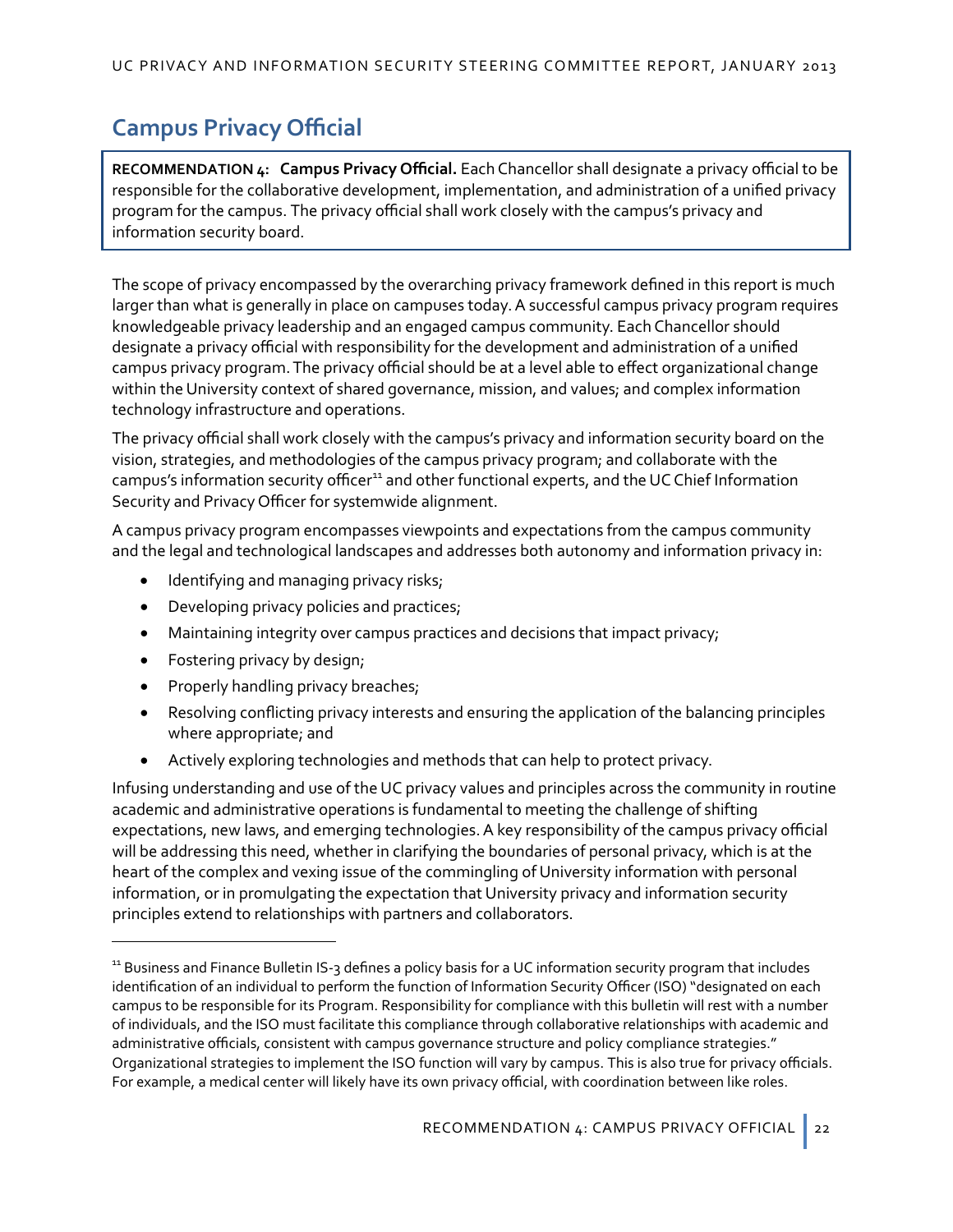# **III PROPOSED IMPLEMENTATION SCHEDULE**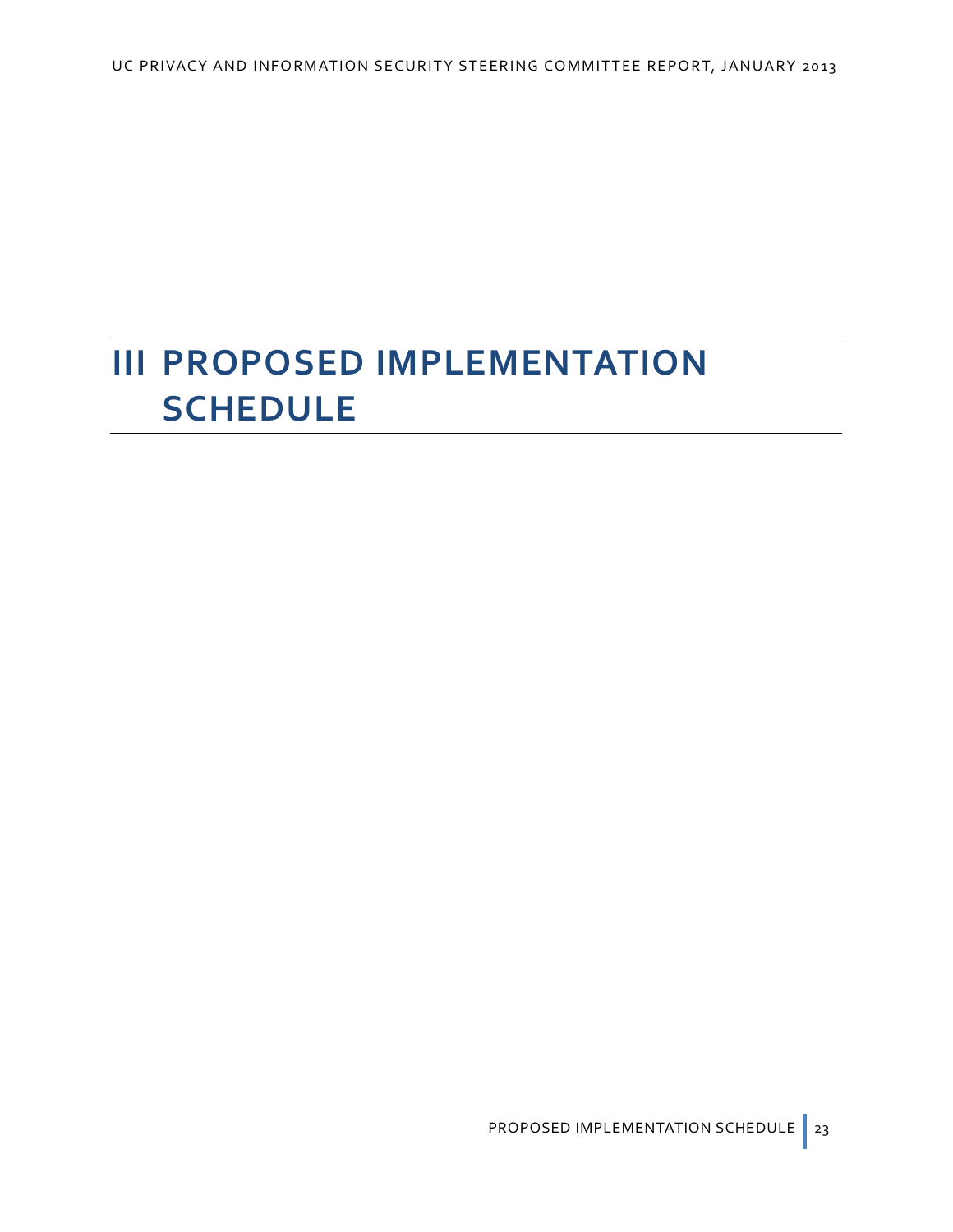# **Overview**

Full adoption and implementation of the UC Statement of Privacy Values, UC Privacy Principles, Privacy Balancing Process, campus and systemwide boards, and designation of campus privacy officials will require four to five years to achieve a steady state. Recommendations for prioritizing the order and timing of key activities are summarized below.

# **Stakeholder Communications**

#### **2013-14**

- Adopt the UC Privacy Values, Principles, and Balancing Process
- Begin formation of boards
- Designate campus privacy officials

# **Privacy Framework & Program Implementation**

#### **2014-15**

- Begin promotion and use of the UC Privacy Values, Principles, and Balancing Process
- Build out campus privacy programs
- Collect metrics

# **2015 and beyond Governance & Management**

- Define strategic
- programs • Establish privacy reviews
- Review and share balancing cases

# Year 1: Stakeholder Communications

The first year of implementation focuses on stakeholder communications to announce and promote the University's commitment to privacy; describe the UC Statement of Privacy Values, Privacy Principles, and Balancing Process; form the campus and systemwide boards; and designate campus privacy officials. Because the overarching privacy framework defined by the four recommendations proposed in this report is unique in the industry, it is expected to generate a high level of interest from other universities and from the privacy press.

During the first year, campuses will benefit from support to help them define and organize their privacy programs and maintain the anticipated level of consistency and quality. Coordination from the UC system should occur, along with privacy official training and education and consistent systemwide messaging.

# Years 2-3: Privacy Program Implementation

The next two years cover the majority of initial implementation activities. The communications program should shift from announcement and explanation to expectations and how internal processes are changing. Policy alignment should be significantly underway. Privacy officials and campus and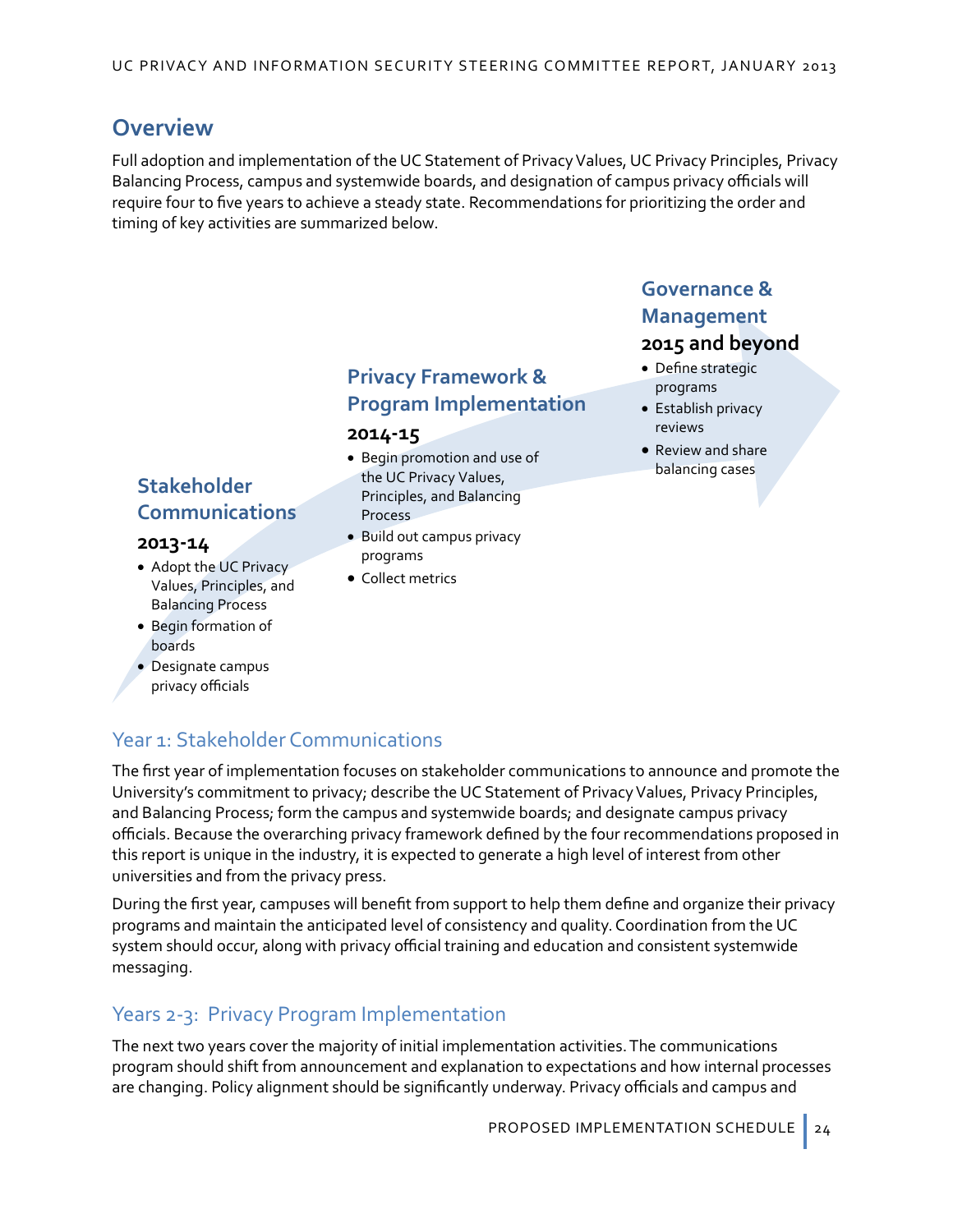systemwide boards should have completed their training and have some experience using the balancing process. Governance boards should be planning for initial program reviews and defining the metrics that guide and determine success. At the end of this initial implementation, policy and process will be visible at the campus; privacy officials will be in place; and boards will be setting directions and working with campus operations to integrate privacy into operational practices.

# Years 4-5: Sustainable Privacy and Information Security Governance and Management

By year four, the privacy officials will be working closely with campus operations to implement privacy policy and best practices. Operational units with significant privacy risks will have established their own privacy liaison roles. These individuals will be working closely with the privacy officials and program staff. The boards will be actively engaged. Campus discourse about privacy and how to engage in balancing analysis will be active and influential in major campus decisions. Privacy practices will be shared across campuses, and UC best-practice recommendations will be emerging. By year five, privacy will be ingrained as part of the UC way of life.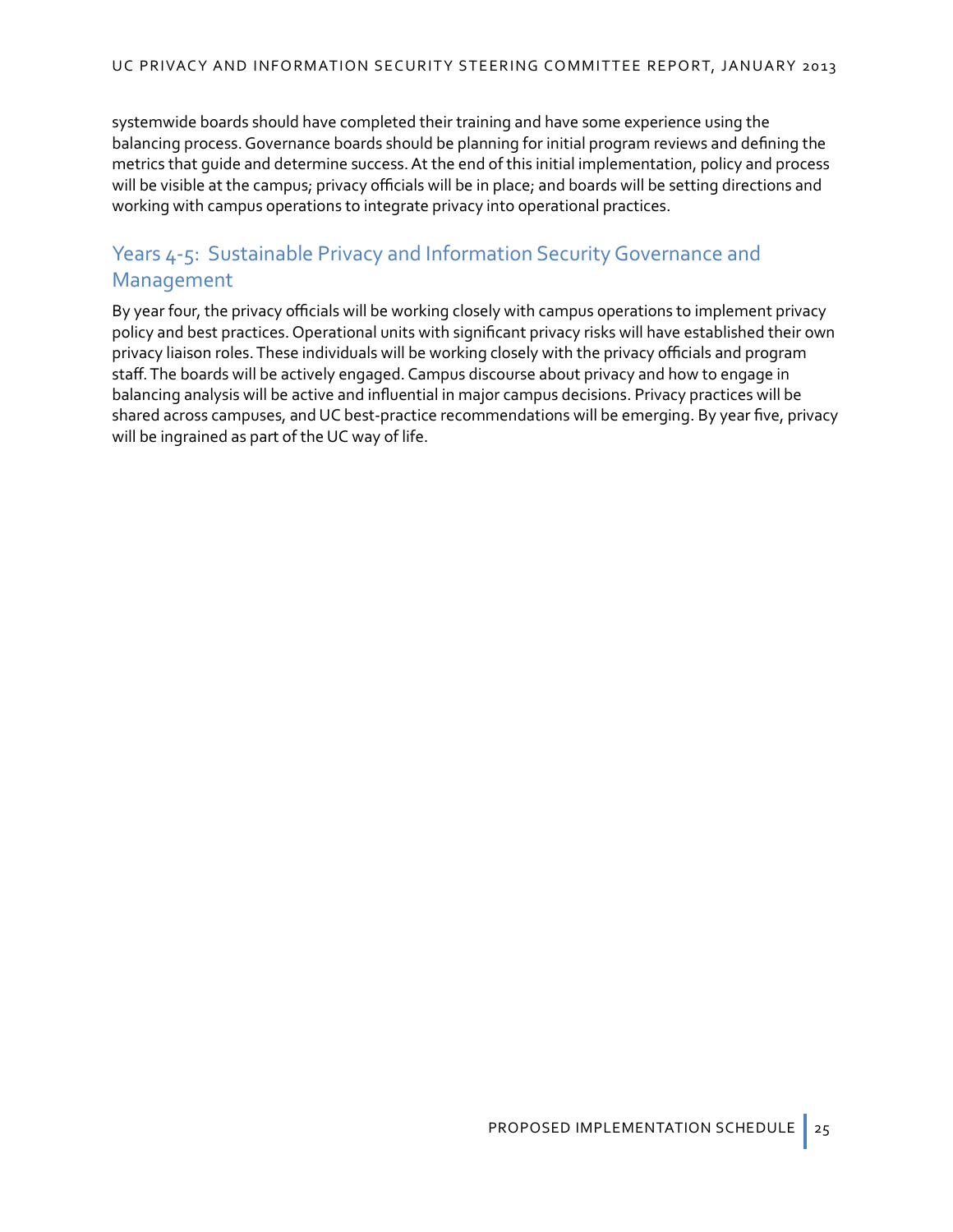# **APPENDICES**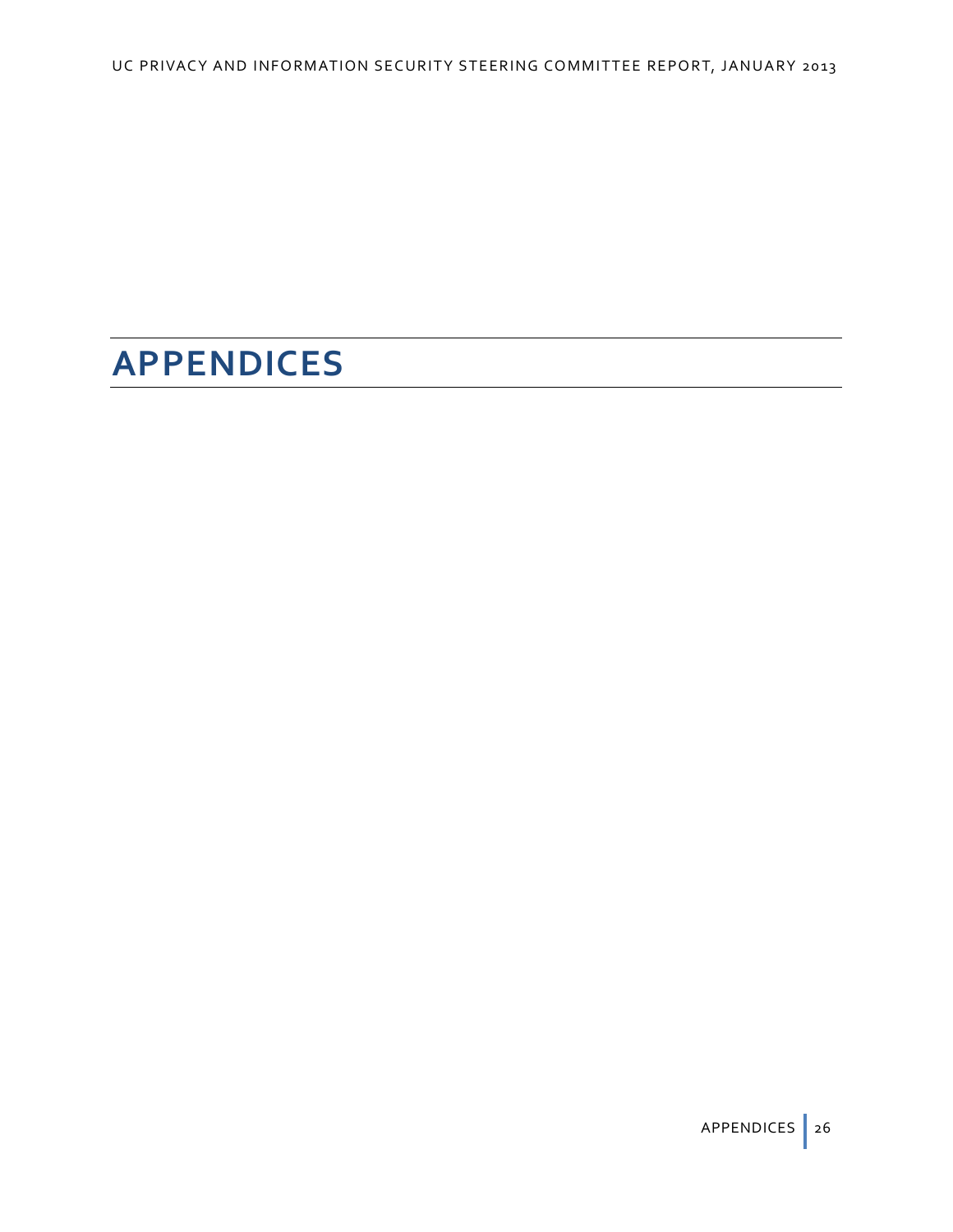# <span id="page-30-0"></span>**Appendix A.Steering Committee Charge**

1111 Franklin Street Oakland, California 94607-5200 Phone:(510)987-9074 Fax: (510) 987-9086 http://www.ucop.edu

June 30, 2010

Dear

I am convening the University of California Privacy and Information Security Steering Committee to perform a comprehensive review of the University's current privacy and information security policy framework and to make recommendations about how the University should address related near-term policy issues and longer-term governance issues.

I am writing to invite you to become a member of the Steering Committee, which will be chaired by UC Santa Barbara Executive Vice Chancellor Gene Lucas, with support from Senior Vice President Sheryl Vacca and Associate Vice President David Ernst. Senior Vice President Vacca and Associate Vice President Ernst will appoint a working group to support the Steering Committee with issue analysis and document preparation. Their office staffs will handle logistics for both groups. I enclose a copy of the proposed membership list for your information.

A pressing reason for this review is the University's immediate need to ensure the privacy of confidential information in our care. The University is obligated by law and as a steward of the public trust to protect confidential information, such as patient medical records, employee personal information, and research participant data. At times, technical methods for protecting data, such as scanning or filtering e-mail, conflict with University principles expressed in the Electronic Communications Policy (ECP), such as the affirmation that the University does not monitor electronic communications without the holder's consent. Given this conflict and our obligations, the University must develop and issue clear guidance about data protection and legal compliance in the context of individual privacy and freedom of expression. I enclose a background statement that provides additional discussion of these issues.

The Steering Committee will shape the scope and direction of its work, including revising membership, refining key objectives, and establishing short- and long-term timelines. The Steering Committee will also review core concepts and principles, consult broadly with constituents and experts, and, within eighteen months, provide me with a set of recommendations. Specifically, the charge to the Committee is to make recommendations for:

- an overarching privacy framework that enables UC to meet statutory and regulatory obligations in a manner respectful of individual privacy;
- specific actions or phases needed to implement this framework as University policy;
- governance, implementation, and accountability structures across the University with respect to privacy and information security; and
- a formal ongoing process through which the University can examine and, where necessary, address through policy vehicles, the technical and societal changes that have an impact on University policy and practice in the areas of privacy and information security.

Privacy principles touch the heart of the academic enterprise, and the University must address business needs within that context. Therefore, I have sought individuals for the Steering Committee who will represent both academic and business perspectives. Members will be responsible for broadly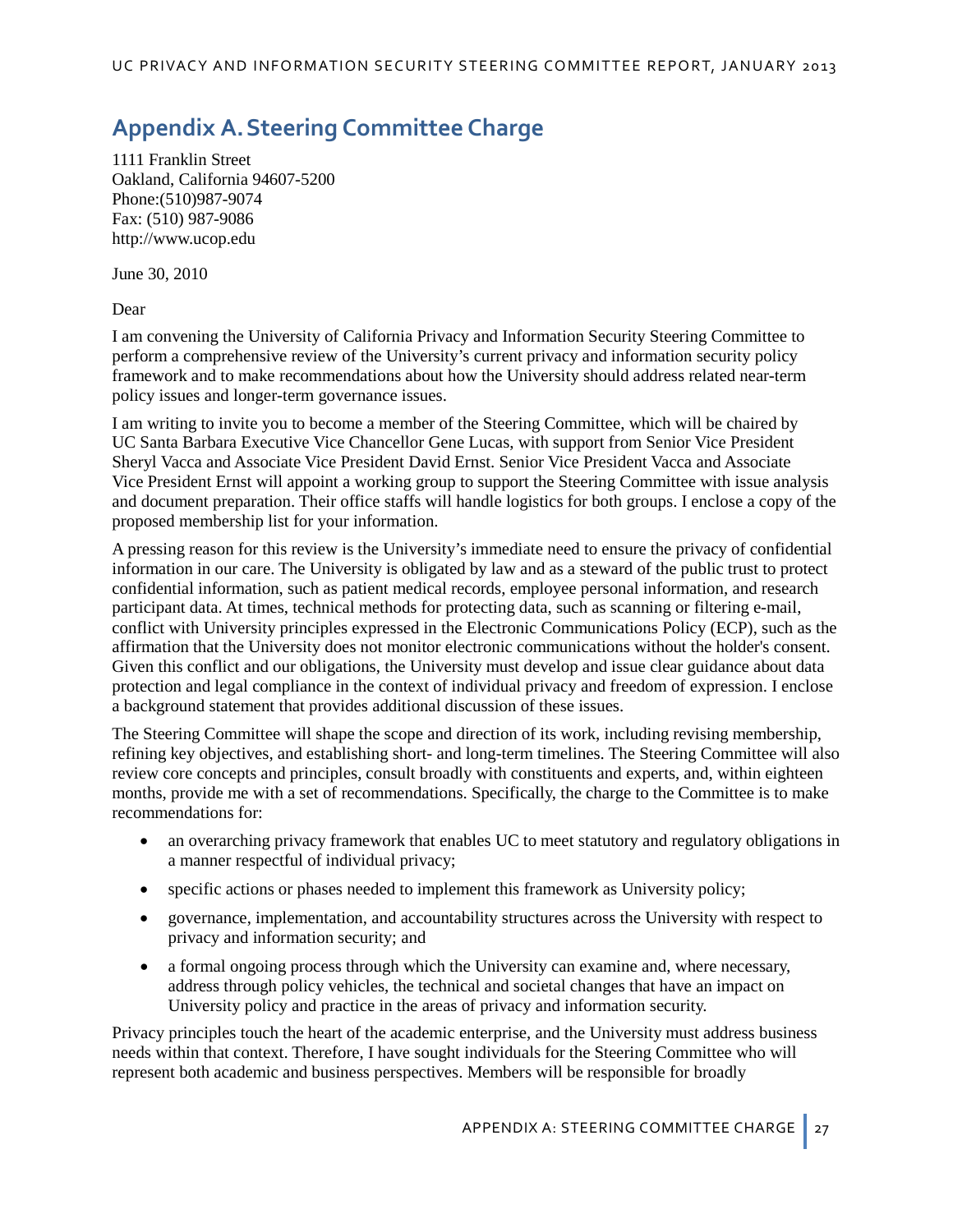communicating with and receiving input from their peer groups and constituents about the Steering Committee's goals, process, and recommendations.

I appreciate your willingness to participate in this important endeavor. Executive Vice Chancellor Lucas will be in touch with you over the summer to schedule the first meeting of the Committee this fall.

With best wishes, I am,

Sincerely yours,

Mark G. Yudof President

Enclosures

cc: Chancellors

Senior Vice President and Chief Compliance and Audit Officer Vacca Associate Vice President and Chief Information Officer Ernst Executive Vice Chancellor Lucas

#### Problem Statement

The University of California urgently needs to create an overarching privacy and information security policy framework that appropriately balances University values of individual privacy and academic freedom with other institutional obligations, including data protection.

The [University of California Electronic Communications Policy \(ECP\)](http://www.ucop.edu/ucophome/policies/ec/) is the primary University policy governing principles of individual privacy, or civil liberties. Importantly, the ECP establishes that the University of California does not monitor the content of electronic communications, thereby affirming the institution's commitment to academic freedom, freedom of expression, and freedom from censorship. Other University policies also address such privacy issues as data protection, records management, information security, compliance with the California Public Records Act, etc. As a result, University guidance on privacy is not integrated into a unifying framework that is clear and accessible to every member of the University community, thus enabling compliance with both University principles and state and federal law. The result of this fragmented approach is insufficient guidance when policies conflict, divergent practices across the system, and a complicated policy environment that does not readily adapt to address emerging issues and evolving institutional needs.

The world has changed in many ways since the ECP was issued nearly ten years ago. A primary change has been that massive amounts of confidential data—including personal health information, Social Security numbers, and financial account information—are now created, transmitted, and stored in electronic form. At the same time, the number and scope of data breaches have grown and are a major concern. Key ECP concepts, such as the provision for incidental personal use of University electronic communications resources, at times conflict with such institutional obligations as the protection of confidential data, or business management and accountability.

This changing context calls for a thoughtful consideration of emerging issues. A critical issue at present is the University's need to protect confidential data from inappropriate access or use. In many instances this is a legal obligation; in others it simply reflects the University's responsibility as a good steward of sensitive data. Proposed data protection measures, however, may involve the monitoring of electronic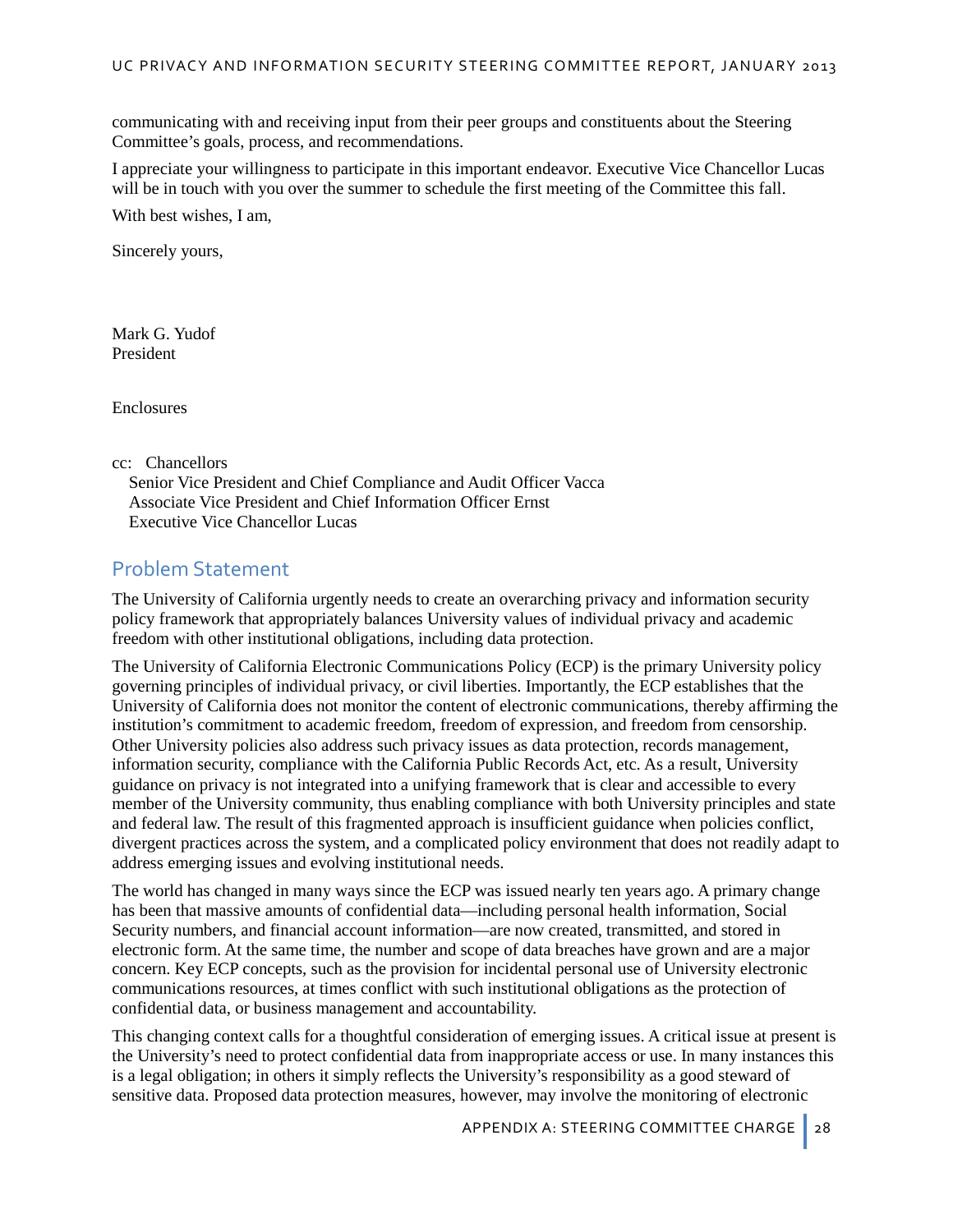communications and transactions and hence conflict with the privacy provisions of the ECP. This puts University organizations in a difficult position. They urgently need clear guidance now so they may meet legal and stewardship obligations without violating University privacy principles.

Perhaps more importantly, the University needs a policy framework that over time provides for review of key issues as well as policy revision where necessary to address the evolution and intersection of technology, law, and culture in the University environment. To this end, President Yudof has established a systemwide University of California Privacy and Information Security Steering Committee to provide a formal structure and process for discussion of evolving privacy and information security issues and development of systemwide policies and guidance.

# Definitions of Privacy in the University Context

The term privacy is used in two distinct though related senses. One refers to civil liberties, the other to data protection and systems security. Both types of privacy are important to the University but there is inherent tension between them. Information security is necessary to protect privacy, but some information security measures intrude upon privacy.

- *Civil Liberties Sense:* This sense involves protecting the privacy of individuals and their right to be free from "big brother," surveillance, and monitoring. This type of privacy underpins University values of academic freedom and freedom of speech. It reflects human behavior with respect to the ethical collection, use, sharing, protection, and retention of personal information.
- *Data Protection and Systems Security Sense:* This sense involves protecting confidential data about individuals from unauthorized disclosure as well as protecting systems and network infrastructure and services for reliability and integrity. Security encompasses systems, processes, and procedures governing the confidentiality, integrity, and availability of information assets.

# Purpose of UC Privacy and Information Security Initiative

Through the UC Privacy and Information Security Initiative, the University will review existing privacy and information security policies; develop a new overarching policy framework to address privacy and information security in the modern legal, technology, and social context; and provide clear updated guidance to assist the University community in meeting legal obligations to safeguard "protected" data while at the same time abiding by deeply held principles of privacy.

This review will be conducted on a broadly consultative, systemwide basis, drawing from expertise within the University academic community and outside the University system as well. The review is expected to result in recommendations for policy and, as necessary, changes in governance and accountability for privacy and information security policy implementation. To the degree possible, these recommendations will seek to resolve or minimize conflict between University privacy principles and data protection obligations and, ultimately, position the University to continue to fulfill its most important responsibility—adherence to principles of academic freedom.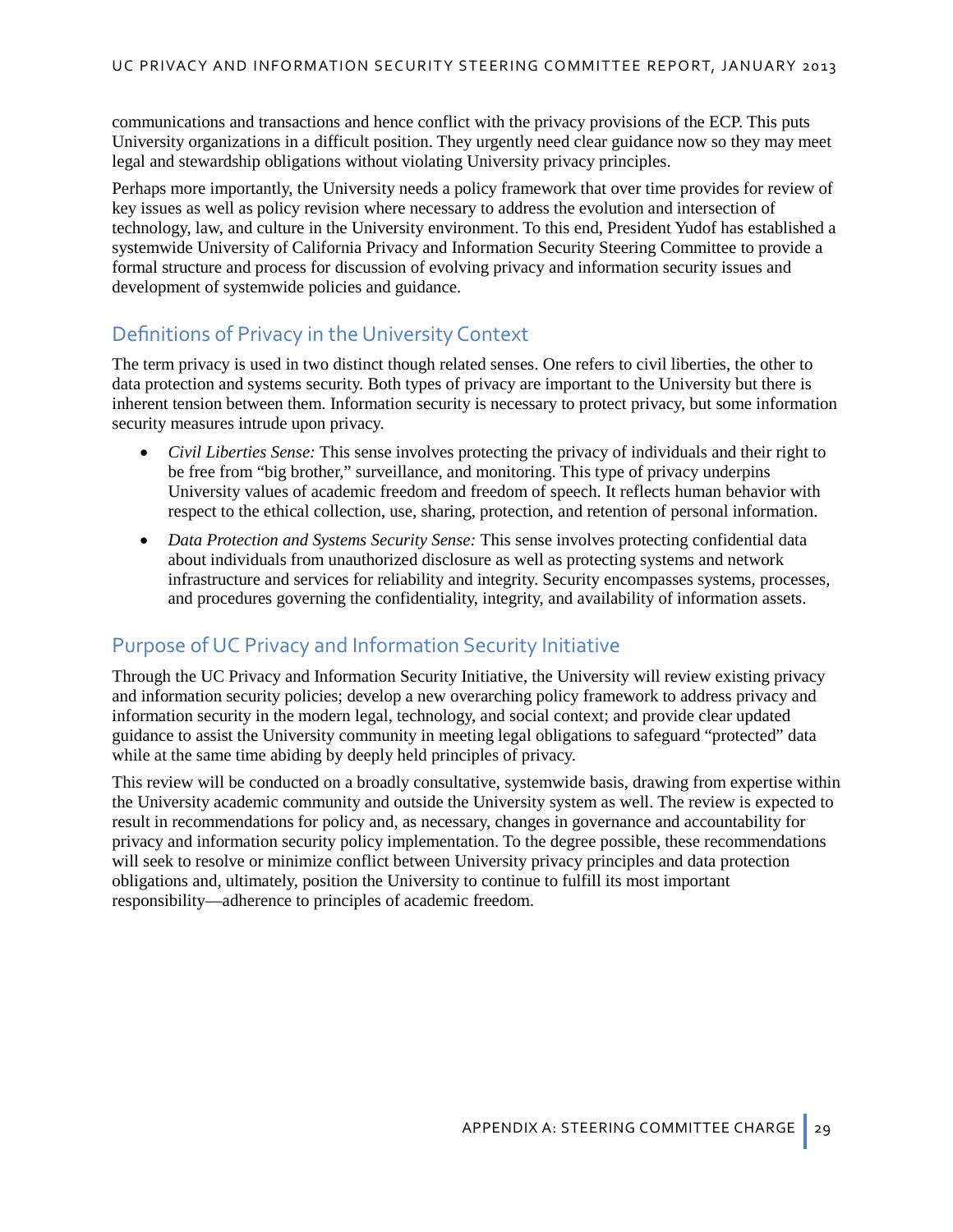# <span id="page-33-0"></span>**Appendix B.UC Chief Information Security and Privacy Officer**

David J. Ernst CIO and Associate Vice President University of California Office of the President

November 8, 2011

Subject: Appointment of UC Chief Information Security and Privacy Officer

Dear Colleagues:

I am pleased to announce the appointment of Cheryl Walton Washington to the position of Chief Information Security and Privacy Officer at the University of California Office of the President. Cheryl has over twenty year experience working in higher education and currently is the Chief Information Security Officer for the California State University (CSU) system. She will assume her UC position in March 2012 in order to transition from several major projects she currently is leading for CSU.This fall and early winter, Cheryl will spend some time getting to know UC colleagues and learning about the university's information security and privacy position and establishing goals so that she will be ready to hit the ground running in March.

The Chief Information Security and Privacy Officer is a new position that, for the first time, will provide a systemwide coordinating function for information security and privacy in support of campus needs in these areas. Cheryl will be responsible for collaborating with campus counterparts to establish and maintain a universitywide information security and privacy program to safeguard and manage information security assets and personal or protected information. She also will serve as the Information Security Officer for UCOP, and will direct information security within the UCOP Information Technology Services department. She reports to me and also has a dotted line reporting relationship to Chief Compliance Officer Sheryl Vacca. On behalf of SVP Vacca, she will coordinate with the Systemwide Health Sciences Privacy Liaison on information security and privacy initiatives that impact health sciences and the medical centers.

Cheryl is very excited about returning to UC in this new and critical role. Early in her career, she held IT positions at UCB and UCOP. At CSU, she has had experience addressing information security from the perspective of a campus, as Information Security Officer for CSU East Bay campus and, currently, from the perspective of the system, as systemwide ISO. In her present role, Cheryl works closely with academic, business, information security, and IT leadership teams to develop and implement CSU's information security vision and strategy as well as to address privacy issues. She holds certifications as an information privacy professional, information security manager, and information system auditor. I am sure you will enjoy working with her. Please join me in welcoming Cheryl to UC.

Best,

David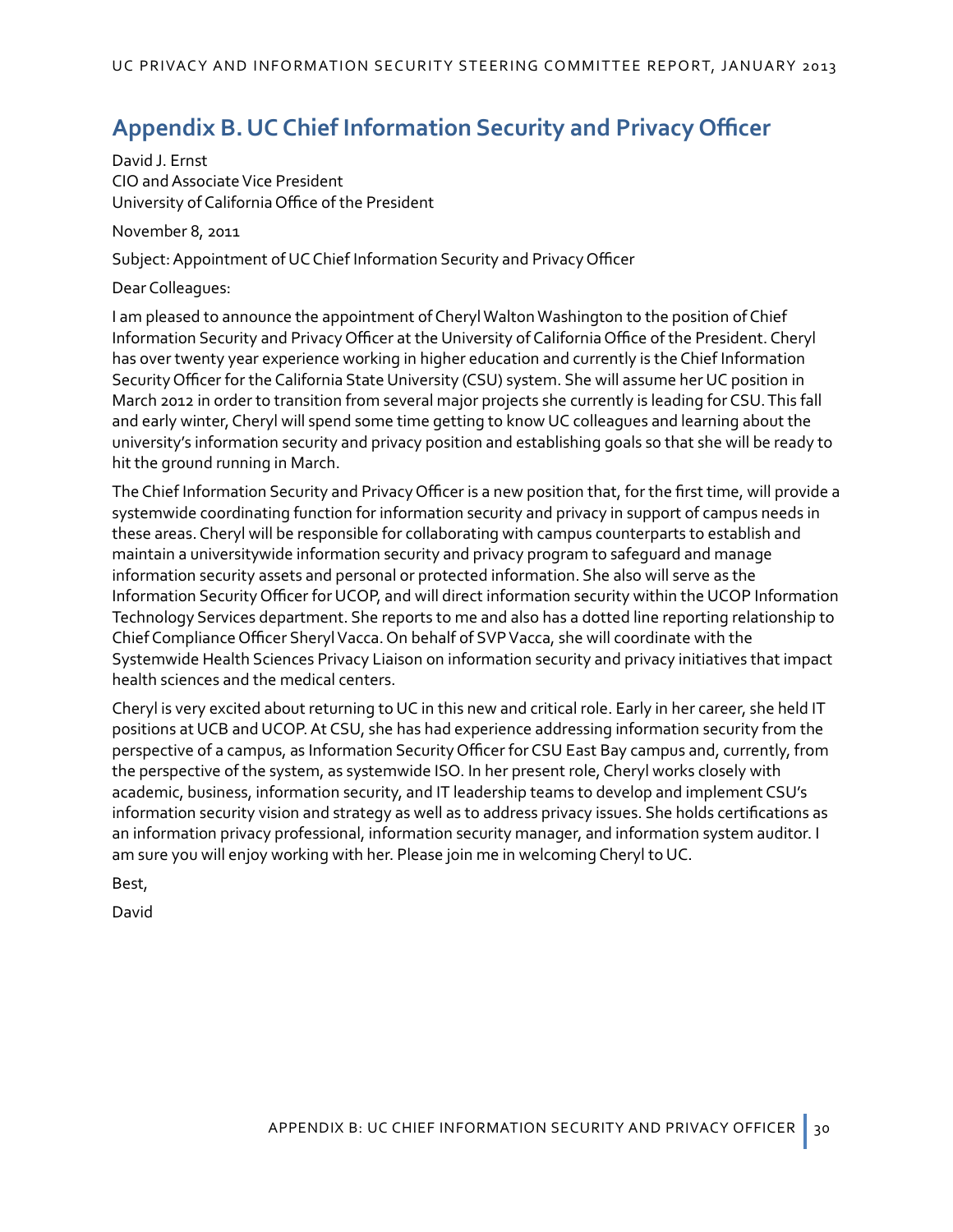# <span id="page-34-0"></span>**Appendix C. Existing Systemwide Policies Related to Privacy and Information Security**

#### **General documents**

 $\overline{a}$ 

[Faculty Code of Conduct](http://www.ucop.edu/acadpersonnel/apm/apm-015.pdf)[, Student Conduct Code](http://www.ucop.edu/ucophome/coordrev/ucpolicies/aos/uc100.html) [Statement of Ethical Values,](http://www.ucop.edu/ucophome/coordrev/policy/Stmt_Stds_Ethics.pdf) [Diversity Statement](http://www.universityofcalifornia.edu/diversity/diversity.html), [Principles of Community](http://www.universityofcalifornia.edu/diversity/principles_community.html)

| Academic Personnel Manual                                  |                                                                                                        |                                                                                                    |
|------------------------------------------------------------|--------------------------------------------------------------------------------------------------------|----------------------------------------------------------------------------------------------------|
| APM-110                                                    | Academic Freedom                                                                                       | Autonomy privacy                                                                                   |
| APM-160                                                    | Maintenance of, Access to, and<br>Opportunity to Request<br>Amendment of Academic Personnel<br>Records | Information privacy                                                                                |
| <b>Presidential policy</b>                                 |                                                                                                        |                                                                                                    |
| ECP <sup>12</sup>                                          | <b>Electronic Communications Policy</b>                                                                | Autonomy privacy: Academic freedom, subpoenas,<br>search warrants                                  |
| <b>Business and Finance Bulletins: Information Systems</b> |                                                                                                        |                                                                                                    |
| $IS-2$                                                     | Inventory, Classification, and<br>Release of University Electronic                                     | Information privacy, information security: Release<br>and disclosure requirements, risk assessment |

|             | Release of University Electronic<br>Information | and disclosure requirements, risk assessment                                               |
|-------------|-------------------------------------------------|--------------------------------------------------------------------------------------------|
| $IS-2^{13}$ | <b>Electronic Information Security</b>          | Information security program elements, CA<br>Information Practices Act/breach notification |
| $IS-10$     | <b>Systems Development Standards</b>            | Information security                                                                       |
| $IS-11$     | Identity and Access Management                  | Information security                                                                       |

<span id="page-34-1"></span><sup>&</sup>lt;sup>12</sup> The ECP, since its formal adoption in 1998 (and through the UC Email Policy prior to that), has served as the University's de facto privacy policy, articulating governing principles for individual privacy. The ECP establishes that UC does not monitor the content of electronic communications except under limited circumstances, thereby affirming the institution's commitment to academic freedom, freedom of expression and freedom from censorship.

<span id="page-34-2"></span> $13$  IS-3, adopted in 1998, essentially defines an information security program for the University. It articulates guidelines for achieving appropriate protection of University electronic information resources and the identification of roles and responsibilities.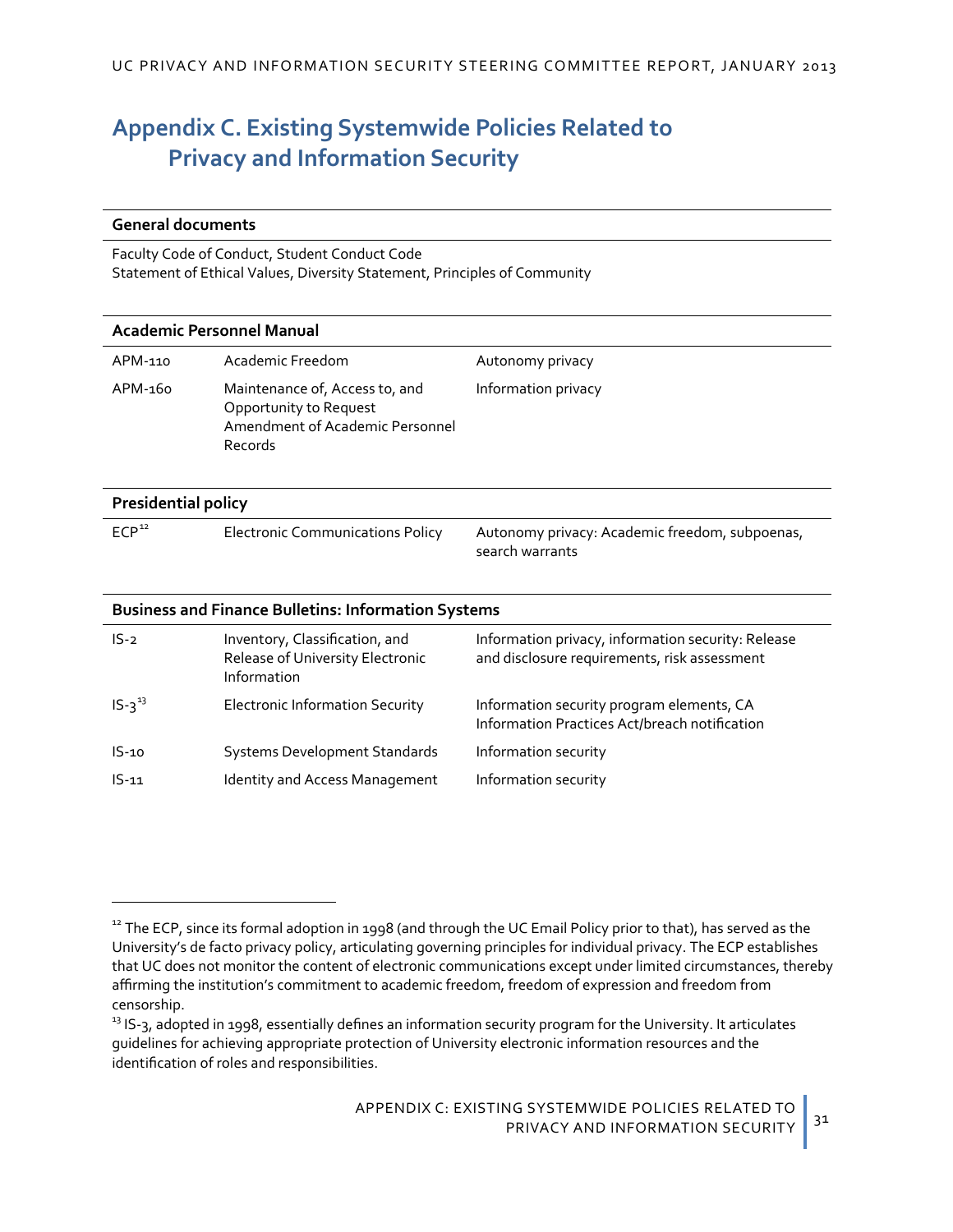| $RMP-7$ | Privacy of and Access to Information<br>Responsibilities                                                 | Information privacy                                                                     |
|---------|----------------------------------------------------------------------------------------------------------|-----------------------------------------------------------------------------------------|
| RMP-8   | Legal Requirements on Privacy of<br>and Access to Information                                            | Information privacy: FERPA, Privacy Act, California<br><b>Information Practices Act</b> |
|         | Policy on Disclosure of<br>Compensation Information                                                      | <b>California Information Practices Act</b>                                             |
| $RMP-9$ | Guidelines for Access to University<br>Personnel Records by Governmental<br>Agencies                     | Information privacy                                                                     |
| RMP-11  | <b>Student Applicant Records</b>                                                                         | Information privacy                                                                     |
| RMP-12  | Guidelines for Assuring Privacy of<br>Personal Information in Mailing Lists<br>and Telephone Directories | Information privacy                                                                     |

#### **[Business and Finance Bulletins: Records Management and Privacy Series](http://www.ucop.edu/ucophome/policies/bfb/bfbrmp.html)[14](#page-35-0)**

#### **[Business and Finance Bulletins:](http://www.ucop.edu/ucophome/policies/bfb/bfbbus.html) Business Affairs**

| Materiel Management                                                            | Information privacy, information security: Contract<br>language for third-party data protection and breach<br>notification requirements |
|--------------------------------------------------------------------------------|-----------------------------------------------------------------------------------------------------------------------------------------|
| Policy for Cash and Cash Equivalents<br>Received:<br>Appendix B, Data Security | Information security: Data security and access<br>management, Payment Card Industry Data Security<br>Standards                          |
| Insurance Programs for Information<br><b>Technology Systems</b>                | UC Cyberinsurance program: coverage and<br>requirements                                                                                 |
|                                                                                |                                                                                                                                         |

#### **Other domain-specific policies**

 $\overline{a}$ 

| <b>HIPAA</b><br>policies | Nine policies and glossary                                                              | <b>HIPAA</b> |
|--------------------------|-----------------------------------------------------------------------------------------|--------------|
| <b>FERPA</b><br>policies | UC Policies Applying to the<br>Disclosure of Information from<br><b>Student Records</b> | FERPA        |
|                          | Student Privacy Policy on<br>Photographs and Recordings                                 |              |

Policies implementing other specific laws and regulations, such as ADA, GLBA and Red Flags Policies on human subjects research, personnel, sexual harassment and whistleblower cases

<span id="page-35-0"></span><sup>&</sup>lt;sup>14</sup> The Records Management Program, established in 1963 by UC President Clark Kerr, includes the Records Management and Privacy (RMP) policy series that articulate the policy, regulations and general principles for appropriately managing, accessing and preserving administrative records throughout their life cycle and provides schedules for their final disposition.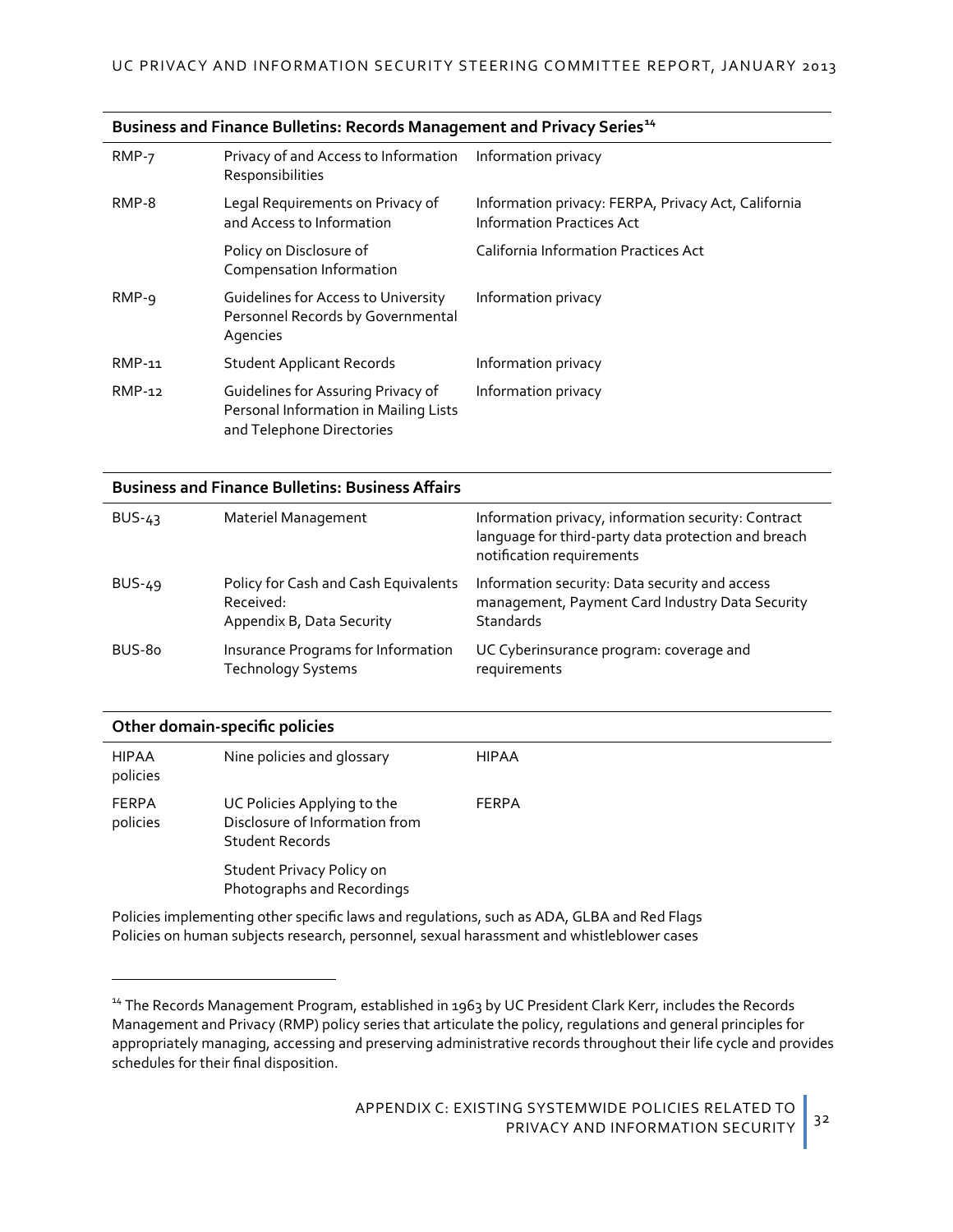# <span id="page-36-0"></span>**Appendix D.Existing Campus Privacy and/or Information Security Committees**

# UC Davis Information Privacy and Security Subcommittee Charter

# A. Subcommittee Composition

The Information Privacy and Security Committee members are appointed by the Provost and Executive Vice Chancellor and shall include the following members:

| Co-chairs      | • Campus Information Technology Security Coordinator<br>• Campus Chief Compliance Officer                                                                                                                                                                                                                                                                                                                                                                                       |
|----------------|---------------------------------------------------------------------------------------------------------------------------------------------------------------------------------------------------------------------------------------------------------------------------------------------------------------------------------------------------------------------------------------------------------------------------------------------------------------------------------|
| <b>Members</b> | • Campus Information Technology Security Coordinator<br>• Chief Compliance Officer - General Campus<br>• Manager of IT Audit, Internal Audit Services<br>• An academic unit representative from Senior Advisors<br>• A representative from the Academic Senate<br>• A representative of the Deans Technology Council, on behalf of the DTC and Technology<br>Infrastructure Forum<br>• A representative from the Coordinating Council of the Domain Conveners<br>Campus Counsel |

The Campus Information Technology Security Coordinator and campus Chief Compliance Officer will cochair the Subcommittee. The Subcommittee will meet every other month or more frequently, as required. A majority of voting members must be present to conduct a meeting.The subcommittee may conduct business outside of regularly scheduled meetings when the co-chairs of the subcommittee deem it necessary. Subcommittee members will act broadly in the interest of the campus and on behalf of the organization from which they are drawn. There is an expectation that subcommittee members will consult and share information with their organization and others, where appropriate.

The Subcommittee will form workgroups to address privacy issues as needed.

#### B. Purpose

The Information Privacy and Security Subcommittee meets regularly to evaluate campus policies regarding information privacy and cybersafety and risks associated with threats to cybersafety and related potential invasions or breaches of personal privacy information. The Information Privacy and Security Subcommittee will recommend strategies for minimizing risks and improving compliance with campus and systemwide information privacy and cybersafety policies and procedures.

# C. Responsibilities

The Subcommittee:

1. Reviews information privacy and cybersafety policies and standards as well as cybersafety surveys, analysis of survey responses, and risk assessments prepared by Information and Educational Technology (IET) and the results of privacy and cybersafety related audits performed by Internal Audit Services (IAS) and/or external auditors.

APPENDIX D: EXISTING CAMPUS PRIVACY AND/OR INFORMATION SECURITY COMMITTEES UC DAVIS INFORMATION PRIVACY AND SECURITY SUBCOMMITTEE CHARTER 33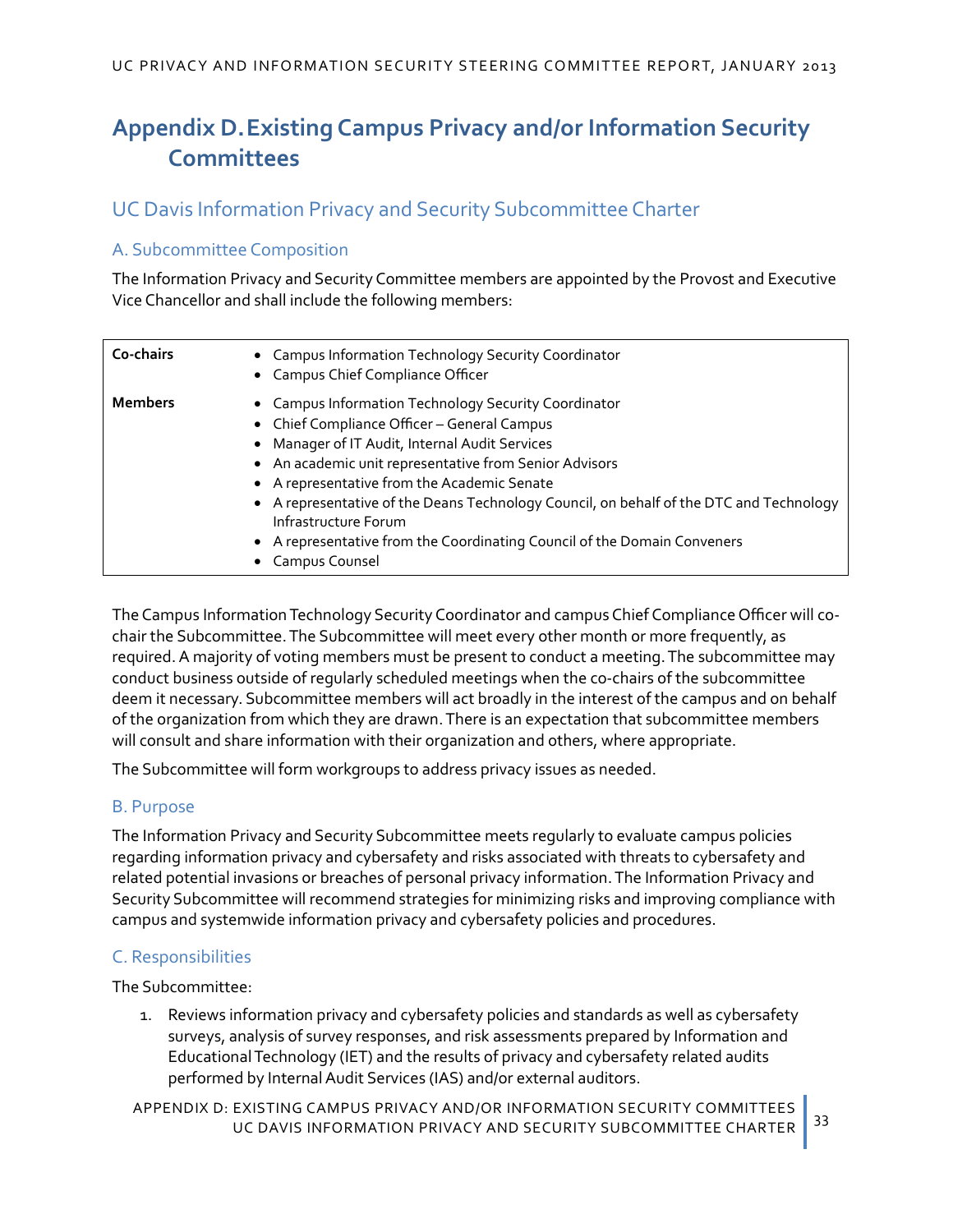- 2. Recommends revisions and improvements to campus information privacy and cybersafety policies and standards.
- 3. Develops, guides and monitors campus transition plans to the broad use of common security solutions with input from the campus community.
- 4. Based on information provided by IET, IAS and external auditors and in consultation with the campus community, evaluates cybersafety risks to the campus and develops recommended strategies for mitigating those risks.
- 5. Reviews campus compliance with systemwide privacy and security policies and, where needed, develops recommended strategies for compliance improvement.
- 6. Reviews all proposals submitted under the Development and Review of Administrative Computing Systems (PPM 200-45) for privacy and security related issues and mitigation plans.
- 7. Serves as a resource for privacy and security related initiatives managed through campus-wide security services.
- 8. In the event of a suspected or alleged breach of state or federal privacy laws, serves as a resource to assist campus administrators in investigating, evaluating and responding to the alleged or suspected breach.
- 9. Maintains awareness of current privacy and security issues within higher education.

#### D. Reporting

The Subcommittee reports to the Provost and Executive Vice Chancellor and the Campus Ethics and Compliance Risk Committee (CECRC). On an annual basis, the Subcommittee provides a written report to the CECRC addressing privacy and cybersafety risks to the campus, the severity of those risks and recommendations for mitigating those risks. Reports shall be made on a more frequent basis when deemed necessary by the Subcommittee or requested by the CECRC.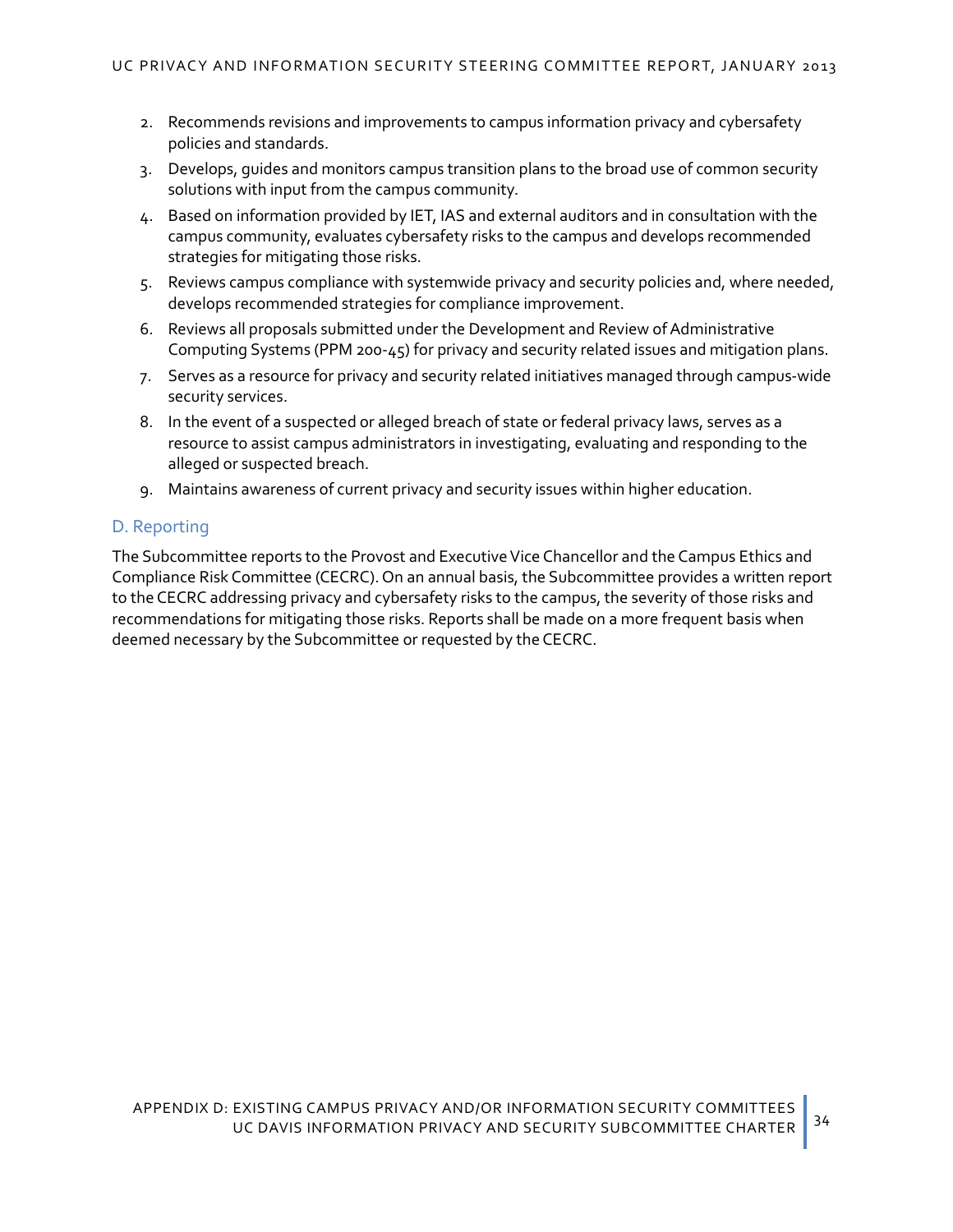# <span id="page-38-0"></span>UCLA Board on Privacy and Data Protection

## A. Purpose and Charge

The Board is charged with articulating institutional positions on privacy and data protection reflecting the campus's values and cultural expectations to guide policy development and decision-making. It is the campus nexus for considering initiatives, proposals and stances that must balance privacy, data protection and the campus's other values and obligations (e.g., openness, accessibility, emerging technology trends, legal obligations, and individual expectations).

#### B. Authority

Executive Vice Chancellor and Provost

#### C. Membership

Privacy is essential to academic freedom and to the conduct of teaching and research. The Board is therefore organized in structure and process to reflect the faculty voice and the Academic Senate must play a vital role in the governance of privacy and data protection for the academy.

The Board maintains a balanced number of faculty and administration, plus one graduate and one undergraduate student representative. Faculty appointments should ensure social, cultural, technical and management aspects of privacy and data protection. Administrative appointments should have direct involvement with institutional management of privacy matters.

Members are recommended by the Board's Executive Committee, in consultation with the full Board, and require a majority vote to be confirmed. The Executive Committee is responsible for managing the recommendation process.

#### Voting Membership

*Faculty*

- Faculty members equal to the number of administrative voting members (staggered threeyear terms).
- The Chair-Elect of the Academic Senate shall be included and counted as one of these members. [Under discussion]

#### *Students*

- One undergraduate student designated by the Undergraduate Students Association Council (one year term)
- One graduate student designated by the Graduate Students Association (one year term)

#### *Administration*

- 1. University Librarian
- 2. Vice Provost, Information Technology
- 3. Designee from the Office of the Campus Counsel
- 4. Chief Compliance Officer of the Medical Center
- 5. University Registrar
- 6. Director, Office of the Human Research Protection Program
- 7. Designee from Campus Human Resources

APPENDIX D: EXISTING CAMPUS PRIVACY AND/OR INFORMATION SECURITY COMMITTEES UCLA BOARD ON PRIVACY AND DATA PROTECTION 35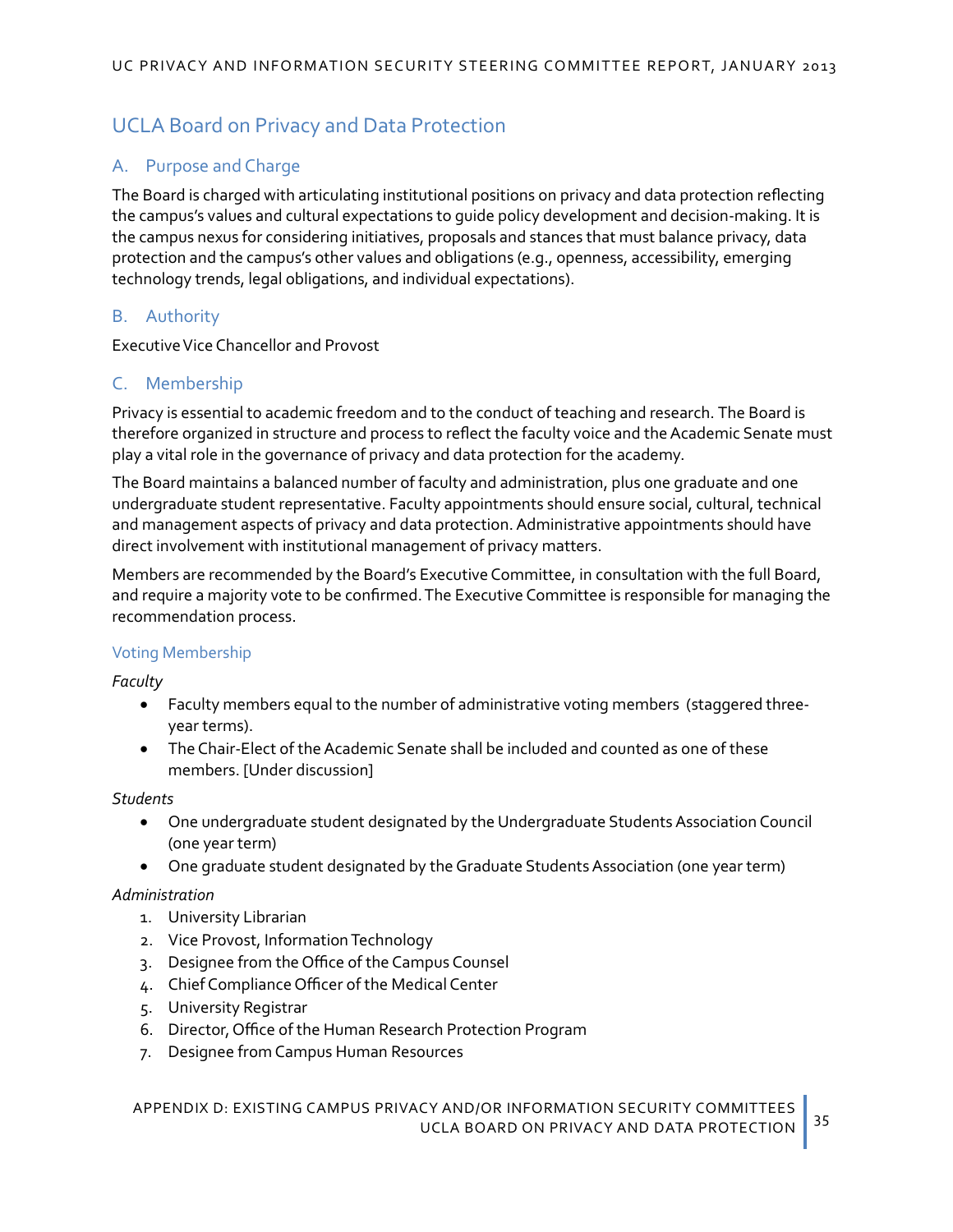#### Non-Voting Membership

- 1. UCLA Chief Privacy Officer
- 2. UCLA Chief Information Security Officer
- 3. Designee of the Executive Vice Chancellor and Provost
- 4. Designee from Audit & Advisory Services

#### D. Executive Structure

- *Faculty Chair (two-year term):* The Chair must be a voting faculty Board member, ladder faculty and appointed by both the Executive Vice Chancellor and Provost and the Academic Senate.
- *Administration Vice Chair (two-year term):* The Vice Chair must be a voting administrative Board member.
- *Executive Committee:* The Executive Committee comprises the Chair, Vice Chair and UCLA Chief Privacy Officer. It acts on behalf of the Board to ensure responsiveness with regard to operations and agendas.

#### E. Representation to Oversight Committee

The Chair and/or the Vice Provost, Information Technology represent the Board on interactions with the Oversight Committee on Audit, IT Governance, Compliance and Accountability as appropriate to the topic.

#### F. Meetings

Meetings are generally held at least once per academic quarter.

Meetings are open to UCLA visitors with prior notice unless called otherwise by the Chair. Non-UCLA visitors attend at the discretion of the Chair. All visitors will be introduced.

*Closed sessions.* In consultation with legal counsel, the Board may go into closed session for certain agenda items at the direction of the Chair, with only voting members present. The attendance of nonvoting or other individuals during such sessions is at the direction of the Chair. Student members may be excluded from closed sessions where deemed appropriate by the Chair.

#### G. Web site

The Board will maintain a web site for publishing meeting materials, meeting summaries and any relevant documentation used by the Board. Materials will be assumed open to the campus and public unless declared confidential, privileged or otherwise limited by the Chair or legal counsel.

#### Some topics previously addressed

- Development of a campus privacy statement
- Implications of the UC Electronic Communications Policy, records retention, e-discovery, information requests from law enforcement, application of CALEA
- Privacy implications of the UC Climate Assessment on Learning, Living and Working
- Research involving network traffic
- Illegal file sharing: articulating a campus position on lawsuits and network traffic monitoring
- Implications of security: external assessment, network instrumentation, future threats
- Data protection: policies, Task Force Report on use of SSNs at California Universities

APPENDIX D: EXISTING CAMPUS PRIVACY AND/OR INFORMATION SECURITY COMMITTEES UCLA BOARD ON PRIVACY AND DATA PROTECTION 36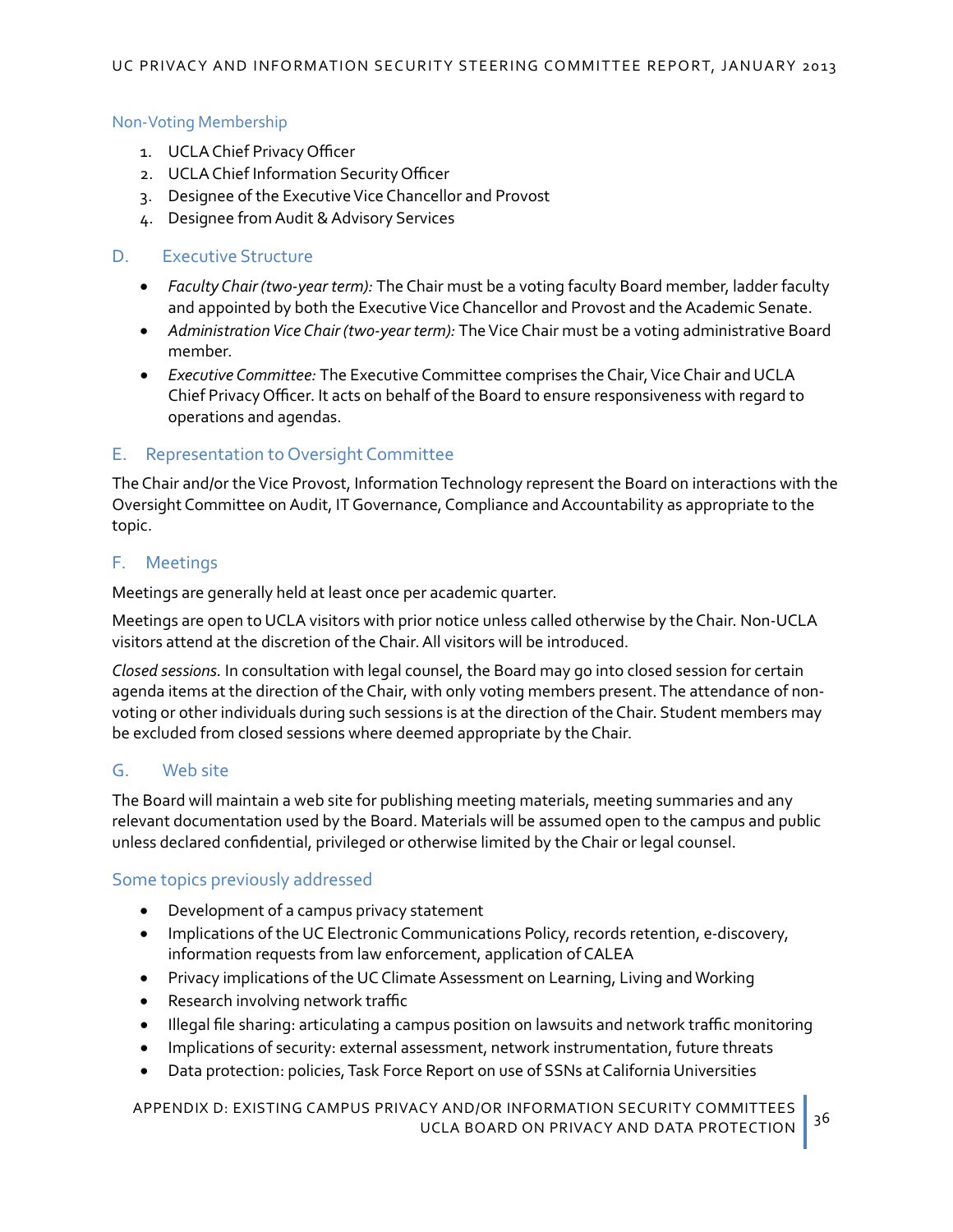# UC San Diego Information Data Security and Privacy Council

The UCSD Information Data Security and Privacy Council<sup>[15](#page-40-0)</sup> (ISPC) is advisory to the UCSD Chief Ethics and Compliance Officer, who chairs the UCSD Compliance, Audit, Risk, and Ethics Committee (CARE). The ISPC is needed to achieve a cohesive organizational structure aligning responsibility, authority and accountability for effective enterprise computer security and information privacy. Because state and federal privacy rules are complex, potential privacy and security breaches need to be evaluated promptly to avoid fines and to determine whether the facts about the breach meet the criteria for external notifications to consumers and government agencies.

A separate UC San Diego Health Sciences Privacy / Security Advisory Board has been established which will report to this Council. This Board will perform similar activities to those outlined in this Charter for the Health Sciences enterprise.

| Chair          | • Interim Chief Information Security and Privacy Officer                                                                                                                                                                                                                                                                                                                                                                                                                                                                                                                                                                                                                                           |
|----------------|----------------------------------------------------------------------------------------------------------------------------------------------------------------------------------------------------------------------------------------------------------------------------------------------------------------------------------------------------------------------------------------------------------------------------------------------------------------------------------------------------------------------------------------------------------------------------------------------------------------------------------------------------------------------------------------------------|
| <b>Members</b> | • Chief Information Security Officer, Health Sciences; and Medical Center Representative<br>• Scripps Institution of Oceanography Representative<br>• Resource Management & Planning Representative<br>• Chief Human Resources, Safety & Risk Management Officer, UCSD Medical Center<br>• Administrative Computing & Telecommunications<br>• School of Medicine Representative<br>• Research Affairs Representative<br>• Chief Compliance and Privacy Officer, Health Sciences<br>• External & Business Affairs Representative<br>• Administrative Computing & Telecommunications (consultant)<br>• Academic Affairs Representative<br>• UCSD General Counsel<br>• Student Affairs Representative |

# Some topics previously discussed

 $\overline{a}$ 

Notification evaluation in potential breach situations

<span id="page-40-0"></span><sup>15</sup> [http://amas.ucsd.edu/Documents/04012010 ISPC Charter.pdf](http://amas.ucsd.edu/Documents/04012010%20ISPC%20Charter.pdf)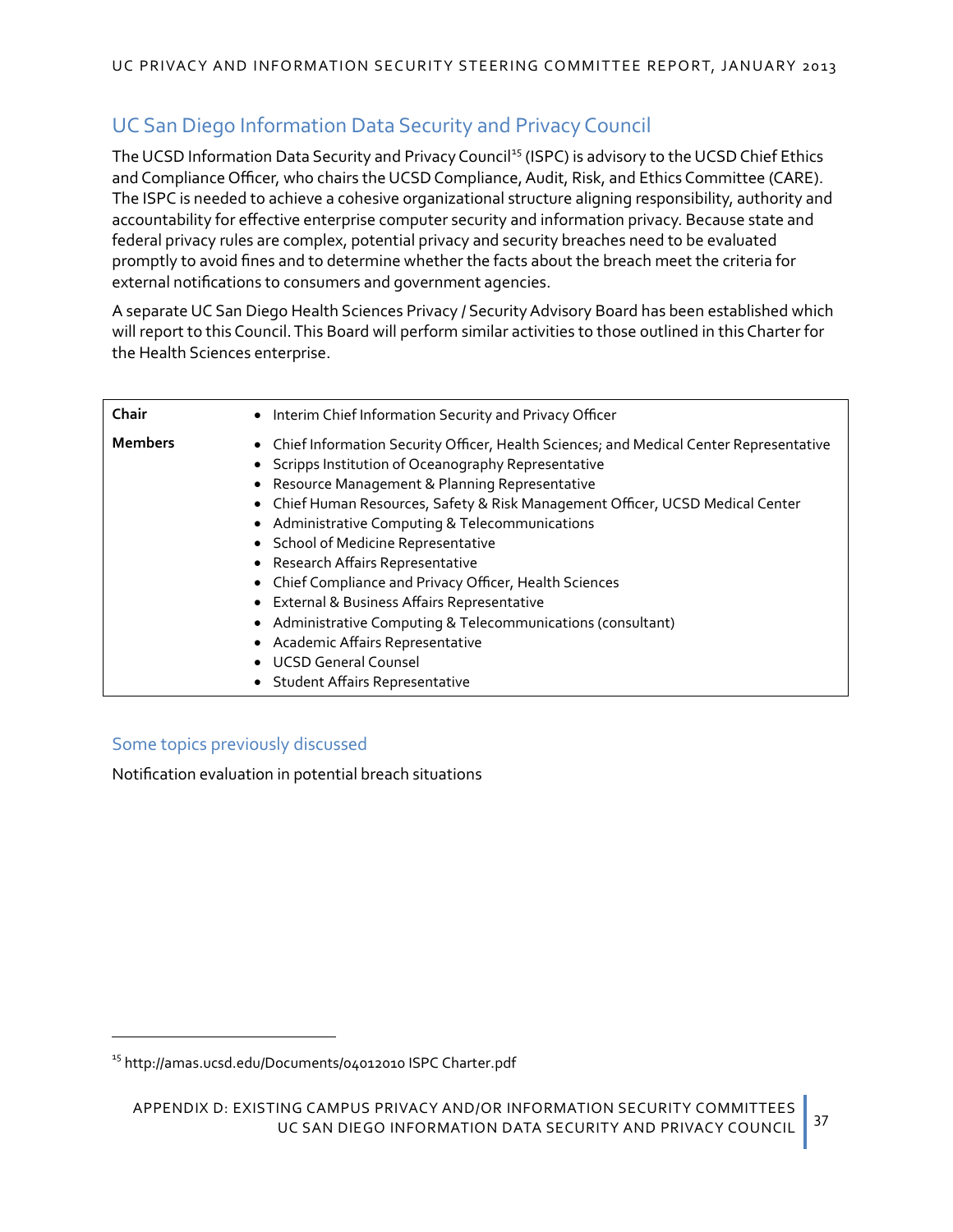# **INITIATIVE PARTICIPANTS**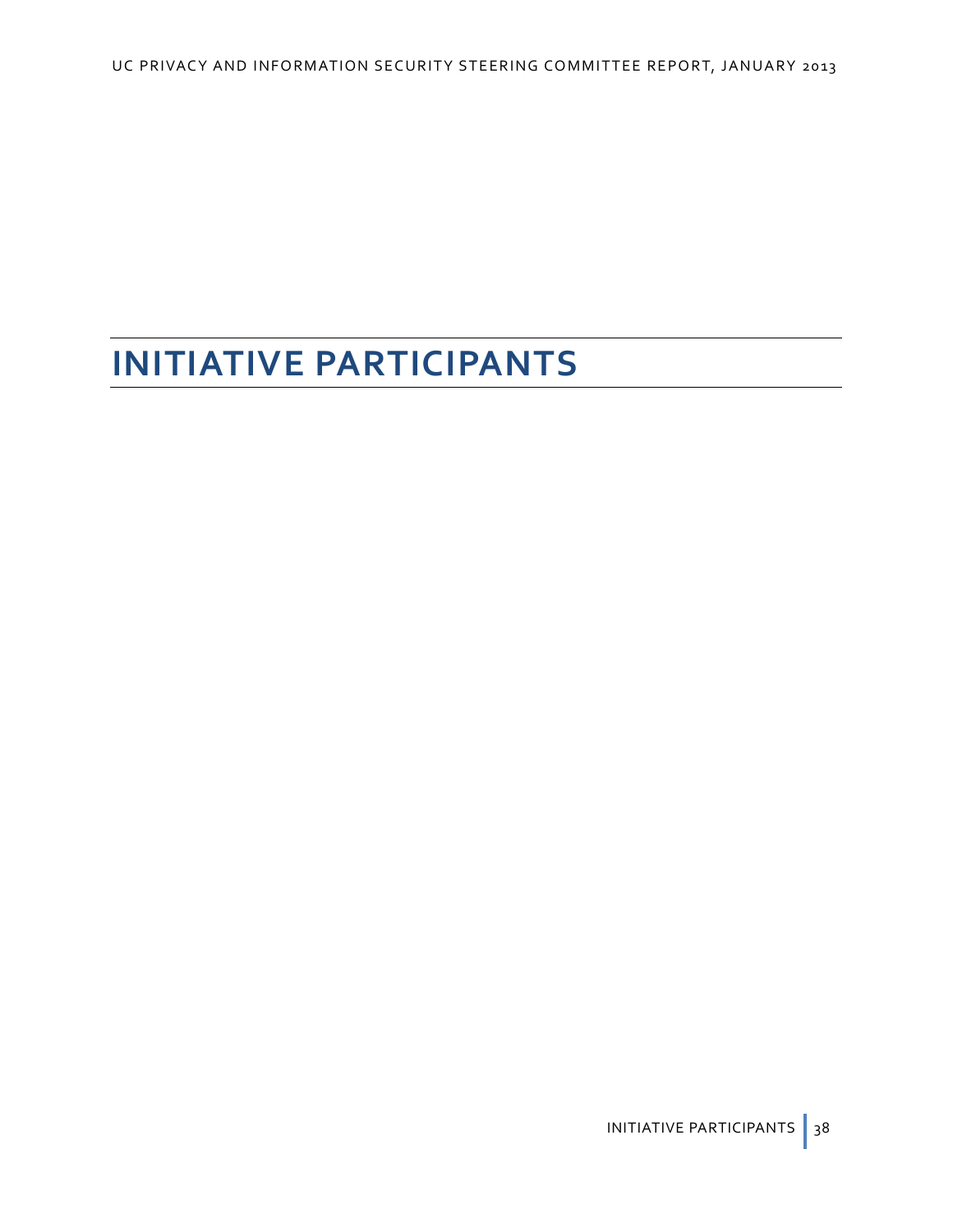# **Steering Committee**

| Chair                                                     | Glenn E. (Gene) Lucas, Santa Barbara<br><b>Executive Vice Chancellor</b>                                                                             |
|-----------------------------------------------------------|------------------------------------------------------------------------------------------------------------------------------------------------------|
| Systemwide Representation<br>and Support                  | Sheryl Vacca, Office of the President<br>Senior Vice President and Chief Compliance and Audit Officer                                                |
|                                                           | David Ernst, Office of the President [-12/2012]<br>Associate Vice President, Information Technology Services and<br><b>Chief Information Officer</b> |
| 2 faculty members designated<br>by the UC Academic Senate | Matthew Franklin, Davis<br>Professor of Computer Science                                                                                             |
|                                                           | Rafail Ostrovsky, Los Angeles<br>Professor of Computer Science                                                                                       |
| 1 privacy expert                                          | Christine Borgman, Los Angeles [6/2011-]<br>Professor and Presidential Chair, Information Studies                                                    |
| Vice Chancellor for Research                              | Charles Louis, Riverside<br><b>Vice Chancellor</b>                                                                                                   |
| Vice Chancellor for<br>Administration                     | John Meyer, Davis<br>Vice Chancellor, Administrative and Resource Management                                                                         |
| Vice Chancellor for Student<br>Affairs                    | Harry LeGrande, Berkeley<br>Vice Chancellor                                                                                                          |
| Campus IT Representative                                  | James Davis, Los Angeles<br>Vice Provost, IT and Chief Academic Technology Officer<br>Chair, UCLA Board on Privacy and Data Protection               |
| <b>Medical Center CIO</b>                                 | Mike Minear, Davis Health Services<br><b>Chief Information Officer</b>                                                                               |
| University Librarian                                      | Karen Butter, San Francisco<br>University Librarian/Assistant Vice Chancellor                                                                        |
| Medical Center Privacy Officer                            | Lee Giddings, San Diego Health Sciences<br>Medical Director, Compliance and Privacy Program                                                          |
| <b>General Counsel</b>                                    | Charles Robinson, Office of the President<br>Vice President and General Counsel                                                                      |
| Chair, Academic Senate                                    | Daniel Simmons, Systemwide Academic Senate [-6/2011]<br>Academic Senate Chair                                                                        |
|                                                           | Robert Anderson, Systemwide Academic Senate [7/2011-12/2011]<br>Academic Senate Chair                                                                |
|                                                           | Robert Powell, Systemwide Academic Senate [1/2012-]<br>Academic Senate Vice Chair; Chair                                                             |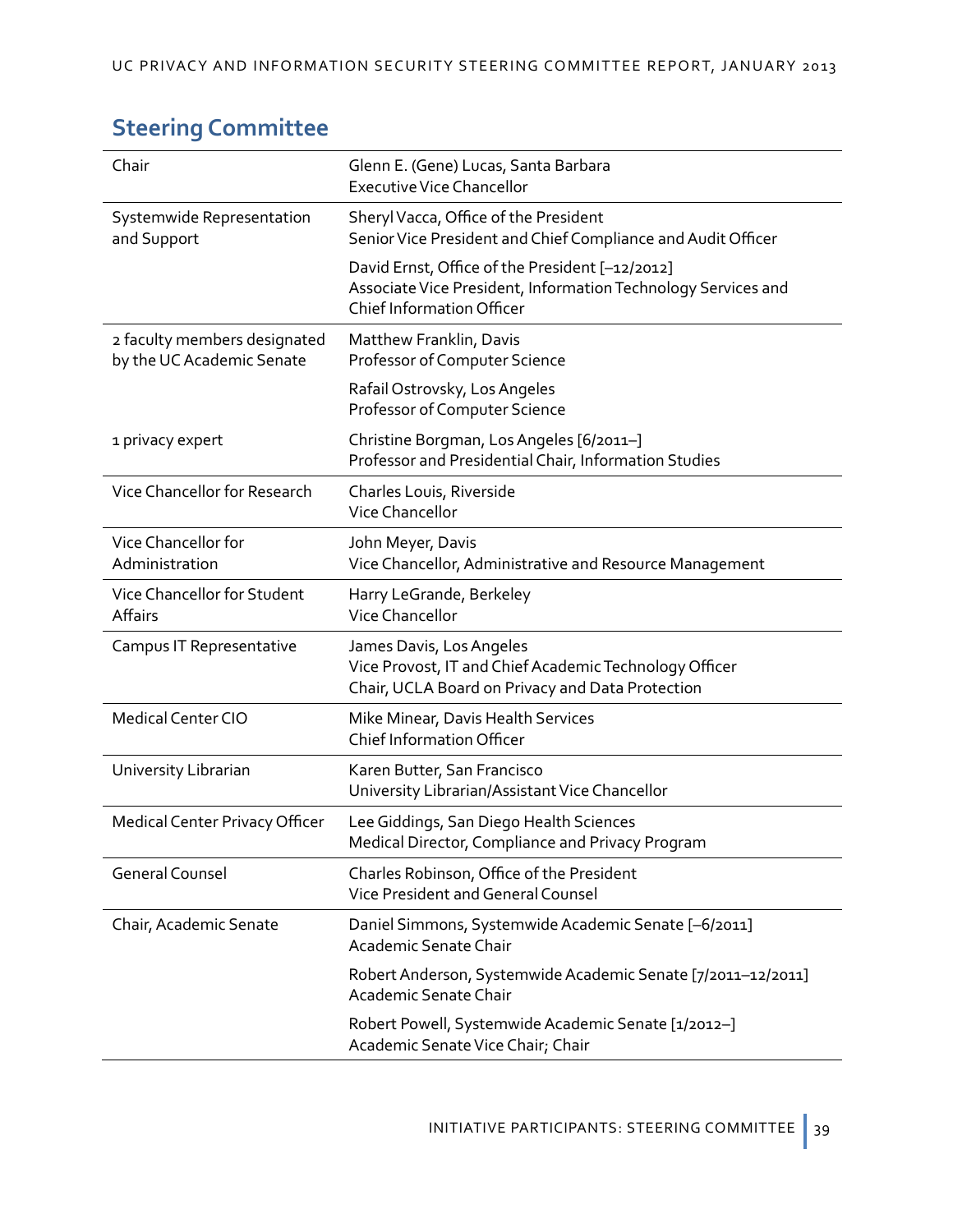| <b>UCOP Academic Affairs</b>                                               | Lawrence Pitts, Office of the President [-7/2012]<br><b>Provost and Executive Vice President</b>                       |
|----------------------------------------------------------------------------|------------------------------------------------------------------------------------------------------------------------|
|                                                                            | Aimée Dorr, Office of the President [7/2012-]<br><b>Provost and Executive Vice President</b>                           |
| <b>UCOP Business Operations</b>                                            | Nathan Brostrom, Office of the President<br><b>Executive Vice President</b>                                            |
| President's Compliance<br>Committee                                        | Peter Taylor, Office of the President<br><b>Chief Financial Officer</b>                                                |
| Communications                                                             | Lynn Tierney, Office of the President<br><b>Associate Vice President</b>                                               |
| Systemwide Policy Director for<br>Information Management and<br>Technology | Stephen Lau, Office of the President<br>Systemwide Policy Director                                                     |
|                                                                            |                                                                                                                        |
| Systemwide Privacy Officer                                                 | Russell Opland, Office of the President [-6/2011]<br>Systemwide Privacy Officer and HIPAA Privacy and Security Officer |
| UC Undergraduate Student                                                   | Olutwatobi Afolayan, Riverside [-6/2011]<br><b>UC Student Association</b>                                              |
|                                                                            | Joshua Van Gelder, Santa Cruz [9/2011-]<br><b>UC Student Association</b>                                               |
| <b>UC Graduate Student</b>                                                 | Jessica Smith, Berkeley<br><b>UC Student Association</b>                                                               |
| Council of University of<br><b>California Staff Assemblies</b>             | Brian Gresham, Merced<br>Chair Elect, CUCSA<br>Assistant Director, Capital Planning and Space Management               |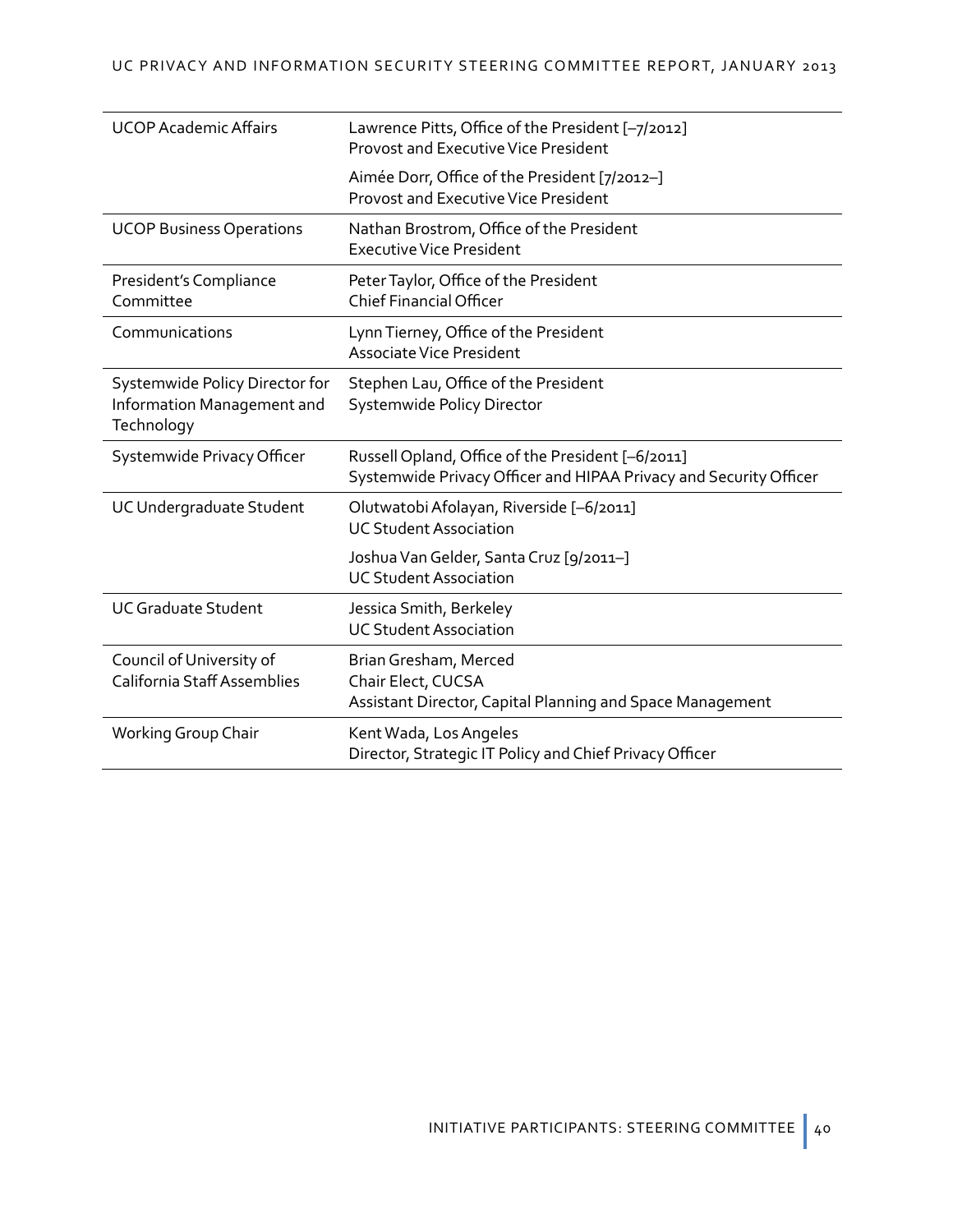| Chair                                                                              | Kent Wada, Los Angeles<br>Director, Strategic IT Policy and Chief Privacy Officer                                                                                       |
|------------------------------------------------------------------------------------|-------------------------------------------------------------------------------------------------------------------------------------------------------------------------|
| <b>UC Academic Senate</b><br><b>Faculty Designate</b>                              | David Steigmann, Berkeley [9/2011-]<br>Professor of Mechanical Engineering<br>UC Academic Senate Committee on Academic Freedom                                          |
| Information Technology Policy<br>and UC Electronic<br><b>Communications Policy</b> | Karen Eft, Berkeley [-4/2011]<br><b>IT Policy Manager</b>                                                                                                               |
|                                                                                    | Stephen Lau, Office of the President<br>Systemwide Policy Director for Information Management and<br>Technology                                                         |
|                                                                                    | Janine Roeth, Santa Cruz<br>Director, Client Services and Security and<br>Information Security Officer                                                                  |
| Information Technology<br>Security                                                 | Jon Good, Office of the President<br>Director, IT Security                                                                                                              |
|                                                                                    | Karl Heins, Santa Barbara [-9/2012]<br>Chief Information Security Officer                                                                                               |
|                                                                                    | Robert Ono, Davis<br>IT Security Coordinator                                                                                                                            |
| Campus Privacy                                                                     | Ann Geyer, Berkeley [5/2011-7/2012]<br>Chief Privacy Officer                                                                                                            |
| <b>Medical Center Privacy</b>                                                      | Martha (Marti) Arvin, UCLA Health System and David Geffen School<br>of Medicine [6/2011-]<br>Chief Compliance Officer and<br>Systemwide Health Sciences Privacy Liaison |
|                                                                                    | Kathleen Naughton, UC San Diego Health Sciences<br>Chief Compliance and Privacy Officer                                                                                 |
| Systemwide Privacy Officer                                                         | Russell Opland, Office of the President [-6/2011]<br>Systemwide Privacy Officer and HIPAA Privacy and Security Officer                                                  |
| Legal Counsel                                                                      | Maria Shanle, Office of the General Counsel [-10/2011,3/2012-]<br><b>Senior University Counsel</b>                                                                      |
|                                                                                    | Cynthia Vroom, Office of the General Counsel [10/2011-3/2012]<br><b>Senior University Counsel</b>                                                                       |
| <b>Records Management Policies</b>                                                 | Meta Clow, Santa Barbara<br>Policy and Information Stewardship Officer                                                                                                  |
| Graphics design and project<br>support                                             | Kelly Arruda, Los Angeles<br>Project Manager                                                                                                                            |

# **Working Group**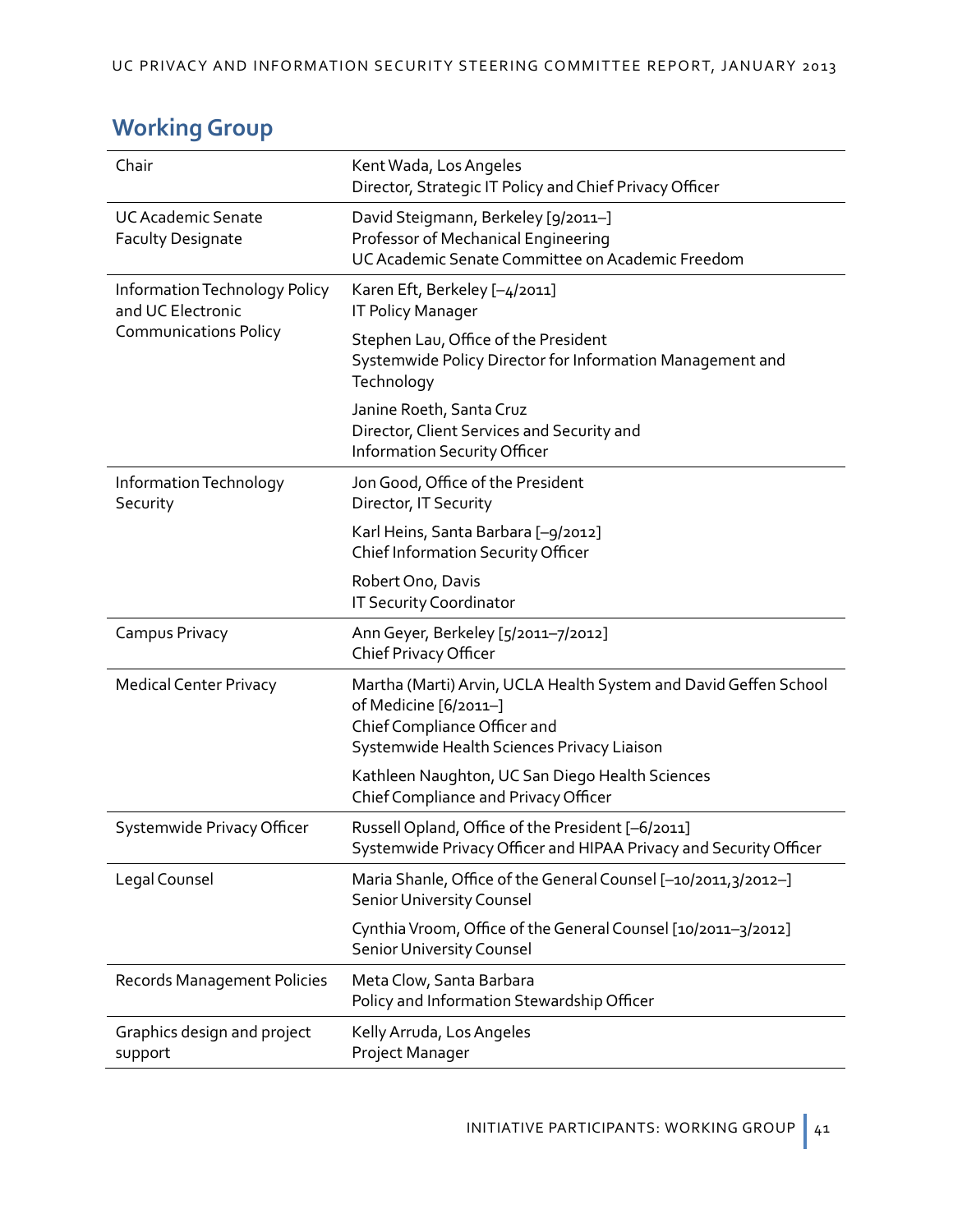# **Acknowledgements**

## Insight

- UCLA Advisory Board on Privacy and Data Protection<sup>[16](#page-45-2)</sup> for providing a basis for the UC Statement of Privacy Values
- UC Information Technology Policy and Security group<sup>[17](#page-45-3)</sup> for development of the Report of the UC IT Policy and Security Workgroup
- UC Records and Information Management Committee<sup>[18](#page-45-4)</sup> for development of a report on the intersections between privacy and records and information management.
- Daniel J. Solove, John Marshall Harlan Research Professor of Law at the George Washington University Law School
- Chris Jay Hoofnagle, Director of the Berkeley Center for Law & Technology's information privacy programs and senior fellow to the Samuelson Law, Technology & Public Policy Clinic
- Deirdre Mulligan, professor of law at the UC Berkeley School of Information and a Faculty Director of the Berkeley Center for Law and Technology
- Joanne McNabb, Chief, California Office of Privacy Protection

# Administrative support

- Paula Eeds, Information Technology Services, UCOP
- Joanne Fife, Office of Information Technology, UCLA

# <span id="page-45-1"></span><span id="page-45-0"></span>Sources

- 1. Clarke, R. (2006). Introduction to Dataveillance and Information Privacy, and Definitions of Terms. <[rogerclarke.com/DV/Intro.html](http://www.rogerclarke.com/DV/Intro.html)>
- 2. Organisation of Economic Development. Guidelines on the Protection of Privacy and Transborder Flows of Personal Data. <[oecd.org/document/18/0,3343,en\\_2649\\_34255\\_1815186\\_1\\_1\\_1\\_1,00.html](http://www.oecd.org/document/18/0,3343,en_2649_34255_1815186_1_1_1_1,00.html)>
- 3. Federal Trade Commission. Fair Information Practice Principles. <[ftc.gov/reports/privacy3/fairinfo.shtm](http://www.ftc.gov/reports/privacy3/fairinfo.shtm)>
- 4. American Institute of CPAs et al. Generally Accepted Privacy Principles (GAPP). <[aicpa.org/InterestAreas/InformationTechnology/Resources/Privacy/GenerallyAcceptedPrivacyPrinciples](http://www.aicpa.org/InterestAreas/InformationTechnology/Resources/Privacy/GenerallyAcceptedPrivacyPrinciples/Pages/default.aspx) [/Pages/default.aspx](http://www.aicpa.org/InterestAreas/InformationTechnology/Resources/Privacy/GenerallyAcceptedPrivacyPrinciples/Pages/default.aspx)>
- 5. Solove, D. J. (2007). 'I've Got Nothing to Hide' and Other Misunderstandings of Privacy. *San Diego Law Review, 44*, 745-773. <[papers.ssrn.com/sol3/papers.cfm?abstract\\_id=998565](http://papers.ssrn.com/sol3/papers.cfm?abstract_id=998565)>
- 6. Federal Trade Commission. (December 2010). Protecting Consumer Privacy in an Era of Rapid Change: A Proposed Framework for Businesses and Policymakers. <<http://www.ftc.gov/os/2012/03/120326privacyreport.pdf>>

 $\overline{a}$ 

<span id="page-45-2"></span><sup>16</sup> <http://privacyboard.ucla.edu/>

<span id="page-45-3"></span><sup>17</sup> h[ttp://www.ucop.edu/irc/itlc/itps/](http://www.ucop.edu/irc/itlc/itps/)

<span id="page-45-4"></span><sup>&</sup>lt;sup>18</sup> <http://www.ucop.edu/irc/recman/>